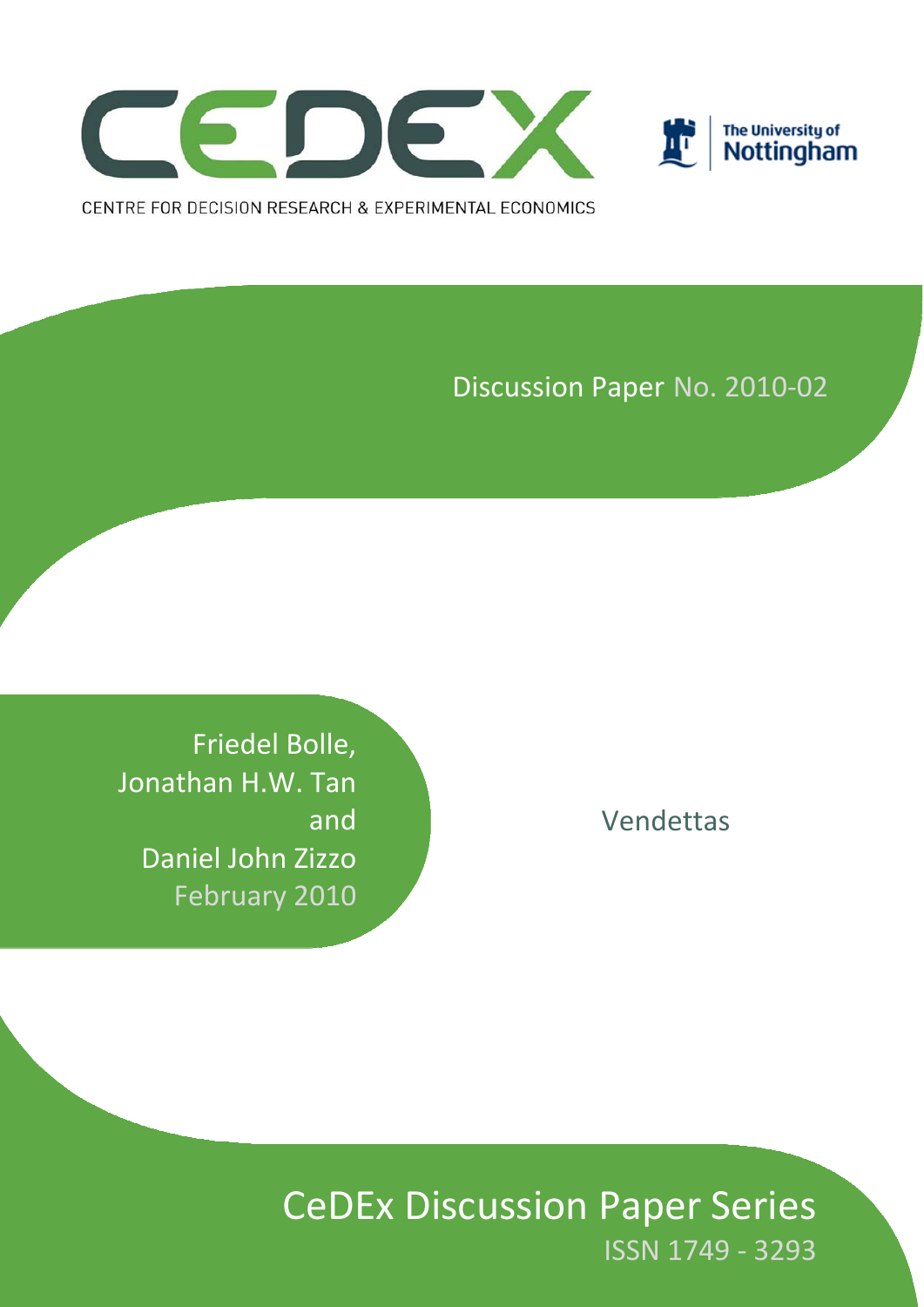

CENTRE FOR DECISION RESEARCH & EXPERIMENTAL ECONOMICS

The Centre for Decision Research and Experimental Economics was founded in 2000, and is based in the School of Economics at the University of Nottingham.

The focus for the Centre is research into individual and strategic decision‐making using a combination of theoretical and experimental methods. On the theory side, members of the Centre investigate individual choice under uncertainty, cooperative and non‐cooperative game theory, as well as theories of psychology, bounded rationality and evolutionary game theory. Members of the Centre have applied experimental methods in the fields of public economics, individual choice under risk and uncertainty, strategic interaction, and the performance of auctions, markets and other economic institutions. Much of the Centre's research involves collaborative projects with researchers from other departments in the UK and overseas.

Please visit http://www.nottingham.ac.uk/economics/cedex/ for more information about the Centre or contact

Karina Terry Centre for Decision Research and Experimental Economics School of Economics University of Nottingham University Park Nottingham NG7 2RD Tel: +44 (0) 115 95 15620 Fax: +44 (0) 115 95 14159 karina.terry@nottingham.ac.uk

The full list of CeDEx Discussion Papers is available at

http://www.nottingham.ac.uk/economics/cedex/papers/index.html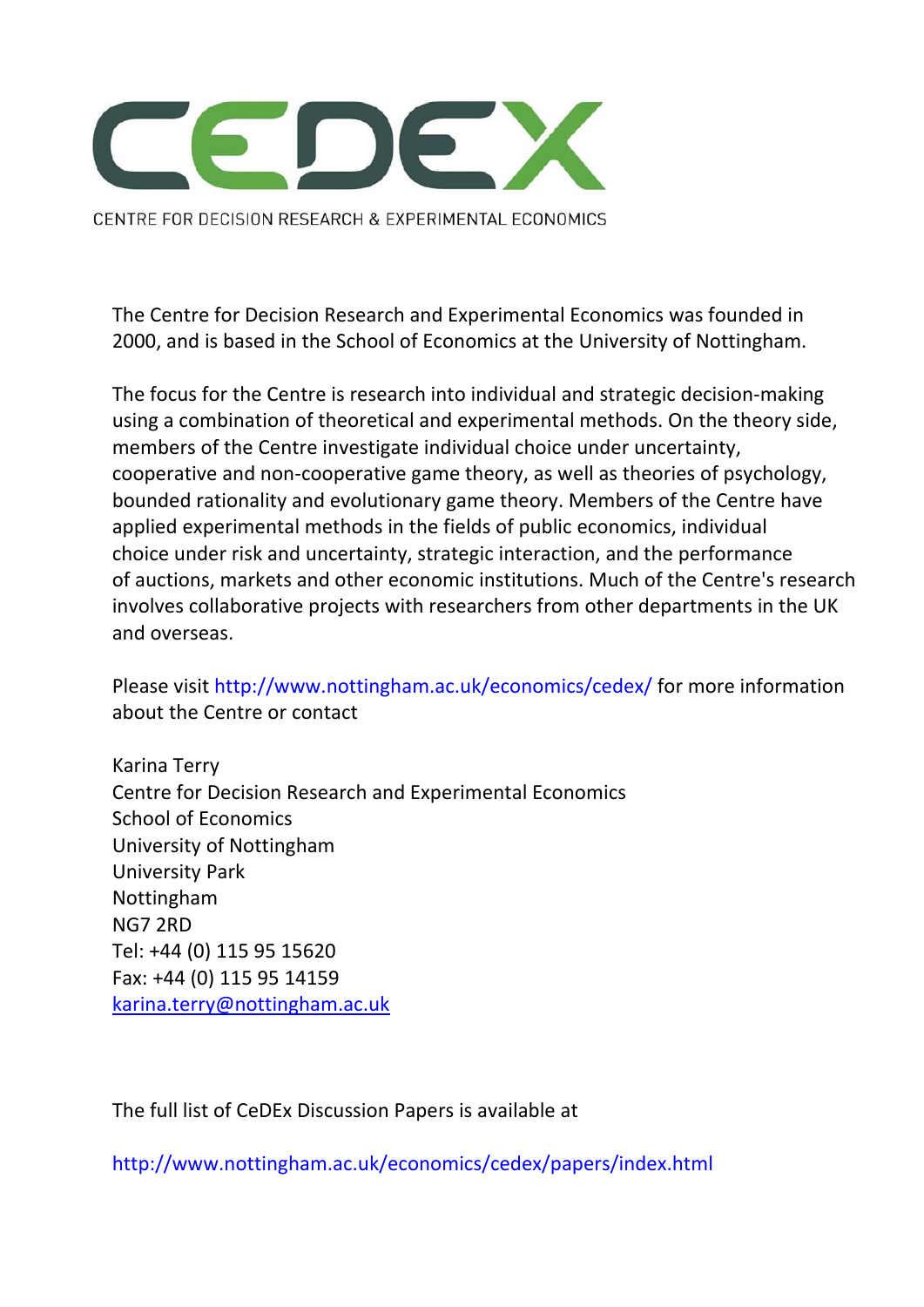# **Vendettas**

Friedel Bolle\* European University Viadrina

Jonathan H.W. Tan\*\* University of Nottingham

Daniel John Zizzo\*\*\* University of East Anglia

# **Version: February 2010**

#### **Abstract**

Vendettas occur in many real world settings where rivals compete for a prize, e.g., winning an election or a competitive promotion, by engaging in retaliatory aggressive behavior. We present a benchmark experiment where two players have an initial probability of winning a prize. Retaliatory vendettas occur and lead agents to the worst possible outcomes in 60% to 80% of cases, counter to self interest predictions, and regardless of whether initial winning probabilities are equal or unequal. Negative emotions are important and interact with economic settings to produce large social inefficiencies. Venting emotions predicts aggression but also reduces it.

*Keywords*: trust, income inequality, market, social capital. *JEL Classification Codes*: C72, C91, Z13.

\* Institute of Microeconomics, European University Viadrina, 15230 Frankfurt (Oder), Germany \*\* Nottingham University Business School, University of Nottingham, Nottingham NG8 1BB, UK. \*\*\* School of Economics and CBESS, University of East Anglia, Norwich NR4 7TJ, UK. Email: bolle@euv-frankfurt-o.de; jonathan.tan@nottingham.ac.uk; d.zizzo@uea.ac.uk. We wish to thank Fabio Galeotti, Marta Sernec, Kei Tsutsui and Eliza Tan for research assistance, and Shaun Hargreaves Heap and seminar participants in Bari, Berlin, East Anglia (Norwich), Innsbruck, Jena and LUISS (Rome) for advice and encouragement. The usual disclaimer applies. The financial support of the European University Viadrina, the University of Nottingham and the University of East Anglia is gratefully acknowledged. An electronic appendix contains the experimental instructions.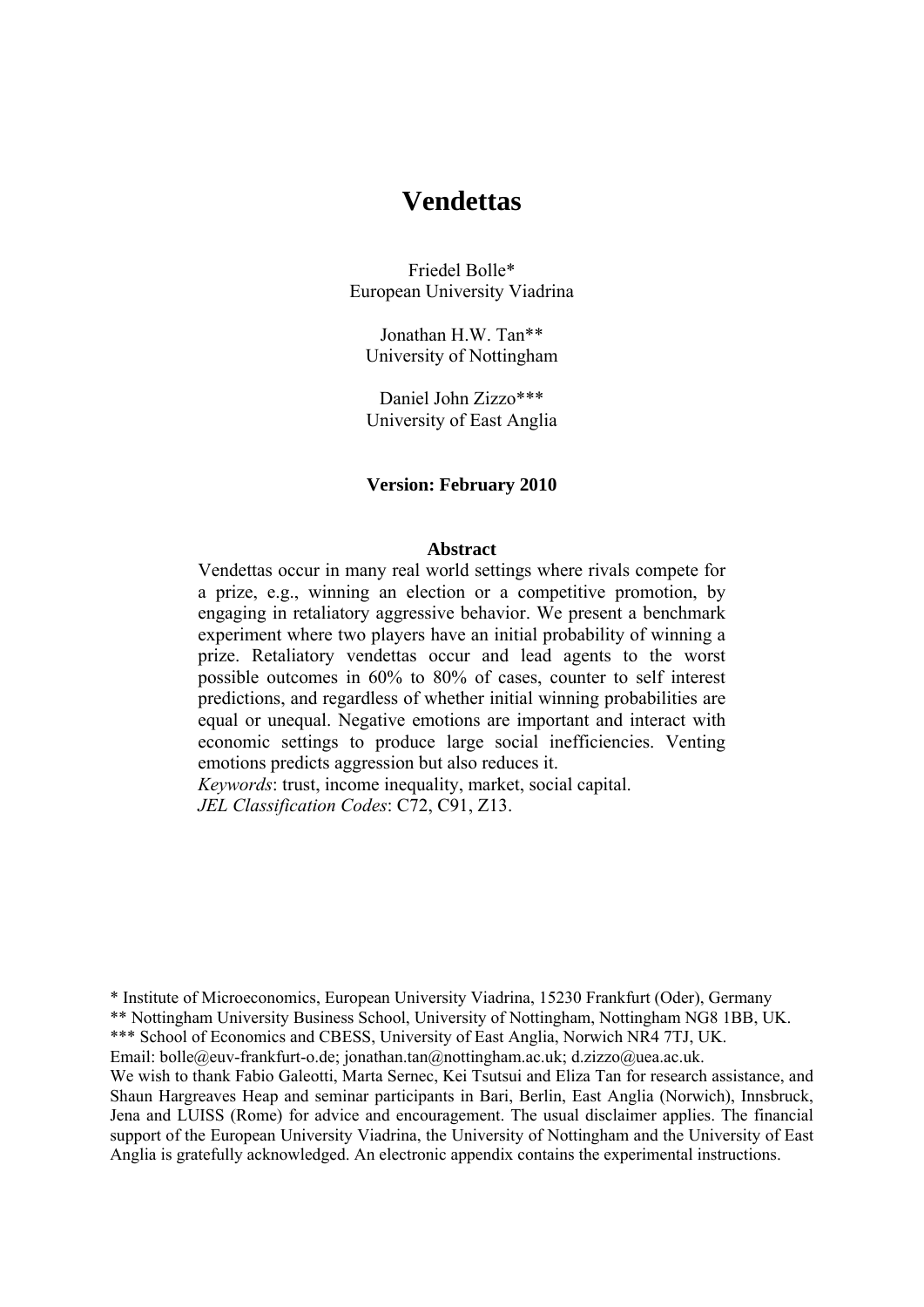### **1. Introduction**

Feuds occur all the time. Some are small, some are large. They may simply relate to reciprocal tit for tat between employees, the main effect of which is to make their employers unhappy with them. Two workers may engage in a sequence of sabotaging and countersabotaging activities towards each other in the process of competing for a promotion to an exclusive post, which however, in the end, neither may get exactly because of all the mudslinging that has occurred. Fights between kin for control of the family business and fortune may facilitate the loss of business and demise of such fortune (see Bertrand and Schoar, 2006). The quest for dominant power over a business partnership may degenerate into a series of retaliatory acts between business partners, a feud that ends the partnership. Other classic cases relate to political competitions for office, such as U.S. or U.K. first-past-the-post elections or U.K. political party leadership maneuverings. As an example of the latter, the war of attrition between Margaret Thatcher and Michael Heseltine in the late 1980s ended with Margaret Thatcher resigning her leadership in 1990, but being replaced not by Michael Heseltine but rather by a third party not directly involved in the feud– John Major.<sup>1</sup>

In social environments where blood vendettas have been allowed to thrive and escalate, actions determine life or death. Iconic examples in American history include the Pleasant Valley War, where the Graham and Tewksbury families initially quarreled over the use of grazing territory but the resulting tit for tat killed almost everyone in both clans (Dedera, 1988). Other cases such as mafia wars (as the Scampia feud recently plaguing Naples: Wilkinson, 2005), gang wars (e.g., Soares, 2009), inter-ethnic strife (e.g., BBC, 2009; Chehab,  $2007$ <sup>2</sup> and contemporary blood feuds in north Albania allegedly claiming the lives of over 6,000 people since 1991 (Clerix, 2008) are as grim. Besides these examples, there are other unrecorded feuds that occur and fester, the processes of which are as intriguing.<sup>3</sup>

This paper presents a simple and interpretable experimental setup in which feuds can, but need not, occur. The theoretical benchmark of our game that feuds do not occur is, perhaps counter to intuition, the result of an equilibrium analysis of a model that assumes self-

<sup>&</sup>lt;sup>1</sup> As this and the other examples of this paragraph imply, in this paper we do not refer to feuds and vendettas as implying necessarily acts of physical violence. Many economic and political interactions of interest will, of course, involve neither.

<sup>&</sup>lt;sup>2</sup> There is evidence suggesting that the Israeli-Palestinian conflict does not fit this paradigm (Jaeger and Paserman, 2008). We discuss this case further in section 5.

 $3$  For a sociological analysis of revenge, containing further examples, see Elster (1990).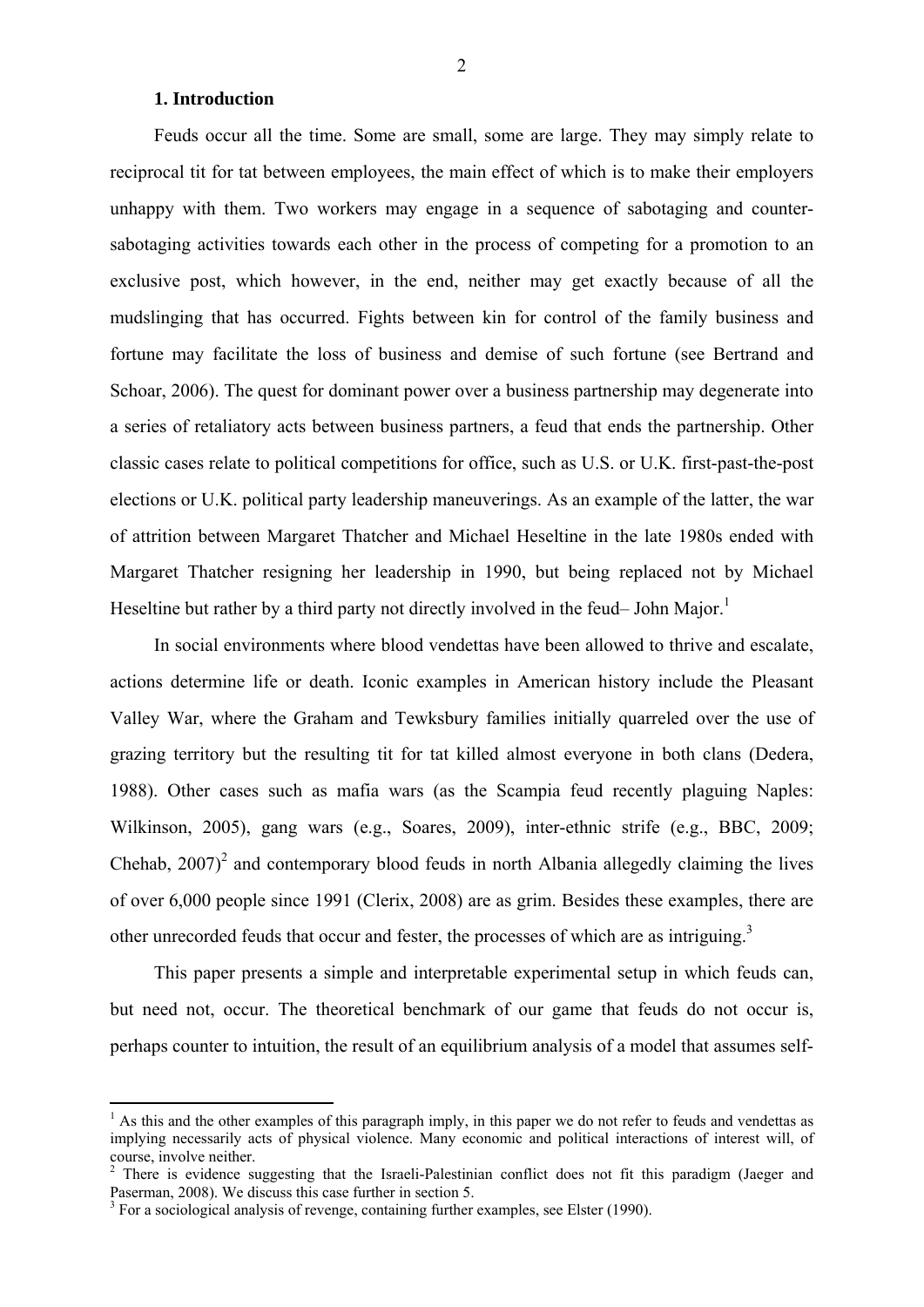interest and rationality. Our main research question asks *why* feuds occur. In our game, two players have an initial probability of winning a single prize. The winning probabilities that players start each game with are either equal or unequal depending on the treatment. Overall expected efficiency is determined by the cumulative probability of either player winning, as opposed to neither winning. Players can, in alternating turns, reduce the winning probability of their coplayer so as to increase their own, but gain only a fraction of what they have stolen. We find that subjects tend to engage in retaliatory vendettas until they are both left with less than a 10% chance of winning, and this is observed in two thirds of the time. Overall, mean final winning probabilities are just between 10% and 20%. The observed efficiency losses are common across treatments, for example whether subjects start the game with equal or unequal endowments. Outcomes are considerably inferior to what is implied by the self-interest benchmark which predicts that feuds, in the sense of counter-stealing, should never occur in any game.

Our experimental paradigm can be considered for further use by other researchers as a simple benchmark game that may be extended with manipulations to identify what other factors facilitate or suppress the emergence of socially inefficient feuds. This can potentially guide managers and policy makers interested in reducing conflict.<sup>4</sup> Here, we consider one experimental manipulation that could potentially alleviate aggression in such situations, which is to enable subjects to vent their emotions while the game is being played. Venting proves to be partially effective in reducing feuding activities. This method has potential applications in organizational business settings.<sup>5</sup>

Our design also has a more general motivation. The prevailing emphasis in economics has been on settings conducive to deviations from self-interest in the direction of cooperative and pro-social behavior. Cooperation in excess of the theoretical predictions based on selfinterest is commonly observed in public good contribution experiments and of mechanisms. For example, Fehr and Gächter (2000) show that punishment opportunities effectively enforce cooperation (e.g., Fehr and Gachter, 2000). Also, Tan and Bolle (2007) experimentally show that cooperation within groups increases with the introduction of competition between groups,

<sup>&</sup>lt;sup>4</sup> Of course, there have been a number of important theoretical models on the economics of conflict and war (e.g., Konrad and Kovenock, 2005 and Bester and Konrad, 2005), which have attempted to do something similar but from a theory viewpoint, whilst not focusing on the psychological dimension of feuds, which is instead relevant according to our experimental results.

 $<sup>5</sup>$  It also has methodological implications for experimental design, as we discuss in section 5.</sup>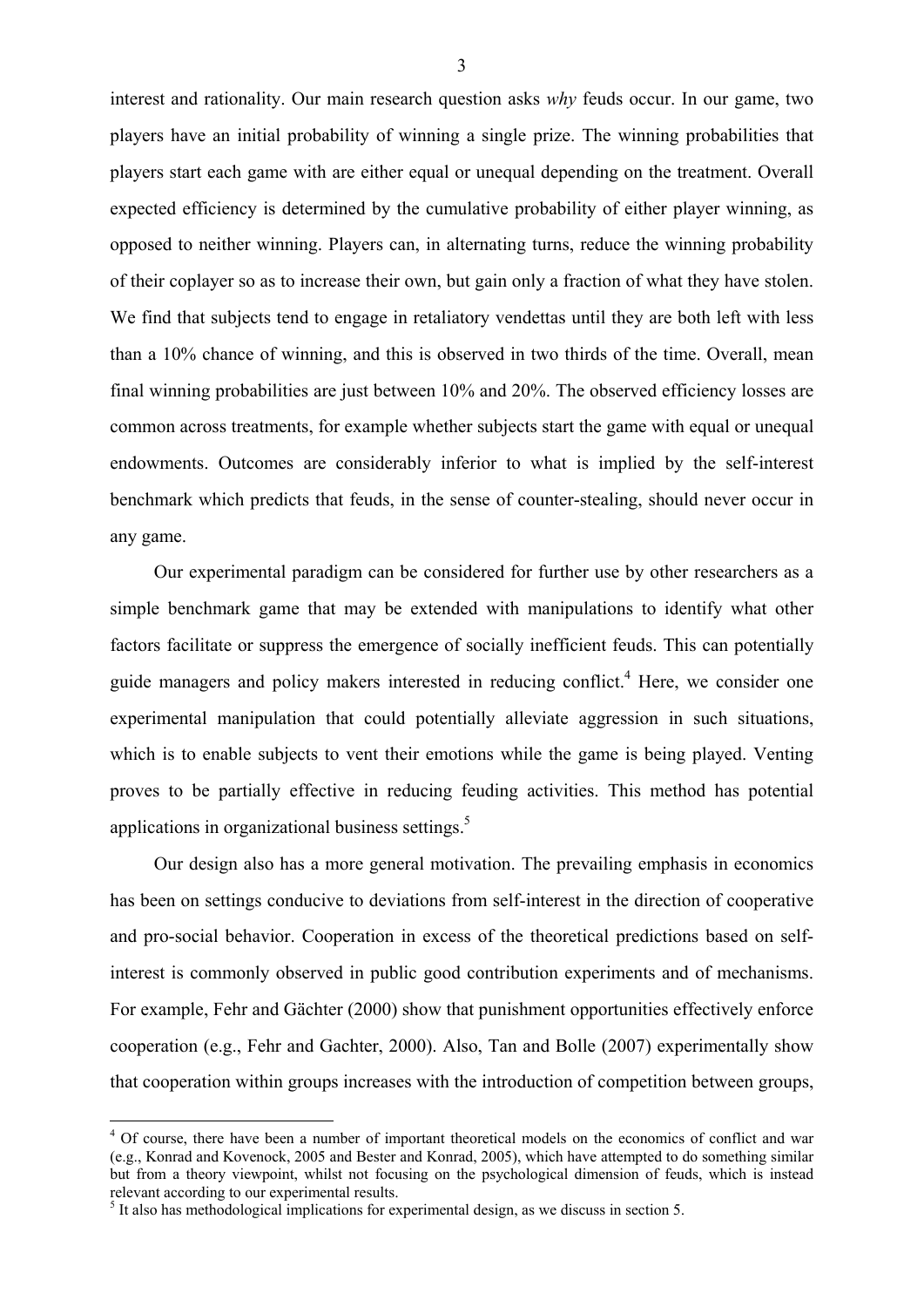even though that could potentially harm others in the rival group. There are signs, however, that even in public good contribution games, punishment can be 'antisocial' (e.g., Nikiforakis, 2008), especially in the absence of strong social norms of cooperation (Herrmann et al., 2008) and related to this perceptions of guilt (Hopfensitz and Reuben, 2009). However, the social dilemma context may induce a cooperative frame, in contrast to the conflict-ridden frame induced by our setup. This may lead to very different outcomes, a point we consider in the discussion section in comparing our results to those of Engelmann and Nikiforakis (2008) and Hopfensitz and Reuben (2009). When subjects are placed in a condition where they can eliminate or 'burn' money of other players at a cost to themselves, some of them will, especially in a multi-player environment or one with possible money burning by nature, both of which would reduce the moral cost of burning (see Abbink and Herrmann, 2009; Zizzo, 2003; Zizzo and Oswald, 2001). Our paper contributes to this small but growing literature, on what Herrmann and Orzen (2008) have recently dubbed *homo rivalis* behavior, by studying a dynamic setting that goes beyond public good contribution games.<sup>6</sup> Similarly to what is observed in the between groups Tullock rent seeking game experiment of Abbink et al. (2009), we find that the same motivations that yield more cooperation in cooperative situations (e.g., emotion driven tit for tat that enforces public good contribution) lead to large negative effects on efficiency in our conflict-ridden situation.

Section 2 presents the theory and predictions for the experimental games. Section 3 describes the experimental design. Section 4 reports the results. Section 5 provides a discussion and section 6 concludes.

## **2. Theory**

#### A. *The Vendetta Game*

The game has two players, indexed by  $i = 1, 2$ . A player's payoff is determined by a lottery where either one player wins or nobody does. Define  $p_{i,t}$  as the probability of winning a prize *S*, where *t* is an index for round (or period). This game has multiple rounds with an endogenous horizon determined by the ending rule described below. Players move alternatingly from round to round, i.e. one player moves in even periods and the other in odd

<sup>&</sup>lt;sup>6</sup> Nishimura et al. (2001) present an experiment where the efficiency losses due to overbidding can be explained by a model with spite. Saijo and Nakamura (1995) instead try to find evidence for spite in the difficult setting of public good experiment. For an example of perverse social capital, see Hargreaves Heap and Zizzo (2009).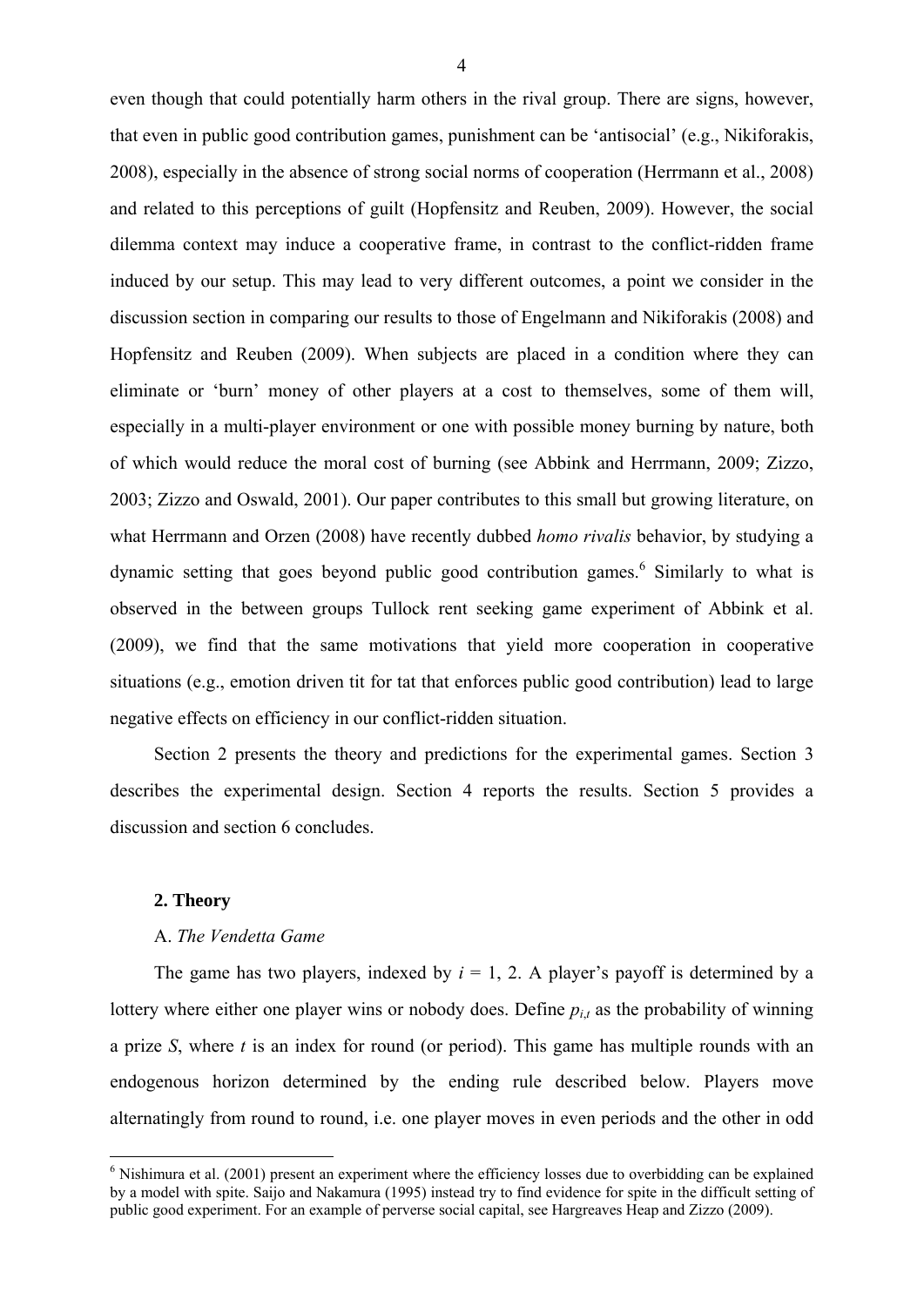periods. Either player can be assigned the first move. Each player receives an initial winning probability of  $p_{i,0}$  at the beginning of the game. Player *i*'s payoff is  $p_i$ <sup>\*</sup>S, where  $p_i$ <sup>\*</sup> is his winning probability at the end of the game, when the lottery is drawn and payoffs accrue.

The choice each player has to make is whether to steal some amount of winning probability from the other player. Stealing can occur only in blocks of *q*, i.e. a constant multiple of *q* can be stolen. When it is player *i*'s turn to move at *t*, he or she can gain *αq* for each *q* that is stolen from *j*, where  $i \neq j$ , and  $\alpha < 1$ . The efficiency loss from stealing is described by the conversion rate *α*. The more players steal from each other, the less there is left of the total expected surplus. Stealing from *j* is restricted by  $m_i q \le p_{j,t}$ , where,  $m_t$  is an integer denoting the number of  $q$  blocks that  $i$  steals from  $j$  in round  $t$ , i.e.  $i$  can steal integer multiples of *q* and no more than what *j* holds. Conversely,  $n_t$  is the number of *q* blocks that *j* steals from *i* in round *t*. The respective sums of *q* blocks that are stolen by *i* and *j* in the game

are 
$$
m = \sum_{t=1}^{T} m_t
$$
 and  $n = \sum_{t=1}^{T} n_t$ .

In every round of the game, both players are completely informed of the amount that was stolen and the standing *p* of each player. The game ends either when there is less than *q* left for both players to steal, or when stealing is still possible but, twice in a row, nothing is stolen by either player.

# B. *Equilibrium Analysis*

For each *q* that player *i* steals, the vector ( $\alpha q$ ,  $-q$ ) is added to the current state  $p_t = (p_{1,t}$ ,  $p_{2,i}$ ; each *q* stolen by player *j* adds (–*q*, *αq*). Consider a ( $p_1$ ,  $p_2$ ) space with points spanned by these vectors stemming from the initial point  $p_0 = (p_{1,0}, p_{2,0})$ . Each feasible point is described by  $p^{mn} = p_0 + m \cdot (aq, -q) + n \cdot (-q, aq)$  (see Figure 1, which is discussed in relations to one of our experimental games, Game 3, as an example). Every point that can be reached from  $p_0$  by a sequence of  $p_t$  (=  $p^{mn}$ )  $\geq$  0 are feasible states of the game. No further stealing is possible if a *terminal state*  $\bar{p} = (\bar{p}_i, \bar{p}_j)$ :  $(0,0) \le (\bar{p}_i, \bar{p}_j) < (q,q)$  is reached. We call the set of terminal states *T*. In any game, *T* depends on the initial state as well as  $\overline{m}$  and  $\overline{n}$ , which denote the respective maximal sums of *q* blocks that can be stolen by *i* and *j* in the game.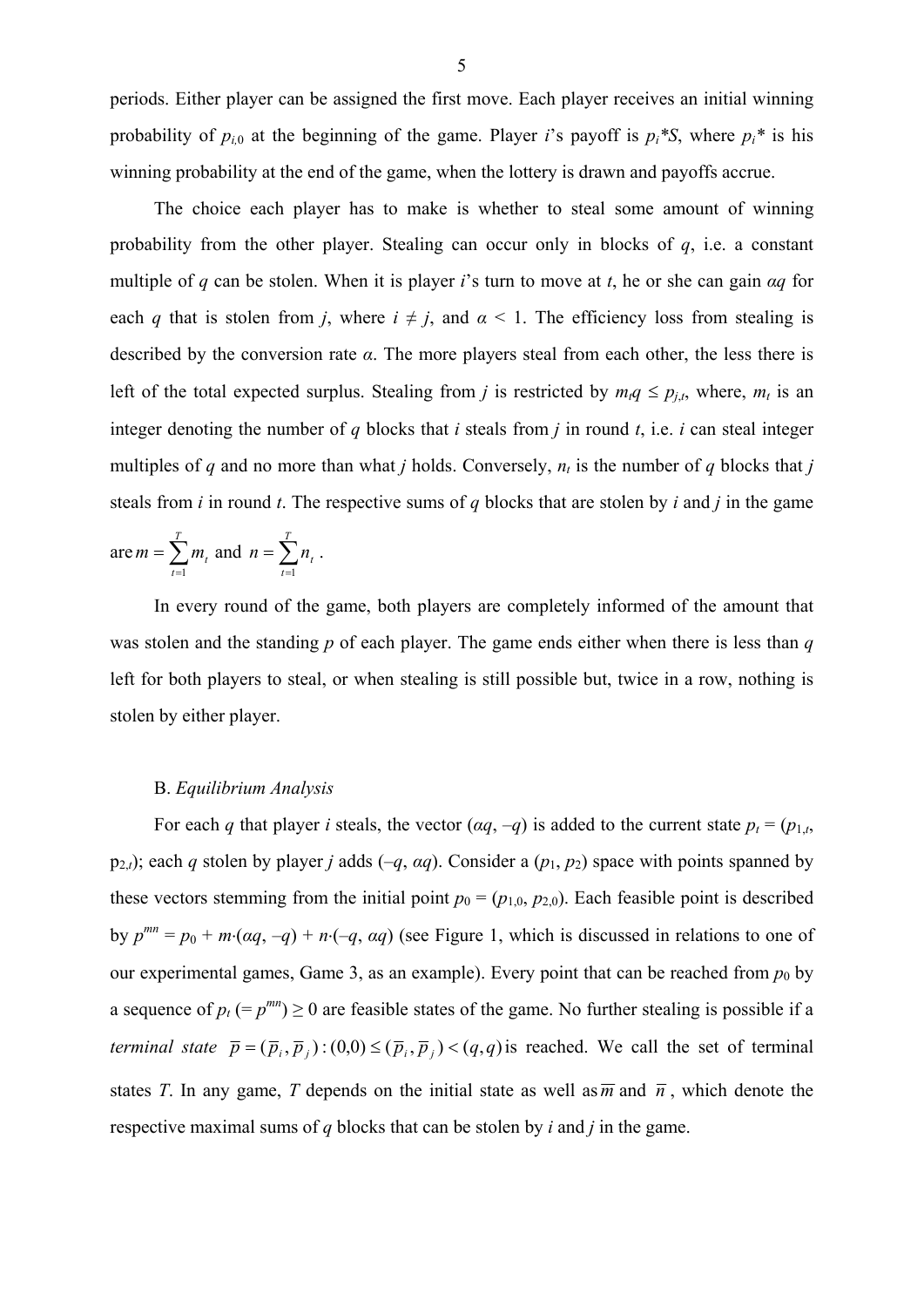*Lemma 1:* In each game, starting from a given initial point  $p_0$ , there is a unique terminal state  $\overline{p} = p^{\overline{mn}} \in T$  that can be reached.

*Proof:* The sequence of stealing acts resulting in  $p^{mn}$  is completely arbitrary, in that the same point can be reached with different sequences of stealing amounts per round, as long as the intermediate points  $p_t$  have non-negative components. First, let us determine the maximal *m*<sub>1</sub> for which  $p_{2,0} - m_1q \ge 0$ , and  $m_1 \cdot (aq, -q)$  results. In the following round, *j* steals  $n_2q$  (*i* does not move so  $m_2 = 0$ ), and  $n_2 \cdot (-q, \alpha q)$  results. Next, let us determine the maximal  $m_3$  such that  $p_{i,0} + m_1 \alpha q + m_3 \alpha q - n_2 q \ge 0$ . Further values of *m* are thus determined. This unique sequence either reaches a unique point in  $T$ , which depends only on  $p_0$ , or it stops before  $T$  because  $m_1 + m_2 + ... > \overline{m}$  or  $n_1 + n_2 + ... > \overline{n}$ , which contradicts our assumption that  $\overline{p} \in T$ . If the sequence reaches *T*, we must have  $m_1 + m_2 + ... = \overline{m}$  and  $n_1 + n_2 + ... = \overline{n}$ , because by definition  $(0,0) \leq (\bar{p}_i, \bar{p}_i) < (q,q)$  and so further acts of stealing are impossible.

We characterize the unique subgame perfect equilibrium of the stealing game by backward induction from  $\bar{p}$ . For this purpose we develop a new notation, starting from  $\bar{p}$ . Going backwards means adding multiples of  $-(\alpha q, -q)$  and  $-(-q, \alpha q)$  to p. We now generally describe every feasible point on the  $(p_1, p_2)$  space as  $p'_{mn} = \overline{p} - m(\alpha q, -q) - n(-q, \alpha q)$ . Let us define  $e_k = p_{kk}^{\dagger}$  and  $P_k^{\dagger} = \{p' : \exists z = 0,1,2,... \text{ with } p' = p'_{k+z,k} \ge (0,0) \text{ or } p'_{k,k+z} \ge (0,0)\}$  as a subset of  $p \neq e_k$  from which  $e_k$  can be reached by one act of stealing.

*Lemma 2:* For every  $p_{mn}$  there is exactly one  $e_k$  that can be reached by one act of stealing, i.e. every feasible  $\vec{p}_{mn}$  belongs to exactly one  $\vec{P}_k$ .

*Proof:* If  $m > n$  then Player 1 can steal  $(m - n) \cdot q$ , i.e.  $(m - n) \cdot (\alpha q, -q)$  is added to  $p \mid_{mn}^{\infty}$  so that  $e_n = p'_{nn}$  is reached Every other amount of stealing would result in  $p'_{mi}$ ,  $i \neq m$  or  $p'_{in}$ ,  $i \neq n$ .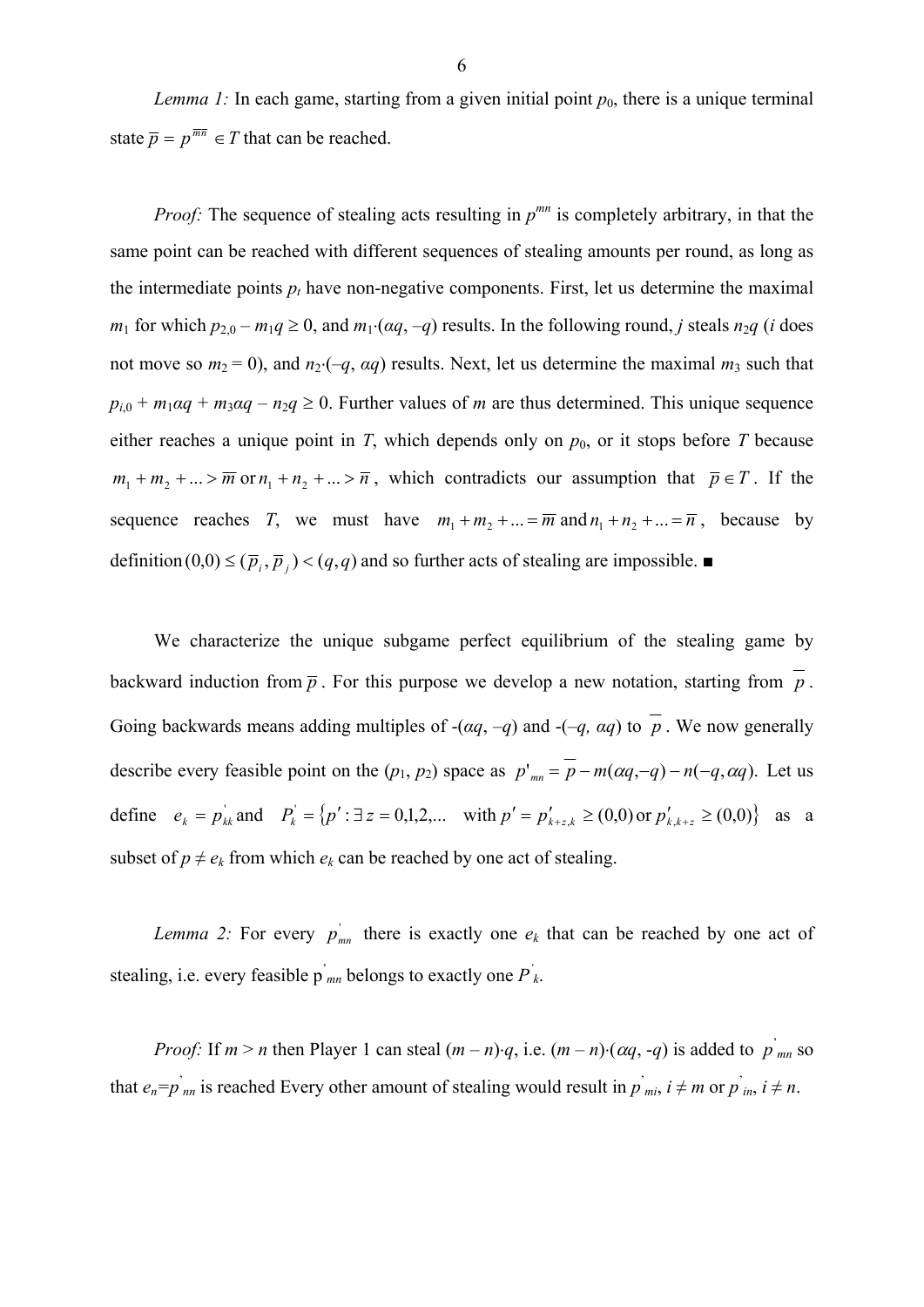*Proposition:* The unique subgame perfect equilibrium of this game is such that only the player who can reach an endpoint *ek* steals the amount required to reach this point. In all endpoints *ek* no stealing takes place.

*Proof:* The proposition is true for  $e_0 = \overline{p}$  because the maximum possible stealing has taken place and  $p \in P_0$ . At a point  $p' \neq e_0$  where only one of the players can steal and  $e_0$  is the only feasible alternative state, he will steal to reach  $e_0$  because this increases his probability of winning and a response by his coplayer is not possible. Now let us assume that the proposition has been proven up to  $k - 1$ . In  $e_k$  no stealing occurs because if *i* steals  $m'q$ , *j* will steal back  $n'q = m'q$ , resulting in  $e_{k-m'}$ , which is an inferior endpoint where *i* is worse off than in  $e_k$ . In  $p \in P_k$  the player who can reach  $e_k$  will steal the amount required to reach that point, say  $m^k q$ , because he is better off afterwards and no further stealing will occur. The player who cannot reach  $e_k$  will not steal because, if he steals  $n'q$ , the other player will steal  $(m^k + n')\cdot q$ such that they reach an endpoint  $e_{k-m}$ , where both players are worse off than in  $e_k$ .

This implies that no stealing occurs in endpoints. The subgame perfect equilibrium requires the game to end at the most efficient endpoint that is feasible given the state of play and that the required number of induction steps is applied. In non-endpoint states, the smallest amount required to reach the next most efficient endpoint is stolen by the relevant player. The underlying intuition is that each player has no incentive to unilaterally deviate from an endpoint as doing so cannot possible yield to a better final winning probability because the other player can credibly retaliate. That is, the other player can do better in response to the deviation by moving to another (Pareto inferior) endpoint that makes the deviator worse off than if he or she had not deviated.

### C. *Predictions for Experimental Games*

For practical experimental reasons explained in section 3, we set  $q = 10\%$  in all the four games tested in the experiment. To provide a better intuition of the equilibrium analysis, we demonstrate its application to game 1 with  $\alpha = 2/3$  as an example. Thereafter, we present the solutions of the other experimental games.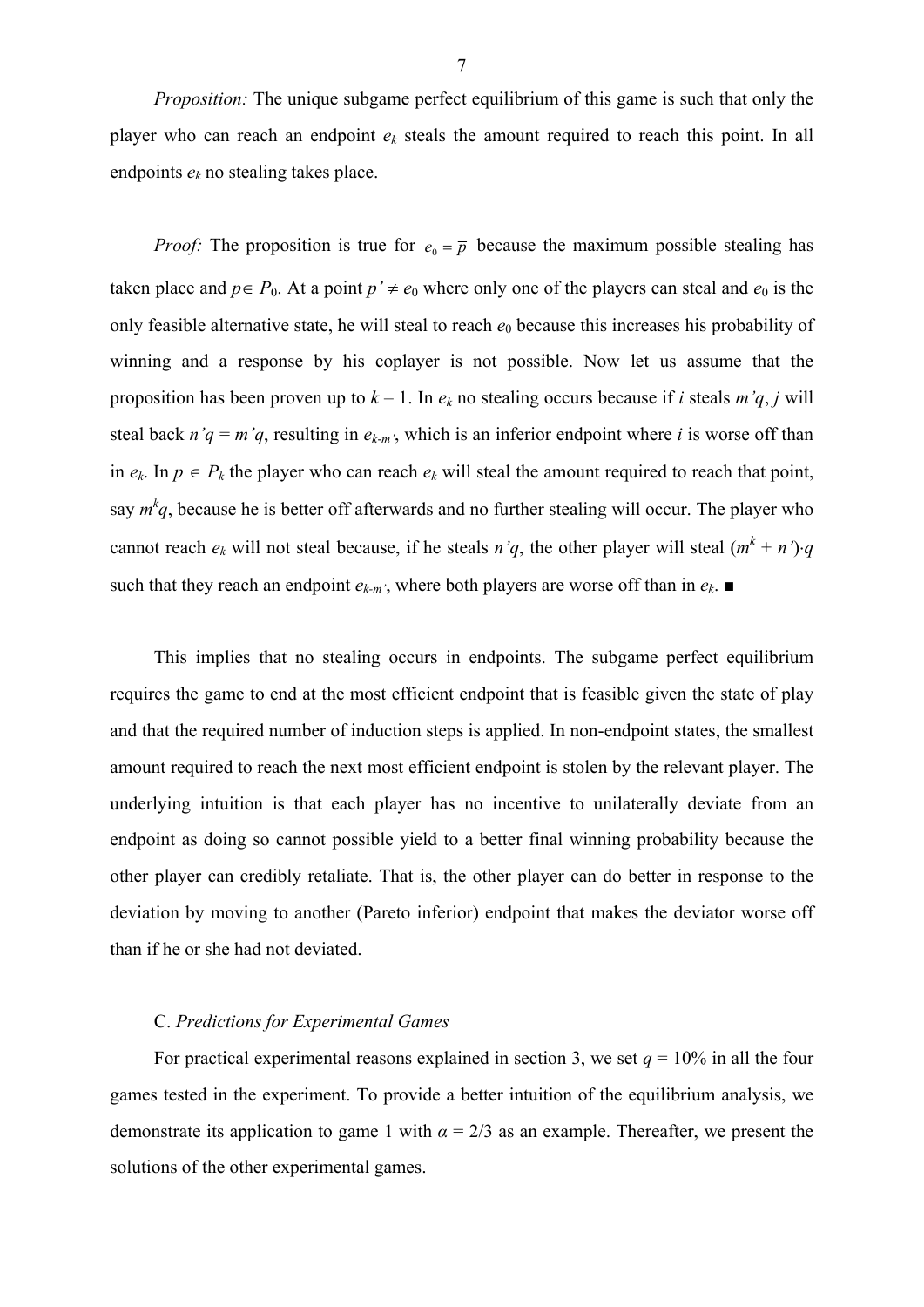*Game 1:*  $\alpha = 2/3$  *and*  $p_0 = (45\%, 45\%)$ .

The  $(p_1, p_2)$  space is represented by the grid shown in Figure 4, which serves as a visual aid for this example (it is also later used in Section 4 as a sample of an actual game observed in the experiment). The shaded cells represent feasible states of the game. Referring to the grid, let us now begin the backward induction process, starting from the terminal state.

*Induction round 0*: Consider all points in the region  $\{(8.33\%, 8.33\%), (18.33\%, 1.67\%).\}$  $(1.67\%, 18.33\%)$ . In  $e_0 = (8.33\%, 8.33\%)$ , which is the terminal state reached by  $\overline{m} = \overline{n} = 11$ , no further stealing is possible. In the other states the disadvantaged player steals a further unit of *q* so that  $e_0$  is reached.

*Induction round 1*: Consider all points in  $\{(11.67\%, 11.67\%), (21.67\%, 5\%), (5\%,$ 21.67%)}. The state  $e_1 = (11.67\%, 11.67\%)$  is an endpoint, because any unilateral deviation of either player by stealing one more unit of  $q (= 10\%)$  from the other to get to  $(18.33\%, 1.67\%)$ or (1.67%, 18.33%) are not equilibria, since it then pays off for the coplayer to move to the Pareto inferior endpoint  $e_0 = (8.33\%, 8.33\%)$  – as per induction round 0. In the other states in this region, the disadvantaged player steals  $10\%$  so that  $e_1$  is reached.

By iteration, it can be shown that the endpoints of this game are states along the diagonal stretching from (8.33%, 8.33%) to (45%, 45%). The subgame perfect equilibrium requires players to stay at  $e_{11} = p_0 = (45\%, 45\%)$ , which is the initial state of the game, i.e. *m*  $= n = 0$ . There is no incentive for unilateral deviation, which will result in subsequent movements to inferior states. The same form of reasoning applies to the remaining experimental games.

# *Game 2:*  $\alpha = 2/3$  *and*  $p_0 = (25\%, 65\%)$ .

The terminal state of this game is  $e_0 = (1.7\%, 8.3\%)$ , which is reached with  $\overline{m} = 13$  and  $\overline{n}$  = 11 of stealing. At the initial state (25%, 65%), player 1 can do better by stealing 2*q* from player 2 so that the highest feasible endpoint  $e_{11} = (38.33\%, 45\%)$  is reached. At this endpoint, player 2 has no incentive to unilaterally deviate, e.g. by stealing *q* to increase  $p_2$  to 51.67% and decrease  $p_1$  to 28.33%, because player 1 can do better by counter-stealing, e.g. taking *q* thereby increasing  $p_1$  to 35% and decreasing  $p_2$  to 41.67% thus reaching  $e_{10}$ , an endpoint in which both are left worse off relative to acquiescing at  $e_{11}$ . In equilibrium, player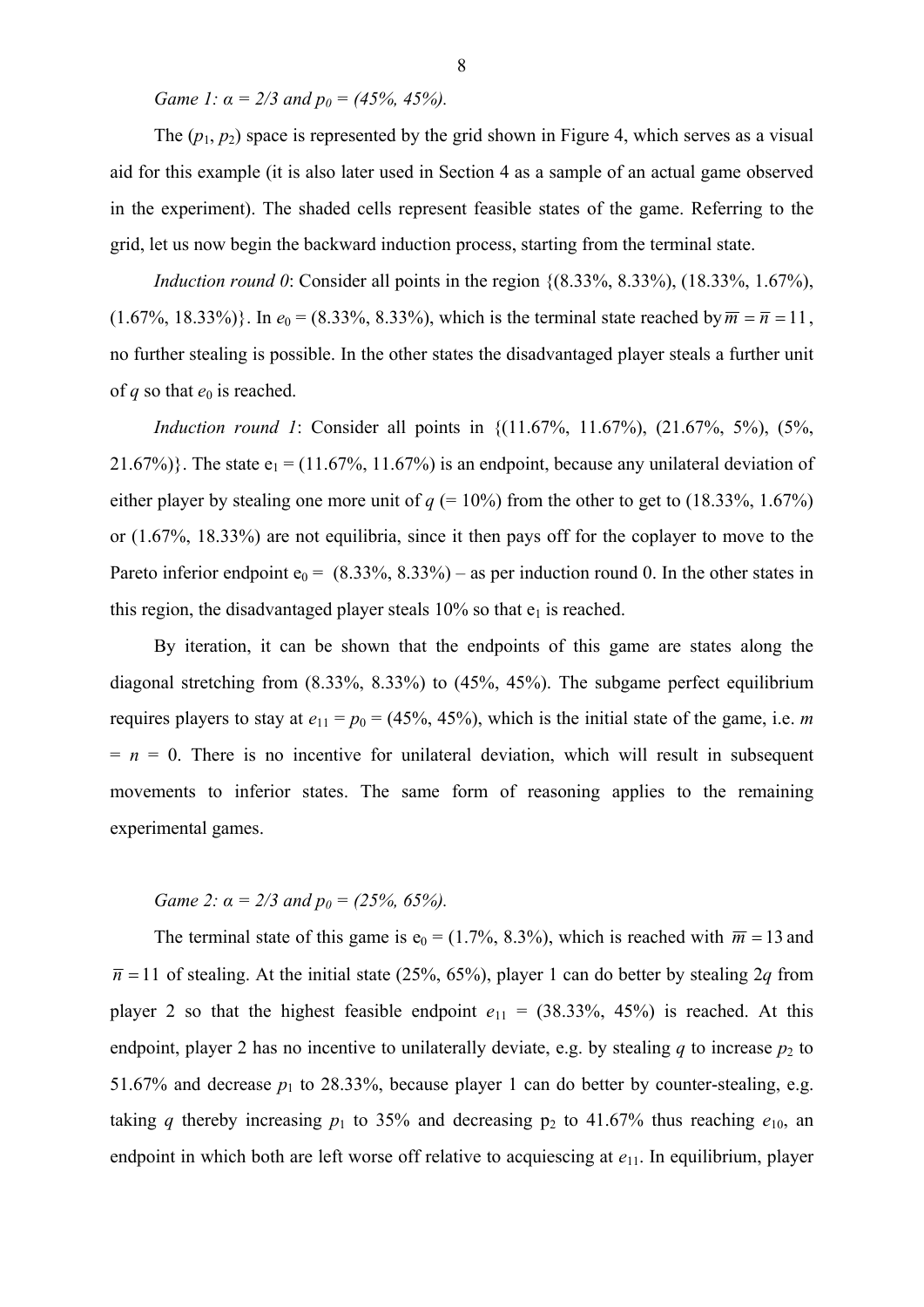2 will not steal as that renders  $e_{11}$  unfeasible. Thus, the subgame perfect equilibrium is one where  $m = 2$  and  $n = 0$ .

*Game 3:*  $\alpha = 1/3$  *and*  $p_0 = (45\%, 45\%).$ 

Here,  $e_0 = (8.33\%, 8.33\%)$  with  $\overline{m} = \overline{n} = 6$ . The subgame perfect equilibrium requires players to stay at  $e_6 = p_0$ , i.e. the highest feasible endpoint is the initial state and  $m = n = 0$  – no stealing ever occurs.

*Game 4:*  $\alpha = 1/3$  *and*  $p_0 = (25\%, 65\%)$ .

The terminal state of this game is  $e_0 = (8.33\%, 8.33\%)$ , which is reached with  $\overline{m} = 7$  and  $\overline{n}$  = 4. Player 1 can do better relative to the initial state, which is not an endpoint, by stealing 3*q* from player 2 to gain 10% to reach the endpoint  $e_4 = (35\%, 35\%)$ , following which no further stealing occurs in equilibrium, i.e.  $m = 3$  and  $n = 0$ .

### **3. Experimental Design**

The experiment was conducted in November and December of 2008 at a British university. The experiment was fully computerized. Experimental instructions were provided both on the computer screen and in print. There were 4 treatments and 6 sessions for each treatment. Each session had 8 subjects. A total of 192 subjects participated in the experiment. Subjects were randomly seated in the laboratory. Computer terminals were partitioned to avoid communication by facial or verbal means. Subjects read the experimental instructions and answered a control questionnaire, to check understanding of the instructions, before proceeding with the tasks. Experimental supervisors individually advised subjects with incorrect answers in the questionnaires. The instructions employed a neutral frame, e.g. using terms such as 'taking away' rather than 'stealing' winning probabilities. The experimental instructions are provided in an online appendix.

*The games*. The experiment was divided into four *stages*, and in each stage one game with an endogenously determined number of rounds was played. Subjects were randomly and anonymously matched anew with another subject at the start of each stage. In each session, subject pairs played one of the four treatments mentioned below four times. They were assigned an initial probability of winning a prize of 10 pounds, and were told that this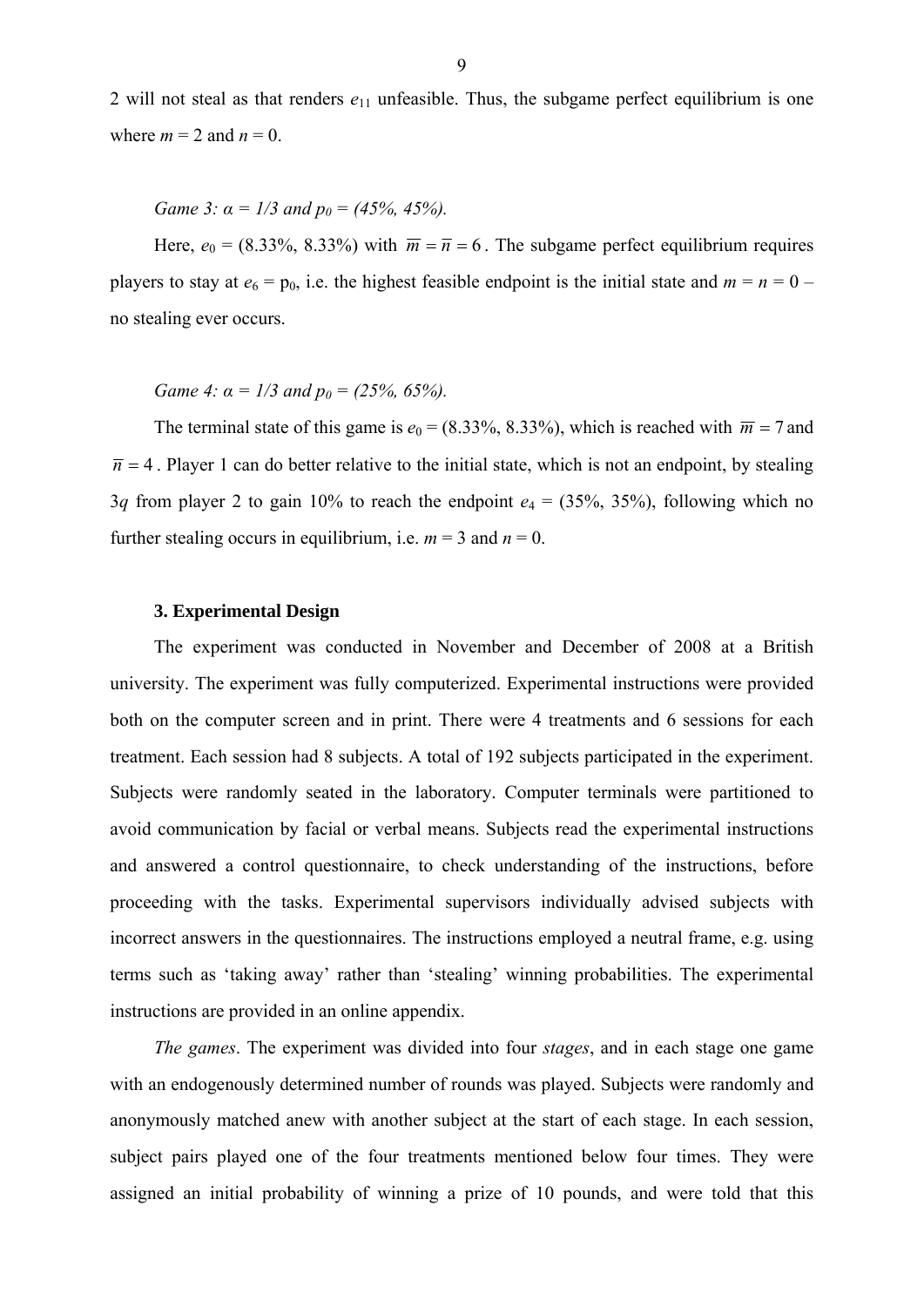assignment will be constant across all four stages of the experiment, and that the computer display showed both subjects' winning probabilities. Subjects then took turns in making choices; the first mover was chosen randomly. They were asked to choose how much winning probability to 'take away' from their coparticipant. Amounts taken had to be multiples of 10% (so they could be 0%, 10%, 20% and so on), and up to as much as the coparticipant had at present.<sup>7</sup> Conversion rates were either  $1/3$  or  $2/3$ . Specifically, in half of the sessions in each treatment, the first two stages had a conversion rate of 1/3 and the second half one of 2/3, while the reverse order was used in the other half. An example computer display is provided in Figure 2.

(Insert Figure 2 about here.)

1

As with the games described in section 2, the stage terminated if both subjects either did not steal for two consecutive rounds each (for robustness to mistakes, allowing for a change of mind) or were not able to continue stealing winning probabilities. The first case occurred if both subjects could still take away winning probabilities but chose not to for two consecutive times. The second case occurred if both subjects were in a terminal state, i.e. they both had less than 10% winning probabilities: if so, no positive multiple of 10% could be stolen from both of them.

*Experimental treatments.* We used a standard between sessions  $2 \times 2$  factorial design crossing two dimensions: the initial winning probabilities and the availability of between rounds emotion elicitation ('BREE' in what follows). Initial winning probabilities were either equal at 45% each, or unequal at 25% for one subject and 65% for the other. In both cases the sum of winning probabilities was equal to 90%. The other dimension was whether or not subjects were asked to rate the extent to which they felt one of three emotions, on a Likert scale between 0 (no emotion) and 7 (high intensity of the emotion). Subjects were advised that there were no right or wrong answers. The types of emotion were drawn from Bosman and van Winden's (2002) study. To provide balance and to avoid leading subjects in a specific emotional direction, we chose to elicit one negative emotion (anger), one positive emotion

 $<sup>7</sup>$  In piloting we set the unit of stealing to blocks of 5%, but found that experimental sessions ran in much excess</sup> of two hours and had to be aborted, because of the longer cycles of retaliation of counter-retaliation thus allowed. More generally, the reason for forcing stealing to be in blocks is due to practical considerations. By introducing smoothness to the action space, a longer series of smaller tit for tat steals would be possible, but this would lead to overlong experimental sessions. Furthermore, if this results in overlong feuding on the part of some pairs and not in those of others, all in the same session, there would be a large variance of activities, namely some play while others wait, possibly for a long time.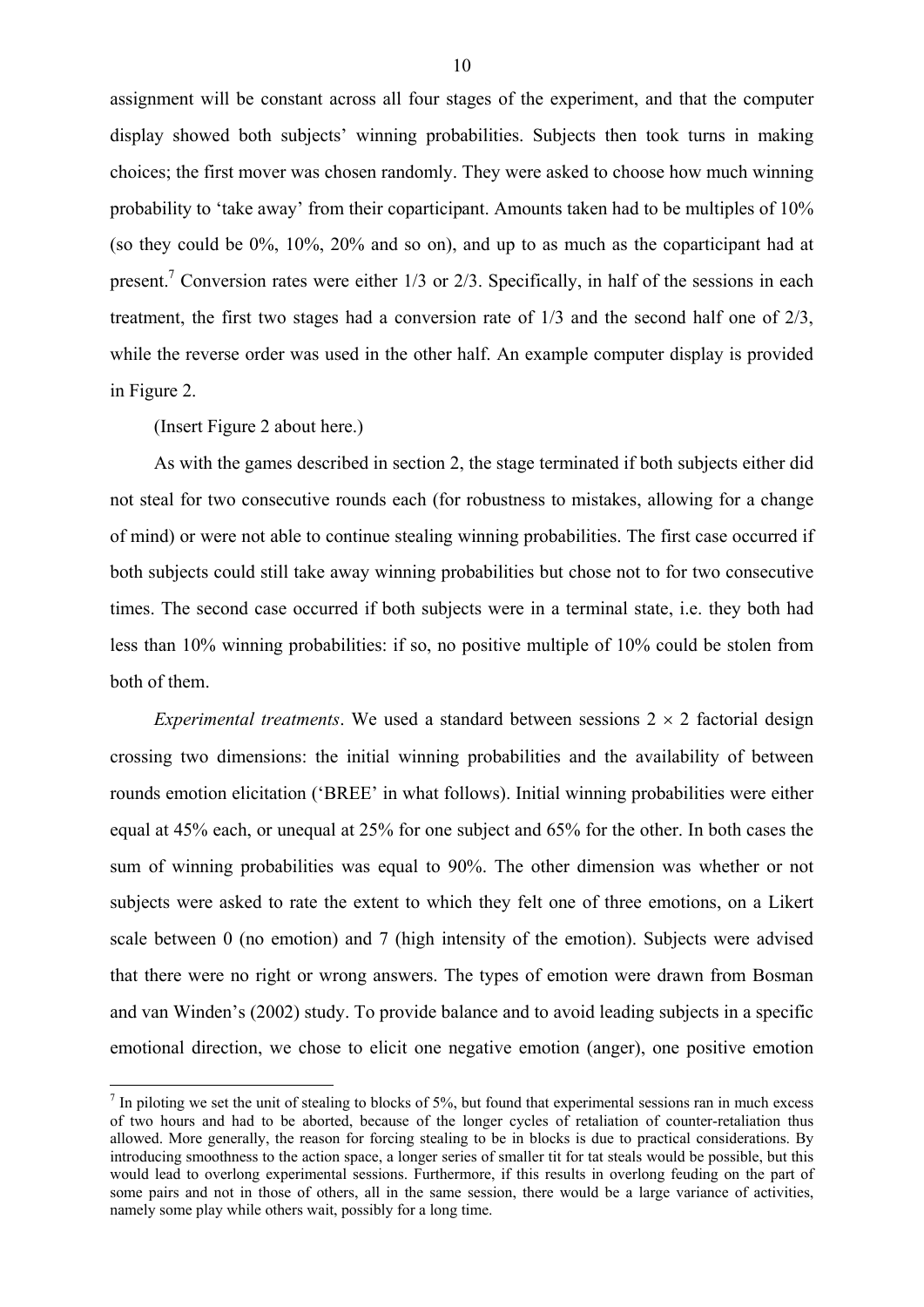(happiness), and one neutral emotion (surprise), simultaneously presented to the subjects in alphabetical order. The BREE screen was displayed each round after the coparticipant had made his or her decision. As BREE was done repeatedly throughout the session (in the relevant treatments), only three emotions were chosen to ensure that the task was done with minimal disruption to the flow of experimental game play and to facilitate attention.

We label the four treatments EN (equality of initial winning probabilities, no BREE), IN (inequality, no BREE), EB (equality, BREE) and IB (inequality, BREE). The experimental structure is summarized in Table 1.

(Insert Table 1 about here).

*Final questionnaire*. After all four stages were completed, the computer administered a final questionnaire which asked subjects to rate the extent to which they had felt on average during the experiment each of a set of eleven emotions, again on a Likert scale between 0 (no emotion) and 7 (high intensity of the emotion). It was noted that there were no right or wrong answers. The eleven emotions were all of those used by Bosman and van Winden (2002), and were listed in alphabetical order. This final questionnaire was administered in all treatments.

*Payments*. At the end of the experiment, the computer performed random draws based on final winning probabilities to determine whether, and if so which, one of the subjects for each game in each stage won the prize draw of £10 or whether neither did. Payments were cumulative across stages, and so subjects could earn 0, 10, 20, 30 or 40 pounds based on their choices, those of their coparticipants, and luck.<sup>8</sup> All subjects also received a participation fee of 4 pounds. Average payments were 10 British pounds for up to about 1 ½ hours of work. Note that this low average payment is very much due to the actual incentive compatible decisions of the subjects. If subjects had played in equilibrium, each session would have lasted no longer than 45 minutes with expected average payments of approximately 21 pounds, i.e. about half the time for twice the money.

#### **4. Results**

1

We begin by reporting descriptive statistics and univariate statistical tests on the differences in behavior across treatments. This is followed by regression analysis trying to get

<sup>&</sup>lt;sup>8</sup> We preferred cumulative earnings to a random task payment system because of recent experimental evidence by Stahl and Haruvy (2006) showing how the latter may overstate the measured extent of non self-interest motivated behavior.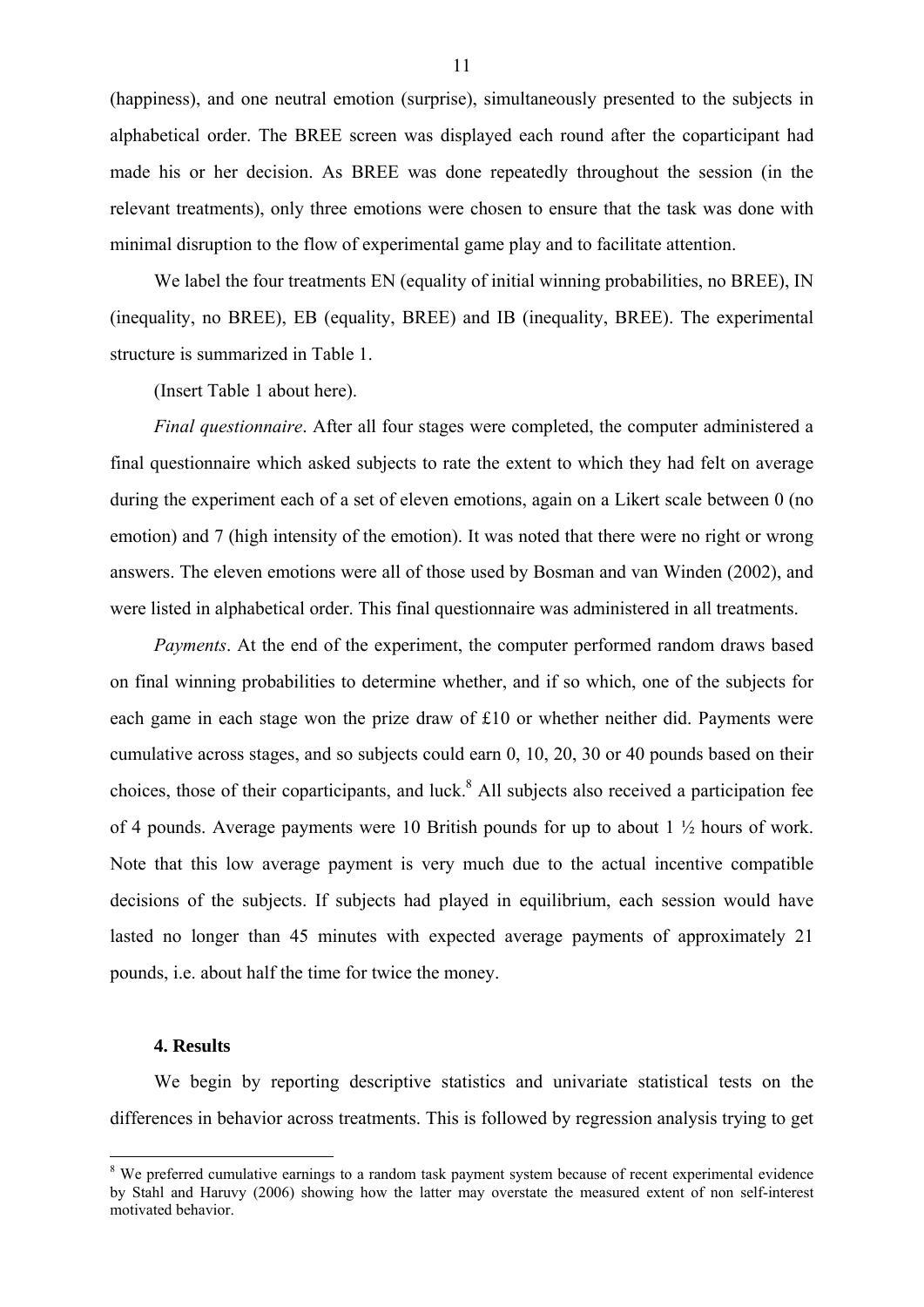a better understanding of how inequality in initial endowments, between-round emotional elicitation and the coplayer's actions determine stealing actions and vendetta dynamics.

#### A. *Overview of Behavior*

The final winning probability is the winning probability that each subject has at the end of each stage (game), when either both agents have less than 10% or they have both not stolen for two consecutive turns. Based on the analysis of section 2, the benchmark theoretical prediction of final winning probabilities is 45% in treatments with equality of initial winning probabilities (EN and EB) and an average of 38.33 % in the treatments with unequal initial winning probabilities  $(IN \text{ and } IB)^9$  Figure 3 compares mean final winning probabilities against these theoretical benchmarks, and Table 2 provides more information on them.

(Insert Figure 3 and Table 2 about here.)

1

*Vendettas and inefficiency*. As shown by Figure 3, in all sessions mean stealing was well in excess of the benchmarks ( $p \le 0.001$  in a sign test).<sup>10</sup> The mean absolute endpoint error term, capturing the absolute deviation of stealing from the theoretical benchmark of amounts stolen (required to reach an endpoint for that state), ranged from 26.7% in IB to 33.6% in EN. Table 2 illustrates that mean final winning probabilities were close to 10% in the treatments with no between rounds emotion elicitation (EN and IN), and still hovering at most around 20% in the treatments with emotion elicitation (EB and IB). The terminal state values presented in Table 1 indicate that in seven out of ten games ended in their terminal states, i.e. stealing recurred until both players had less than 10% and could steal no more. In the EN and IN treatments, vendettas went on until the terminal state was reached some 70% or 80% of the time even in the last stage, with the percentage being closer to the 55% or 60% range for the EB and IB treatments. If we define (expected) social efficiency in terms of the sum of the winning probabilities of the two coplayers, we can conclude that we observe vendettas that lead to socially inefficient outcomes in a majority of cases.

<sup>&</sup>lt;sup>9</sup> In half of each session (i.e., when the conversion rate was  $1/3$ ) the outcome should have been (35%, 35%) and in the other half (i.e., when the conversion rate was 2/3) it should have been (45%, 38 1/3%), giving an average of 38 1/3%.

<sup>&</sup>lt;sup>10</sup> All statistical tests in this section are at the session level to control for the non independence of observations within each session.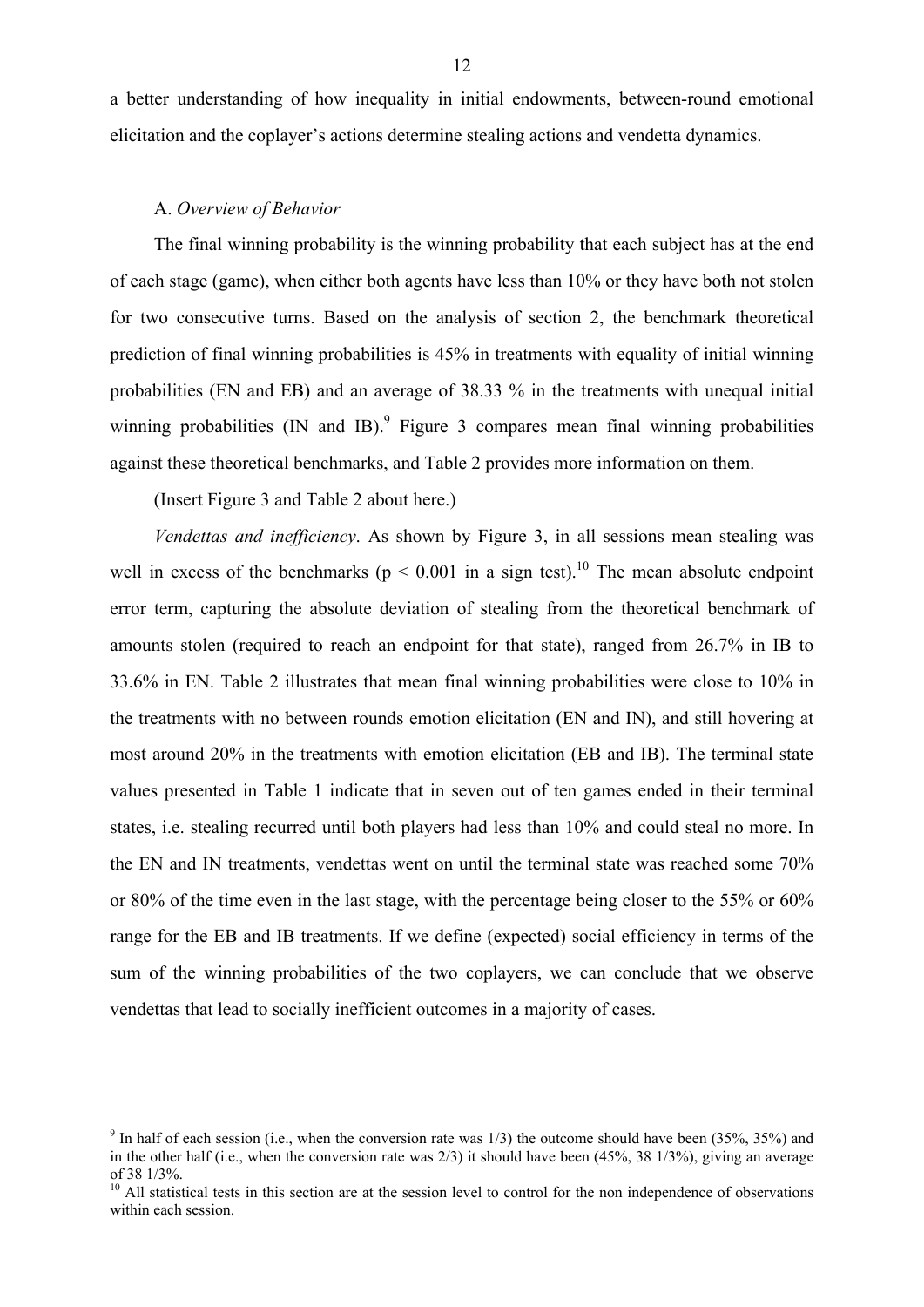RESULT 1. There was considerable stealing in excess of prediction. Efficiency was reduced to the minimum possible level around 70% of the times as the result of vendettas.

Figure 4 exemplifies the vendetta dynamics by considering vendetta game outcomes in the EN and IB treatments under a conversion rate of  $2/3$ .<sup>11</sup>

(Insert Figure 3 about here.)

The example shows that in the absence of emotion elicitation, subjects did not steal or stole only minimally only in 6 out of 48 games, $12$  with 40 out of 48 games ending at the terminal state. With emotion elicitation, the picture is more nuanced, but still with a majority of games of vendettas until the terminal state (26 of them), with 9 games without stealing, mostly on the diagonal of equal final winning probabilities, and only 2 games just outside the terminal state region.

*Across treatment differences*. The example, and the casual eyeballing of Figure 3 and Table 2, also point in the direction that between rounds emotion elicitation, as present in the EB and IB treatments, reduced stealing. Overall, final winning probabilities were significantly higher in the EB and IB treatments than in the EN and IN treatments (Mann Whitney  $p =$ 0.035). Define *stealing ratio* as the proportion between amount stolen and the total winning probability of the coplayer. There was a significantly lower ( $p = 0.011$ ) stealing ratio when emotions are elicited between rounds (70.3%) than otherwise (57.5%). Another way of looking at the same stylized finding is that subjects took the opportunity to steal less often, when this was available, when subject to between rounds emotion elicitation (EB: 66.1%; IB: 71.6%) than in the other treatments (EN: 82.6%; IN: 79.7%;  $p = 0.033$ ).

RESULT 2. Efficiency was reduced less and stealing ratios were higher in treatments with between rounds emotion elicitation than in treatments where an opportunity to express emotions between rounds was not available.

 $11$  The electronic appendix provides corresponding pictures for the other cases.

<sup>&</sup>lt;sup>12</sup> An outcome of (41  $\frac{1}{2}$ , 41  $\frac{2}{3}$ ) results from each subject stealing 10% from subjects comparing a 1/3 conversion rate unfavorably in stages 3 and 4 relative to the earlier more efficient rate of 2/3; and/or vice versa comparing a 2/3 conversion rate favorably in stages 3 and 4 relative to an earlier less efficient rate of 1/3. In other words, the earlier conversion rate would have a (small) impact as a preference shaping reference value (e.g., Loomes et al., 2003; Sitzia and Zizzo, 2009).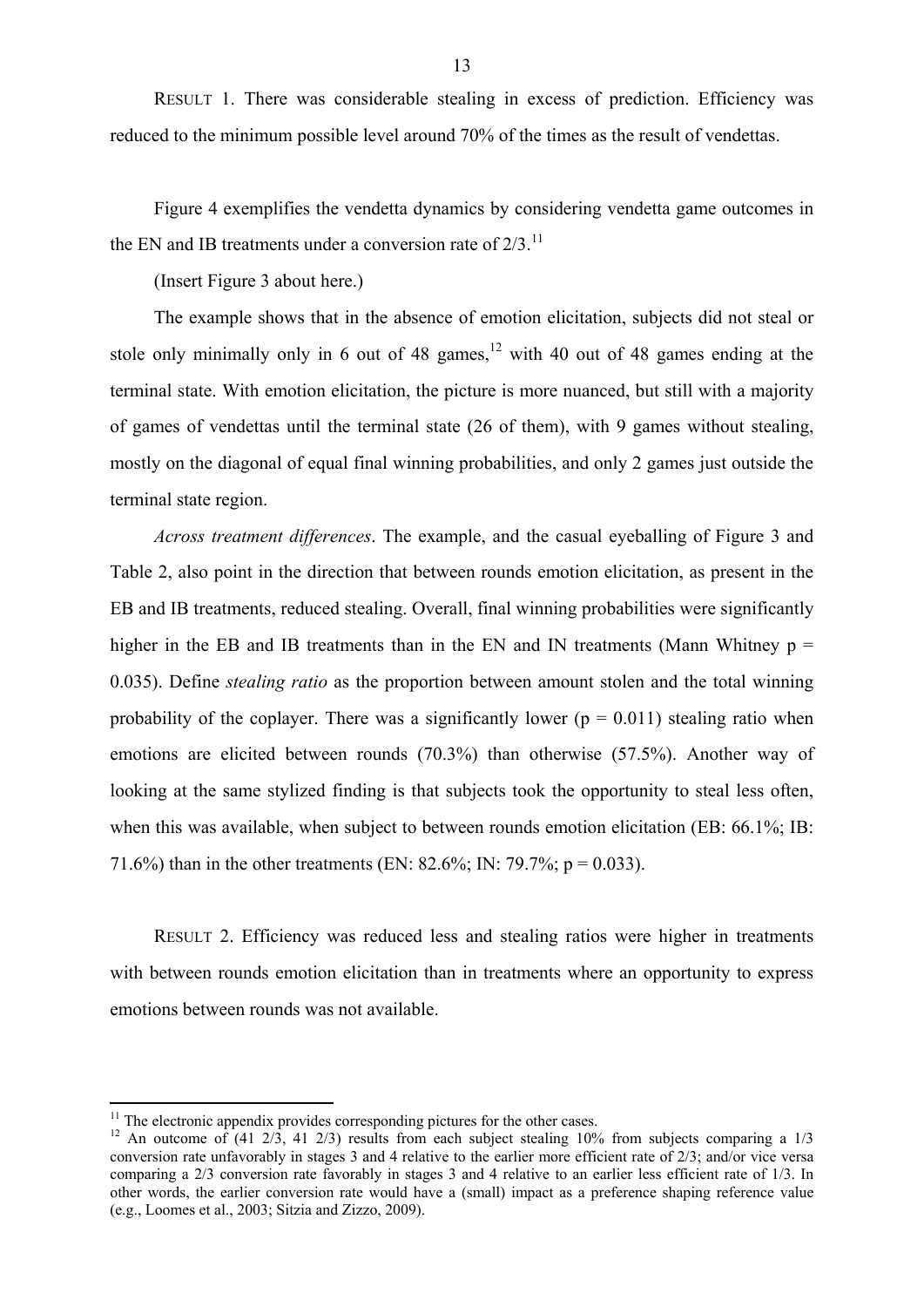Figure 3 and Table 2 indicate only a marginal impact of unequal initial winning probabilities on final winning probabilities: there is no statistically significant difference (Mann Whitney  $p = 0.319$ ). This is reflected also in similar incidences of terminal states, and the lack of statistically significant differences in, say, the stealing ratio. Equally, the extent of vendettas was insensitive to whether the conversion rate was 1/3 or 2/3. Mean stealing ratios were respectively 63.4% and 64.3% under a 1/3 and 2/3 conversion rate, and the corresponding final winning probabilities were 12.830 and 14.479 in turn: the differences are not statistically significant. There is suggestive evidence that final winning probabilities might have been slightly higher (Wilcoxon  $p = 0.06$ ) when a conversion rate of 2/3 came in the first two stages and that of 1/3 came in the last two, but the effect was quantitatively small (15.095 vs. 12.214), and there was no difference in stealing ratios (2/3 first: 63%; 1/3 first: 64.8%; Wilcoxon  $p = 0.453$ ).

RESULT 3. Stealing ratios were robust to initial winning probabilities, the two conversion rates and order effects. Final winning probabilities were robust to initial winning probabilities and the two conversion rates, while a quantitatively small order effect may have been present.

*Time trend*. Table 2 shows that final winning probabilities and the incidences of the terminal state were very similar across all treatments in stage 1, and the divergence between EB and IB on the one side and EN and IN on the other – as mirrored in Result 2 above – emerged only from stage 2. Taking a closer look at the data, we find that there is no systematic pattern in the time trend of mean stealing ratios in the set of sessions with no between rounds emotion elicitation (Spearman ρ is negative in 7 sessions, positive in 5 sessions: sign test  $p = 0.774$ ). There is, however, a clear downward trend in sessions with between rounds emotion elicitation ( $\rho$  is negative in 10 sessions out of 12: sign test  $p =$ 0.039). This suggests a dynamic effect of allowing subjects to vent emotions between rounds, a dynamic effect that we shall consider further in the regression analysis. Table 2 also shows, however, that the decrease in stealing ratio and increase in final winning probabilities in the EB and IB treatments tends to level out with time. This is also true in the aggregate: for example, the mean final winning probability was 9% in stage 1, and increased to 14% in stage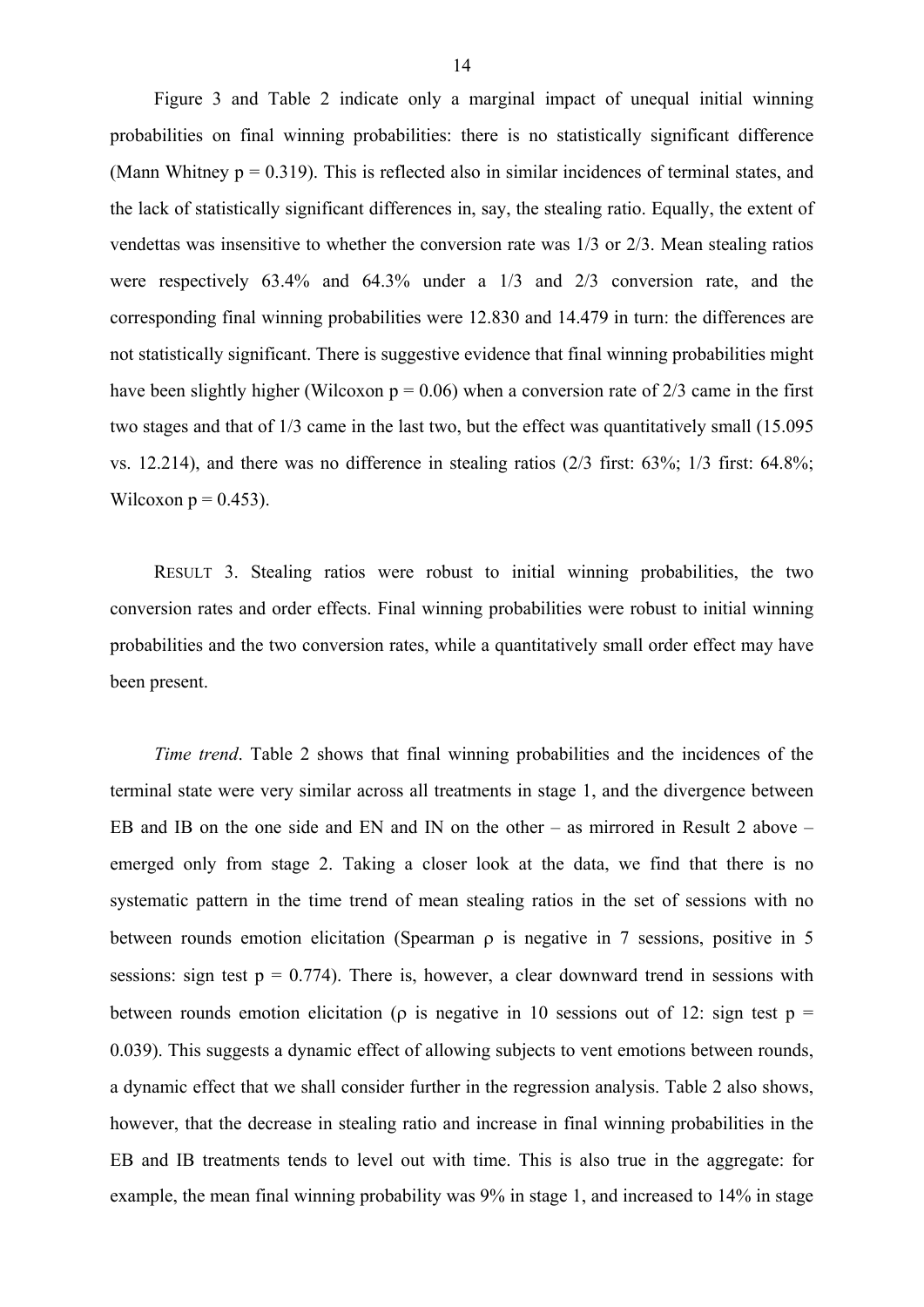2, but only by 2% to 16% in stage 3, before leveling out completely at 15% in stage 4 (see Table 2 and Figure 5).

(Insert Figure 5 about here.)

RESULT 4. There was a statistically significant reduction in stealing ratios with time in sessions with between rounds emotion elicitation, although the effect tends to level out.

*Emotions and behavior*. Was there any apparent relationship between elicited emotions and vendettas? Figure 6 shows a session level scatterplot between round emotion elicited anger and mean stolen ratio: expressed within experiment anger was strongly positively correlated with the stolen ratio (Spearman  $\rho = 0.601$ ,  $p = 0.039$ ); there was conversely no significant correlation of the stealing ratio with within experiment surprise ( $\rho = 0.420$ ,  $p =$ 0.175) or happiness ( $\rho = -0.329$ ,  $p = 0.297$ ).

(Insert Figure 6 about here.)

This correlation analysis cannot disentangle direction of causality: the correlation is certainly suggestive that expressed anger caused vendetta stealing, but it is also plausible that vendettas caused anger. The regression analysis below will try to disentangle the two. However, there is no significant relationship between stealing ratio and end of experiment elicited anger (and, if anything, it operates in the opposite direction:  $\rho = -0.265$ ,  $p = 0.211$ ), suggesting the potential usefulness of between round measures of emotions.

None of the end of experiment measures was correlated at the 5% significance level with stealing, with the exception of end of experiment anxiety ( $\rho = 0.446$ ,  $p = 0.029$ ). To determine or interpret what within experiment measure of anger capture, it is useful to see how such measures correlate with end of experimental measures. Intriguingly, within experiment measured anger had higher correlations with end of experiment measures of envy  $(p = 0.765, p = 0.004)$ , irritation  $(p = 0.783, p = 0.003)$  and jealousy  $(0.835, p = 0.001)$  than it did with end of experiment measured anger  $(0.678, p = 0.015)$ . This suggests that within experiment measured anger might, at least in part, be capturing more complex emotions (such as envy or jealousy) that may be driving the anger.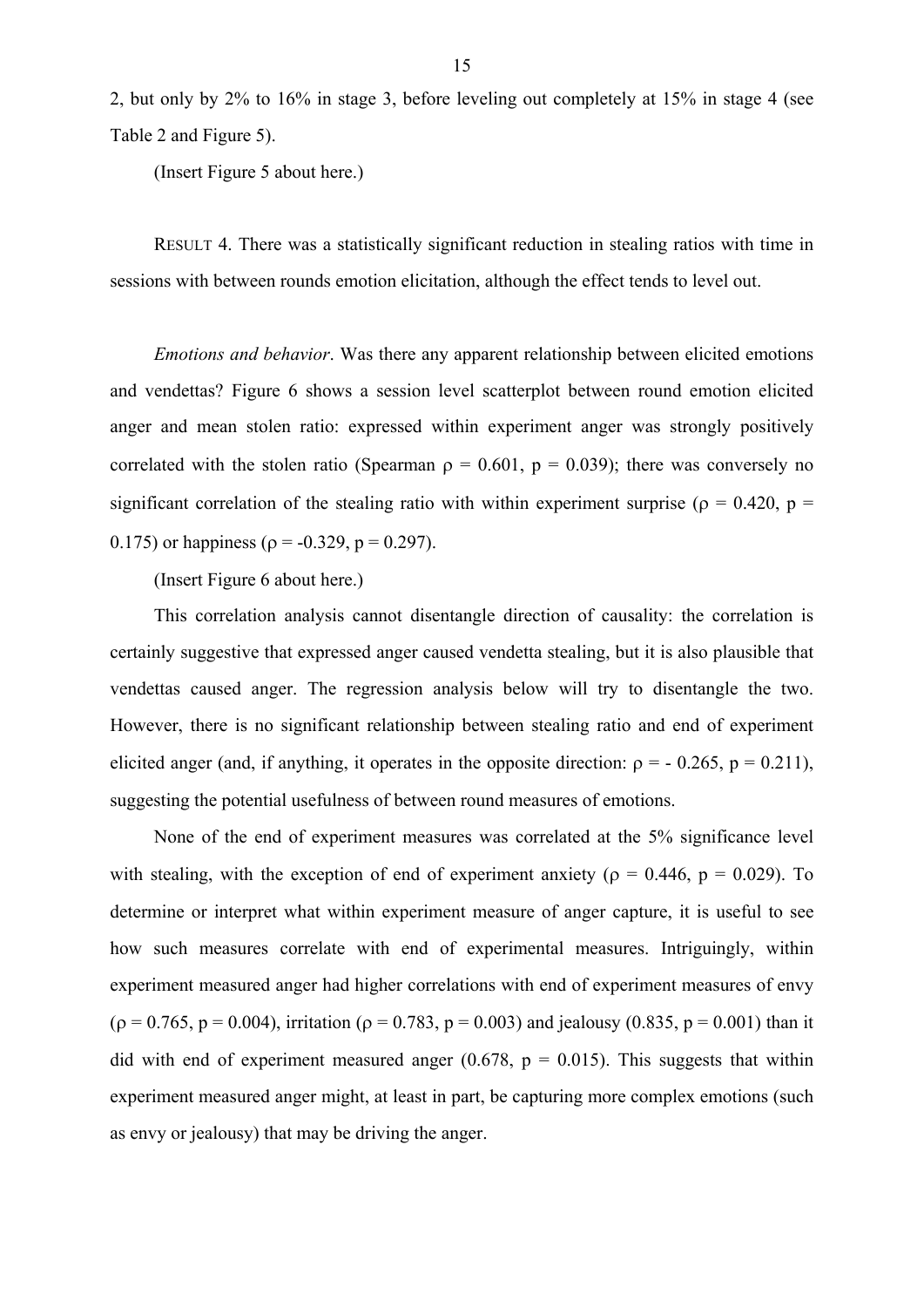RESULT 5. Between rounds elicited anger responses are correlated with stealing behavior, unlike end of experiment anger responses. They may proxy for other negative emotions.

## B. *Regression Analysis*

We run our regression analysis using the stealing ratio as a dependent variable. The use of the ratio variable rather than the absolute level of stealing is essential because, obviously, as stealing occurs, the cap on the absolute later value of possible stealing changed as the game progressed. There are a large number of observations at 0 or 1 (corresponding to no stealing and full stealing): for example, in models 1 and 1' of Table 3, out of 2572 observations, 529 corresponded to zero stealing and 1329 to full stealing. Because of this, we employ Tobit regressions, and further control for either subject level or session level specific effects.<sup>13</sup>

(Insert Table 3 about here.)

1

*All treatments*. Table 3 contains our overall regressions, Model 1 and 1', looking at the impact of the main treatment variables:  $BREE (= 0$  in the treatments without between rounds emotion elicitation; = 1 in the presence of between rounds emotion elicitation), *Inequality* (= 0 if initial winning probabilities of both subjects are equal; 1 if otherwise), *ConversionRate* (= 1/3 or 2/3). It also controls for whether, in the treatment with unequal initial winning probability, the disadvantaged subject behaves differently (*Disadvantaged* = 1 for initially disadvantaged subjects,  $= 0$  otherwise); for whether first movers behave differently (*FirstMover* = 1 for the first mover in each stage); and for whether there are time trends (by the means of *Stage* = 1, 2, 3, or 4, and *StageSquared*, the square of Stage to control for nonlinearity in the time trend).

time effects with a *Stage* (= 1, 2, 3, or 4) variable and a *StageSquared* (= Stage<sup>2</sup>) – this quadratic term allows for the non-linear time trend shown in Figure 5. A potentially important component of causal effect in the vendetta dynamics that is an obvious proxy for the subject's anger or other negative emotions is the variable *LStolen*, the proportion of one's own winning probability last stolen by the coplayer. Besides including *LStolen*, we also include interaction terms of *BREE* with *Stage*, *StageSquared* and *Inequality.*

<sup>&</sup>lt;sup>13</sup> We have tried other specifications, including multi-level random effects regressions simultaneously controlling for subject and session level non independence of observations, and our key findings are generally robust.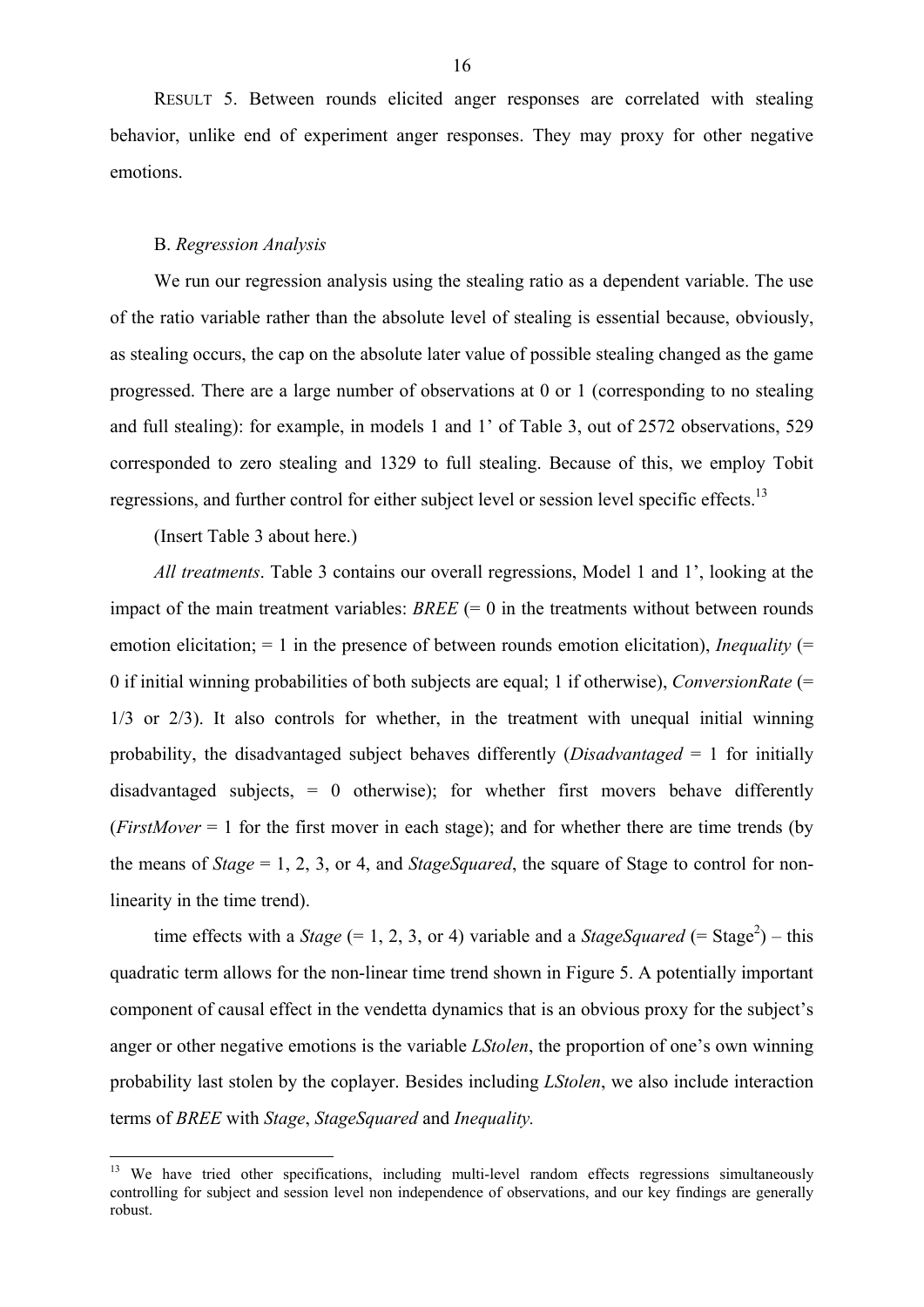Table 3 shows no evidence that inequality of initial endowments, or the conversion rate, or being the first mover, matter. *LStolen* is strongly positive and statistically significant: an increase of the stealing ratio by the coplayer by 10% induces a *more than proportional*  vendetta response, with the stealing ratio increasing by roughly 15% in response.

RESULT 6. Having been a victim of stealing, i.e. having been stolen from, induces retaliatory vendettas on a more than one to one basis. The stealing ratio increases by approximately 15% for each 10% of winning probability stolen from the subject.

*Stage* and *StageSquared* are not statistically significant as such, but the interaction terms are significant: these findings replicate Result 4: there is a reduction in stealing ratios with time in treatments with between rounds emotion elicitation only (the negative *BREE* × *Stage* coefficient), though this reduction progressively levels out and disappears (the positive *BREE* × *StageSquared* coefficient).

*Emotion variables regressions*. If we restrict our attention to the treatments with between rounds emotion elicitation (EB and IB), we can use the elicited emotional responses as independent variables in our regression analysis. The regressions of Table 4 include the lagged between rounds verbal emotion responses in terms of *Happiness*, *Anger* and *Surprise*.

(Insert Table 4 here.)

1

Models 2 and 2' exclude *LStolen*; Models 3 and 3' include it back in. The other models add interaction terms between *LStolen* and the verbal emotion responses. Surprise is generally statistically insignificant, but the interaction term from Models 6 and 6' suggests that declaring oneself surprised in the past might reduce stealing in response to stealing by the coplayer. With the only exception of Model 5', greater declared happiness reduces later stealing across all regression models ( $p \le 0.001$  in all but two models where  $P \le 0.1$ ). However, the greater declared happiness actually *increases* stealing if one got stolen more (*LStolen*  $\times$  *LHappiness*,  $p < 0.05$  in Model 4 and  $p = 0.001$  in Model 4'). Anger tends to predict future stealing ( $p < 0.01$  in Model 2 and  $p < 0.1$  in Model 2'), but, in the presence of *LStolen*, its predictive power with subject level random effects disappears.<sup>14</sup> As noted earlier,

 $14$  This is one result that appears sensitive to the regression specification, for it is not replicated with session level random effects. The results of multi-level random effects regressions controlling for subject and session level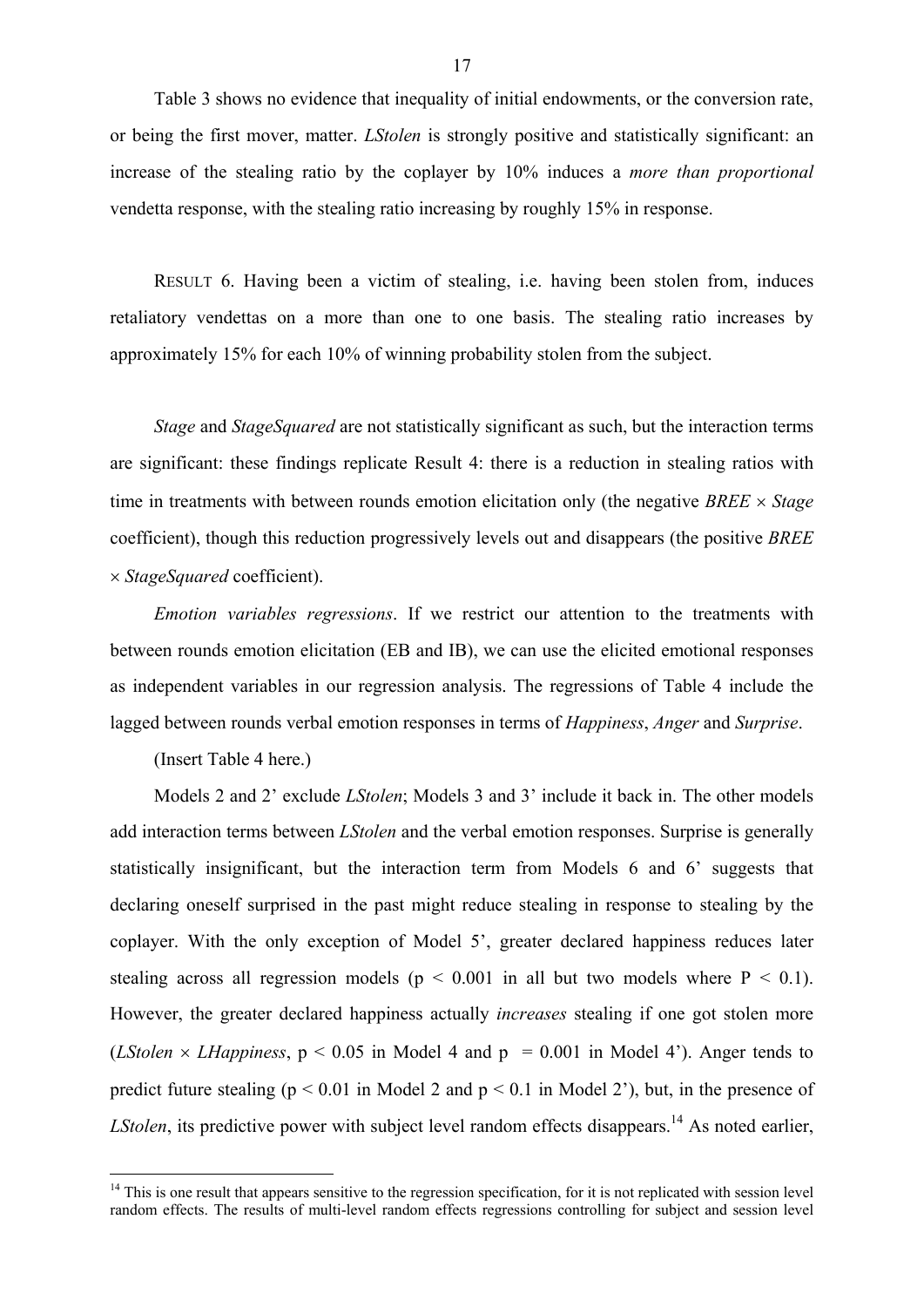the stealing that one has been a victim of can be by its own right a proxy for one's negative emotions: this connection between *LStolen* and verbally elicited anger responses suggests that verbally elicited anger responses are a less effective measure than the behavioral proxy constituted by *LStolen*. More interesting, and chiming with the results on LStolen  $\times$ *LHappiness*, is the finding that *LStolen* × *LAnger* has a negative statistically significant coefficient ( $p \le 0.05$  in Model 5 and  $p = 0.001$  in Model 5'): the greater the expressed anger, the *less* subjects will react to the stealing by coplayers by engaging in retaliatory vendettas.

*Emotion Index regressions*. The findings on the interaction terms are consistent with the hypothesis that, the more open subjects are in venting their negative emotional state and channeling it this way, the less aggressive they later are in terms of retaliatory vendettas. This venting hypothesis, in turn, would explain the effectiveness of the between rounds emotion elicitation mechanism in reducing social efficiency losses, as noted in Result 2.

To test the venting hypothesis further, we computed an *Emotion Index* variable equal to the average of anger and the *negative of* happiness.15 The *Emotion Index* acts as a simple proxy of the extent subjects let themselves express negative emotions. Table 5 contains the regressions with the *Emotion Index*, without *LStolen* (Models 7 and 7'), with *LStolen* (Models 8 and 8') and with also the interaction term *Emotion Index* × *LStolen*. There is consistent evidence that, the greater the negative emotions, the greater the stealing that ensues ( $p < 0.001$ ) in all models but Model 8', where  $p < 0.05$ ). However, the interaction term *Emotion Index*  $\times$ *LStolen* is negative and statistically significant ( $p < 0.001$ ); furthermore, the size of the coefficient off-weights the positive coefficient on *Emotion Index*. Venting off one's negative emotional state helps reduce retaliatory vendettas.

RESULT 7. There is support for the emotion venting hypothesis. For any given amount one has been stolen of, channeling one's negative emotional states in verbal declarations of anger and unhappiness helps subjects contain (to some degree) the scale of the retaliatory vendetta, thereby increasing efficiency.

### **5. Discussion**

non independence of observations simultaneously mirror those of the subject level random effects Tobit regressions, however.

<sup>&</sup>lt;sup>15</sup> For example, if a subject stated 6 for Anger and 2 for Happiness, then her Emotion Index =  $(6-2)/2 = 2$ .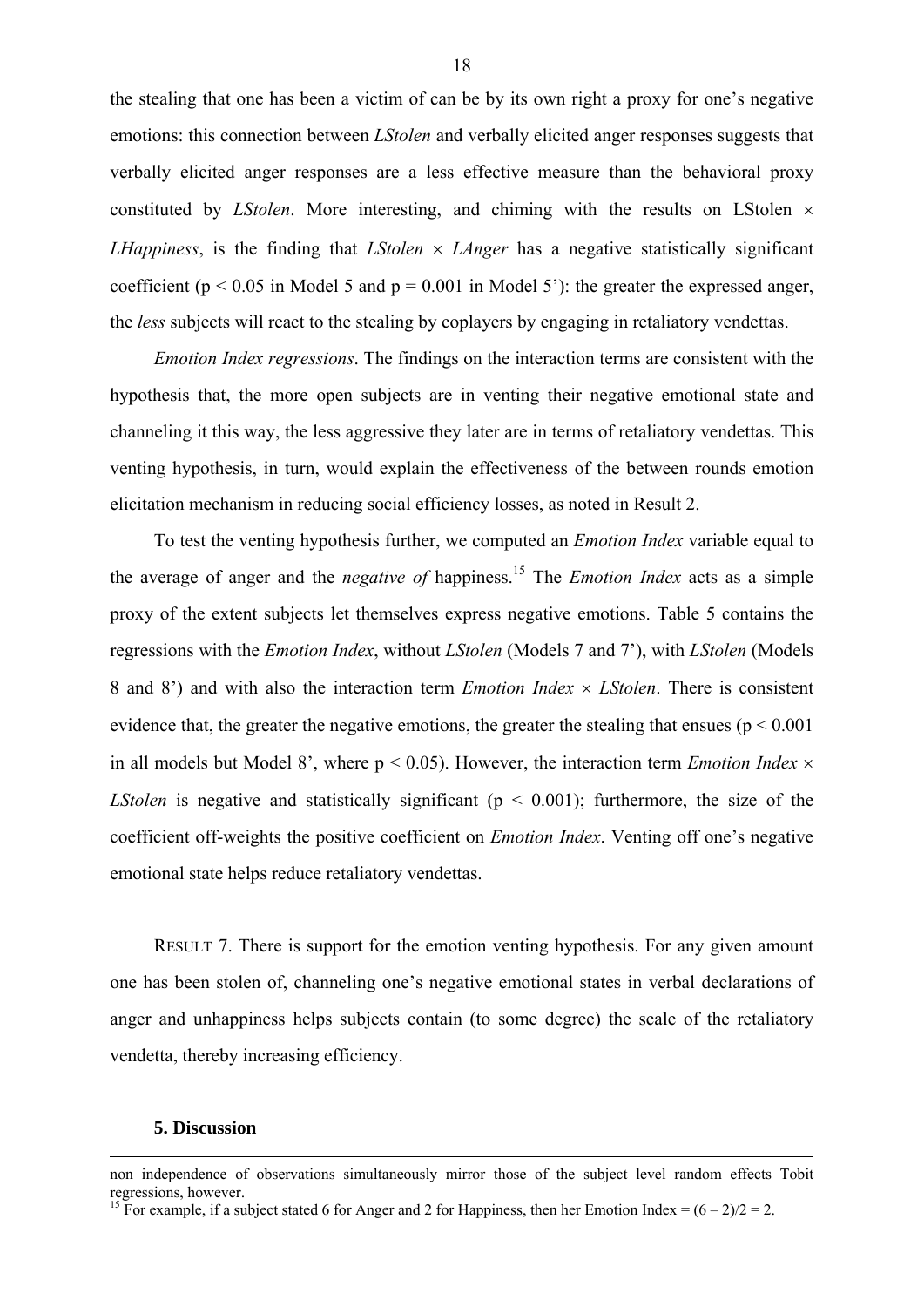Our key finding is that subjects tend to engage in retaliatory vendettas until overall efficiency is reduced to the lowest possible level in around 80% of the cases when subjects are not allowed to express their emotions between rounds and in around 60% of the cases when they can. Equilibrium analysis predicts either zero or minimal efficiency losses – games should end at equitable and more efficient endpoints where even a self interested subject is better off by not unilaterally deviating. Invoking the alternative assumption of inequality aversion yields the same predictions because equilibrium outcomes, namely the endpoints, are equitable in nature. In games with initial unequal distributions of winning probabilities, we theoretically expect an act of stealing by the initially disadvantaged subject to reach the endpoint (thus equalizing), while the other does not steal. In contrast, we typically observed bouts of stealing and counter-stealing by both subjects resulting in the depletion of the expected surplus until there was nothing left to steal. More surprisingly, we observed a similar display of mutual aggression in games that started with equal winning probabilities across players, i.e. at endpoints where the game should have ended without any stealing. These results are also robust to the parameter variations in conversion rates.<sup>16</sup> Instead, it was the allowance for subjects to vent their emotions that made a significant difference: it reduced stealing.

The incidence of feuds is significantly more extensive than that observed in the experiments of Engelmann and Nikiforakis (2008) and Hopfensitz and Reuben (2009), where potential indefinite punishment and counter-punishment were allowed after social dilemma play took place. There are a number of differences between their setup and ours. In their experiments, punishments and counter-punishments were in response to preceding play in a game of cooperation, i.e. a social dilemma where cooperation is socially desirable. Due to structural differences, in their games neither cooperation nor retaliation was expected, whereas in our games cooperation was expected but retaliation was not. These differences might have induced certain fairness perceptions and primed subjects towards cooperating

<sup>&</sup>lt;sup>16</sup> The large extents of stealing explain for why it was difficult to find a difference between treatments with initial equality versus those of initial inequality: since so much was already being stolen in the inequality treatment not more could have been stolen in the equality treatment. Support for this argument, which we call a 'ceiling effect', might be found in regression Models 2 and 7, where stealing is found to increase with inequality  $(p < 0.05)$  when subjects are allowed to vent their anger and so relatively less was stolen in, at least, the equality treatment thereby reducing this ceiling effect.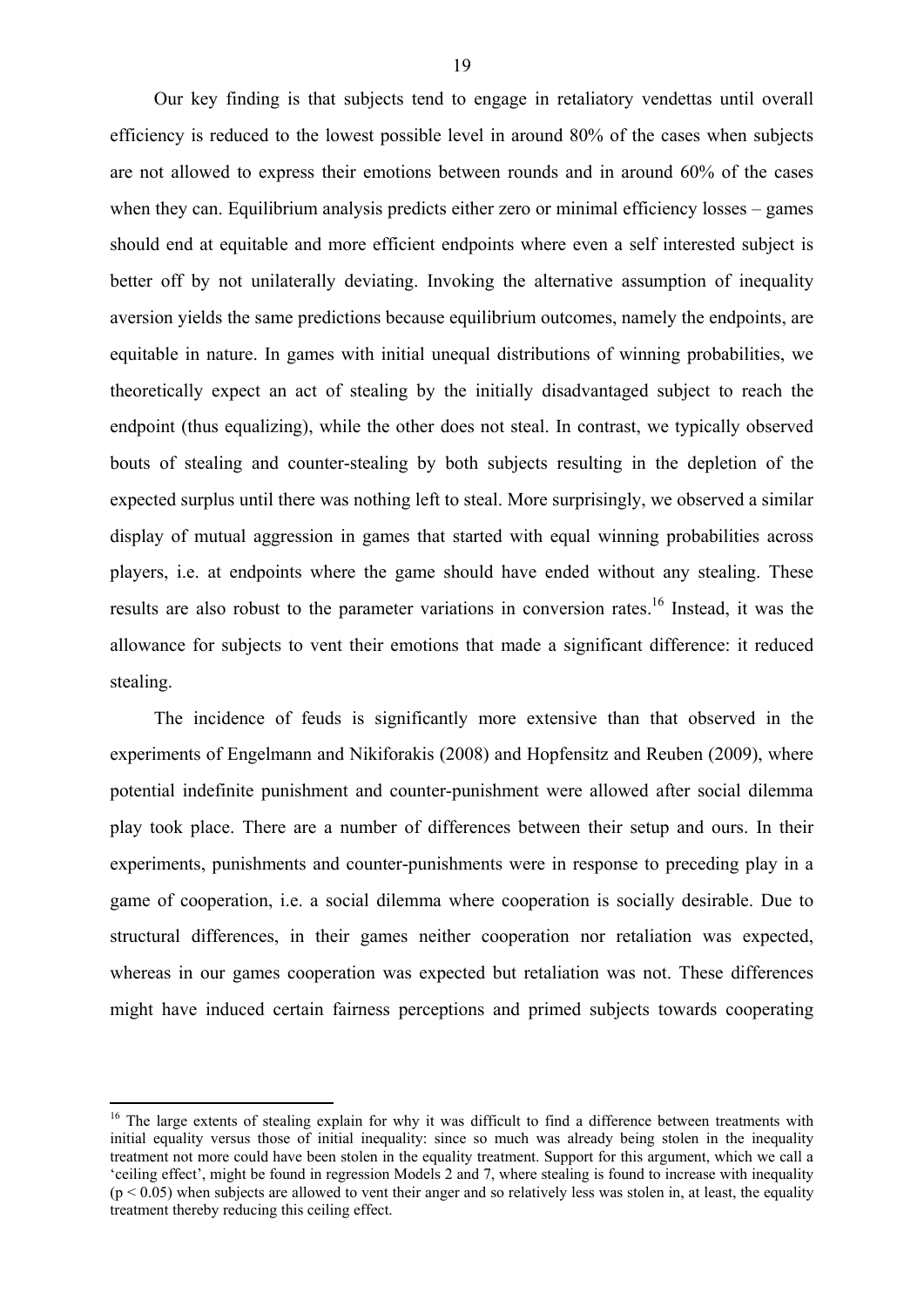(e.g., Dufwenberg et al., 2008; Tan and Zizzo, 2008).<sup>17</sup> In the same way in which public good contribution experiments may induce an inbuilt cognitive demand towards cooperating (e.g., Ferraro and Vossler, 2008; Zizzo, 2009), the salience of conflict in our setting of prize competition might create an inbuilt cognitive demand towards acting aggressively. We believe that situations with a conflict-ridden frame – despite a structure which theoretically yields cooperation – of the kind we model are, by their own rights, stylized representations of a number of real world contexts, which may have as a result the same inbuilt demand.<sup>18</sup>

The behavior that we have observed may be due to a combination of various factors such as rivalry and associated clusters of negative emotions (e.g. Herrmann and Orzen, 2008), preventive retaliation against expected aggressive coplayer behavior (e.g. Zizzo and Oswald, 2001), noisy play (e.g. Breitmoser et al., 2009), or limited depth of reasoning (e.g. Stahl and Wilson, 1994). Since fewer induction steps are required for reaching inferior endpoints, relative to those required for reaching superior ones, a possible explanation for why games end in inferior states is that subjects have limited depths of reasoning. Unless the population contains a majority incapable of even one inductive round of best response, however, limited depth of reasoning cannot fully explain why we observe that most games cease at the terminal state (which requires no inductive reasoning). Since actions are perfectly observable, a subject needs only to best respond to his lower level coplayer (as opposed to forming beliefs of his coplayer's rationality), and so games should cease at endpoints determined by the subject capable of less rounds of inductions in that pair. Most cases ceased at the terminal state, but almost none at endpoints requiring one or two induction steps, even though from other studies we know that subjects are capable of at least one or two steps (e.g. Stahl and Wilson, 1994; 1995) and that those incapable of even one step hardly exist (e.g. the level-0 types in Crawford and Iriberri, 2007). Further, the observed extent of stealing and final outcomes were not significantly different across different games where, theoretically, the same number of induction steps should yield outcomes with different expected surpluses. Finally, there is no *a* 

<sup>&</sup>lt;sup>17</sup> There are other differences between our prize competition game and the social dilemmas of Engelmann and Nikiforakis (2008) and Hopfensitz and Reuben (2009). For example, in Hopfensitz and Reuben (2009), if a subject does not punish, no counter-punishment is possible, therefore removing an obvious source of feuds (namely, preventative attacks) and creating an obvious reason not to feud (namely, the fear of losses). 18 This is what Zizzo (2009) labels an external validity defense, and may apply equally to social dilemmas and to

prize competition games. Furthermore, in our setup there is experimental evidence that is difficult to reconcile with an initial nudge to steal, including why, once it gets started, feuds tend to continue until the end, or why venting is effective in reducing it. Zizzo (2009) contains a methodological discussion of how indirect experimental evidence can be used to address demand criticisms.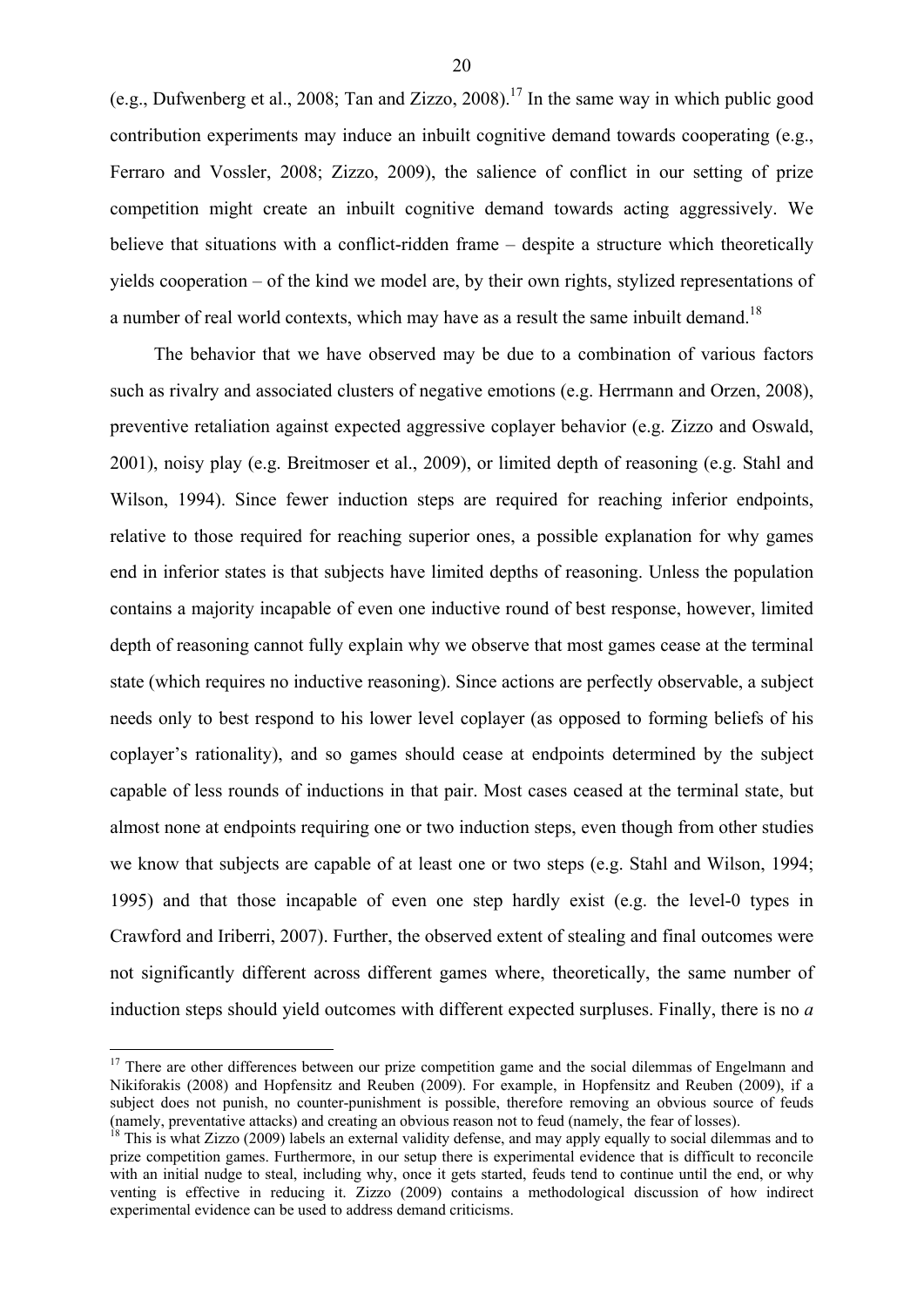*priori* link established by the literature between the depth of reasoning and emotions that can explain our finding of less stealing when subjects are allowed to vent their emotions. Our results clearly demonstrates the intrinsic fragility of the equilibrium solution in a prize competition setup: small deviations from it for whatever reason lead to self-perpetuating feuds resembling anger drive tit for tat. 19

The desire for revenge has been associated to activation of the dorsal striatum area of the brain (de Quervain et al.,  $2004$ )<sup>20</sup> It is an evolutionarily stable trait that human beings may share with some higher primates such as *bonnet macaque* monkeys (Silk, 1992). Venting provides an opportunity for subjects to channel their feelings, which is an alternative to that of engaging in destructive behavior.<sup>21</sup> That the size of venting is inversely related to later aggression is consistent with the traditional catharsis theory perspective in psychology that expressions of anger help to restrain eventual expressions of anger (see Lee, 1995). Bushman et al. (1999) and Bushman (2002) have cast doubt on the theory in experiments that use a punching bag task as a way of expressing anger followed by emotion of anger as a dependent variable. Our experiment differs from theirs because of the mildness of the emotional expression technique (simple emotion elicitation) and for using *behavior* (as opposed to verbal responses) as the dependent variable showing the effectiveness of the technique. If it is validated in future work, our research has obvious potential applications for reducing conflict, e.g. in business settings. For example, providing some non-destructive ways for workers to channel their own negative feelings can be used by managers as a tool to reduce the incidence of aggressive behavior on the workplace. Staff appraisal mechanisms operating in U.K. universities are an obvious example of institution that helps achieve just that.

Of course, the effectiveness of venting was limited, and not all feuds may follow a cycle of retaliation and counter-retaliation. For example, using field data, Jaeger and Paserman (2007) have cogently argued that the Israeli-Palestinian conflict does not: while Israeli responses follow from Palestinian attacks, Palestinian responses do not seem to follow from Israeli attacks. A key feature of this environment, recognized by Jaeger and Paserman, is the

 $19$  Our finding of potentially more than proportional retaliation (Result 6) is in line with Hopfensitz and Reuben's (2009) result that, when it occurred, punishment was more than proportional.

 $^{20}$  For a discussion of the neuroeconomics of anger, see Zizzo (2004).

 $21$  An alternative explanation for why there were lower efficiency losses under BREE is that emotion elicitation allowed subjects to cool down between tasks. If this were the case, however, we would expect that stolen ratios would be a negative function of the amount of time taken to make a decision, whereas the reverse was generally true: subjects who stole more spent more time making a decision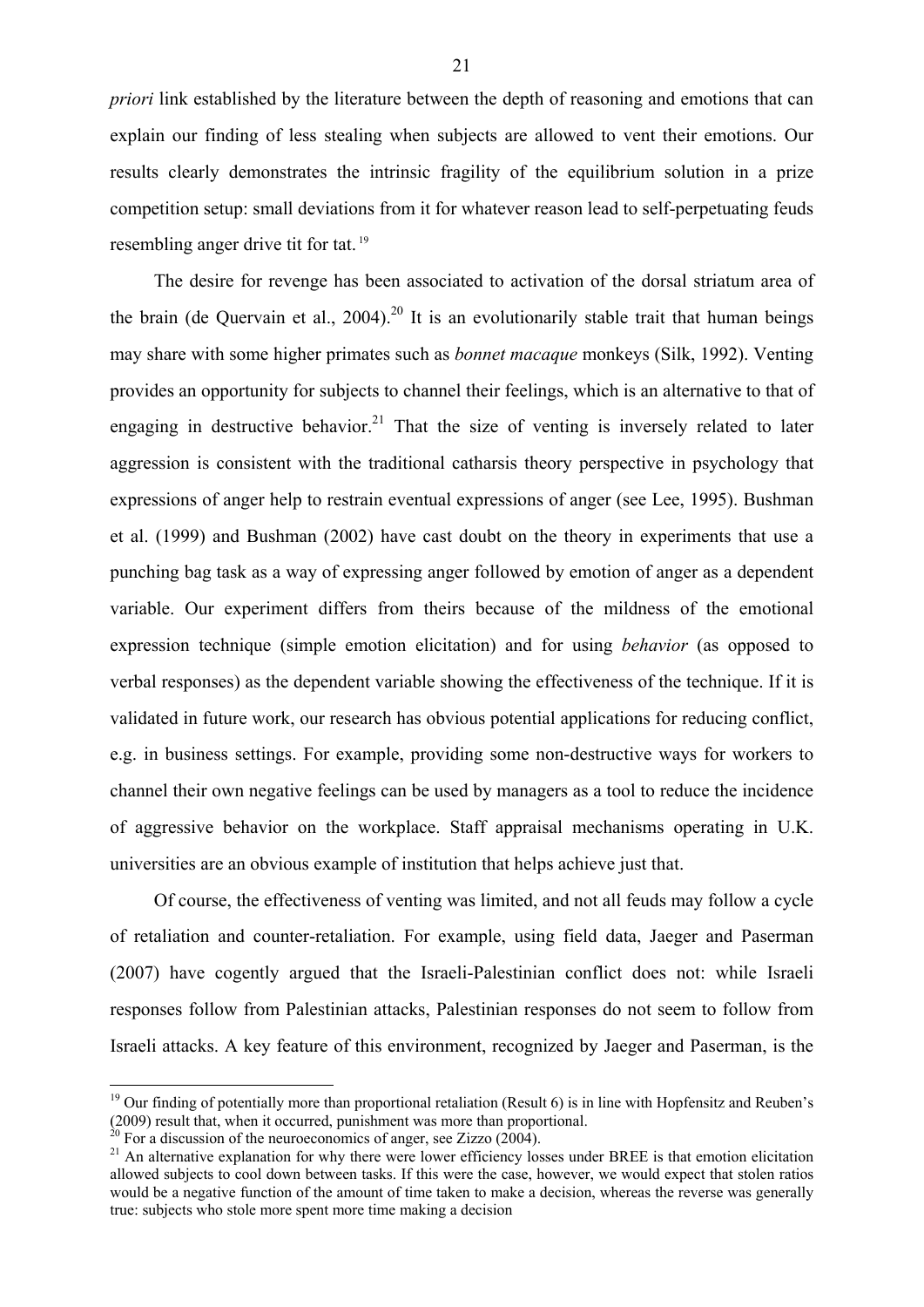asymmetry (in technological capabilities and decision making mechanisms) of the positions of Israeli and Palestinians. This feature is absent from our context.

Our experimental paradigm provides a simple benchmark that could be used and expanded to consider the role of additional mechanisms and features that may enable to reduce or prevent socially inefficient feuding. Many such mechanisms, we expect, already exist in the real world, and explain why some societies or organizational environments may be less prone to vendettas than others. That being said, our experiment provides additional support for the view that, when agents are put in settings where feuds are allowed to develop, they may well do so thus leading to very negative outcomes for everyone concerned. Put it differently, our results echo those for example of Abbink et al. (2009) and Herrmann and Orzen (2008) on the importance of better understanding *homo rivalis* and on how this aspect of human nature may interact with the economic situation at hand, which may not always lend itself to be seen as a game of cooperation.

Our experiment further complements research showing that emotions can be a relevant motivator for action in relevant economic settings (e.g., Frank, 1988; Bosman and van Winden, 2002; Hopfensitz and Reuben, 2007; Reuben and van Winden, 2008). It also has three methodological lessons for the design of experiments using verbal emotion elicitation techniques. First, and least controversially, end of experiment elicitation is clearly less effective than emotion elicitation as the experiment progresses. Second, care needs to be paid that verbally elicited emotions are not proxies of other emotional states; for example, we found that BREE anger was more correlated with end of experiment envy or contempt than it was with end of experiment anger. Third, emotion elicitation as the experiment progresses, while more effective, distorts behavior. In our experiment we addressed this by having control treatments without BREE that enabled us to isolate the impact of this distortion, but this has not necessarily been the case in the existing literature (e.g., Reuben and van Winden, 2008). As argued in Zizzo (2009), experimenter demand effects of this kind do not necessarily imply that experiments that do not control for them are not meaningful or relevant, but nevertheless their impact should obviously be identified.

### **6. Conclusions**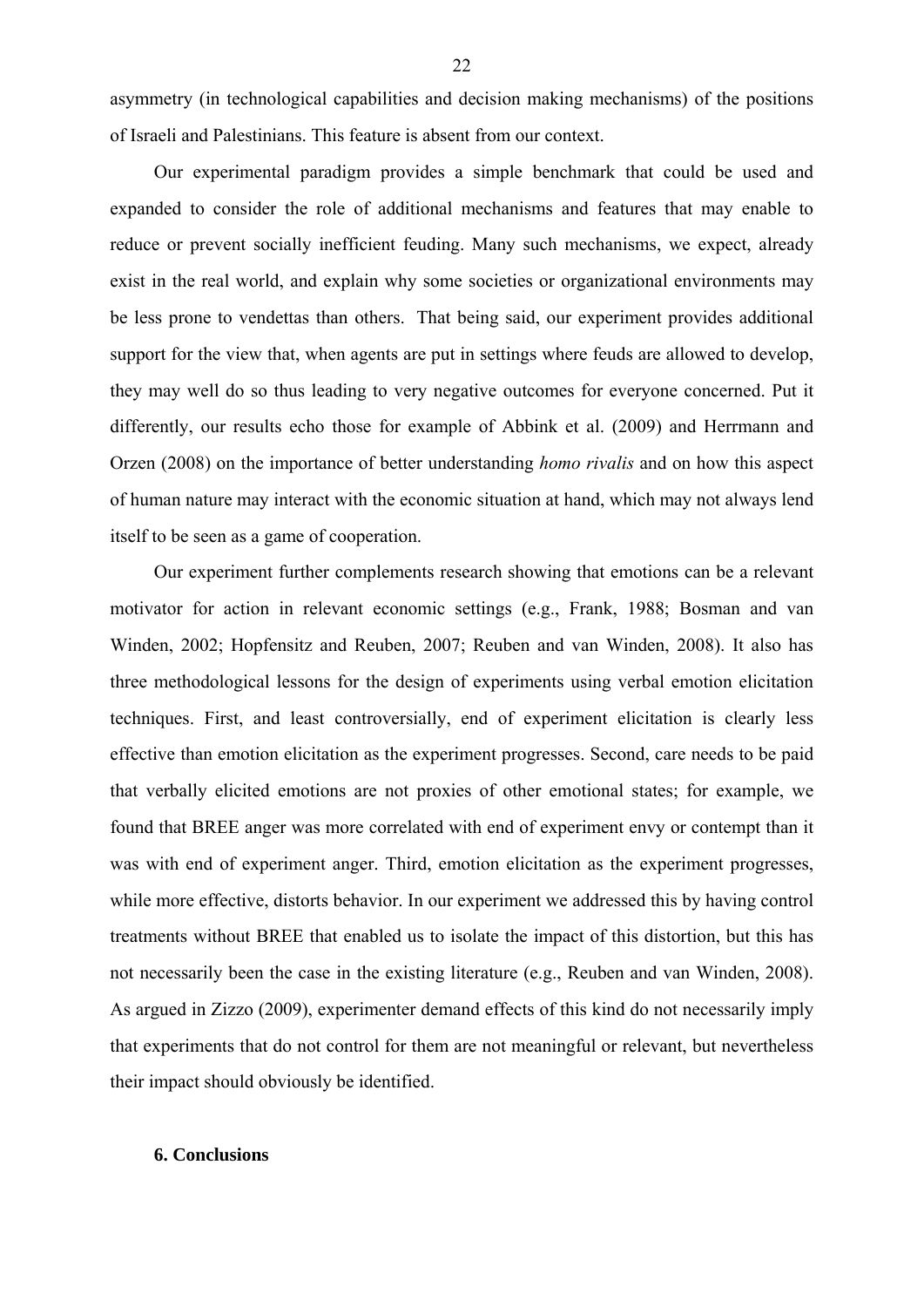Vendettas occur in the real world in many settings where rivals compete for a prize (e.g., winning an election or a war or a competition in prestige with multiple factions) and thus engage in retaliatory aggressive behavior (e.g., negative advertising or military aggression) that risk causing long term damage to their own prospects. We presented an experiment where two players had an initial probability of winning a single prize. Initial winning probabilities were either equal or unequal depending on the treatment. We found that between around 60% and 80% of the games ended up with both subjects being left with less than 10%, and average end of stage winning probabilities were between 10% and 20%. This implied an efficiency loss of as much as 2/3 of the initial winning probabilities.

Our evidence suggests that, when people are put into settings where feuds are allowed to develop, they may well do so well beyond what is predicted by rational self interest. Tools such as punishment opportunities that are useful for cooperation in some contexts might have disastrous implication in this context: the *homo rivalis* aspect of human nature may interact with the economic situation at hand, which may not always lend itself to be seen as a game of cooperation. Negative mood, as operationalized by our anger and unhappiness measure, was a predictor of future aggressive behavior.

Our experimental paradigm provides a simple benchmark for further studies on the determinants of feuding and on how to reduce socially inefficient feuds. We found that venting was partially effective in reducing feuds as the experiment progressed, and noted both the methodological implications that this may have for the design of experiments and for the practical organizational applications it may have in the reduction of conflict. Our results are stronger than those found in other experiments where feuding has been allowed, such as Engelmann and Nikiforakis (2008) and Hopfensitz and Reuben (2009), where feuds have been allowed in connection to social dilemmas, unlike our setup. Obviously, further experimental research is needed.<sup>22</sup>

 $22$  One direction this would be useful would be to determine how feuding is a function of the game context and of institutional design features. Another direction would be to study feuds with between rounds belief elicitation, as obviously beliefs may play a significant role in the choice whether, and the extent to which, to feud, and may interact with emotions.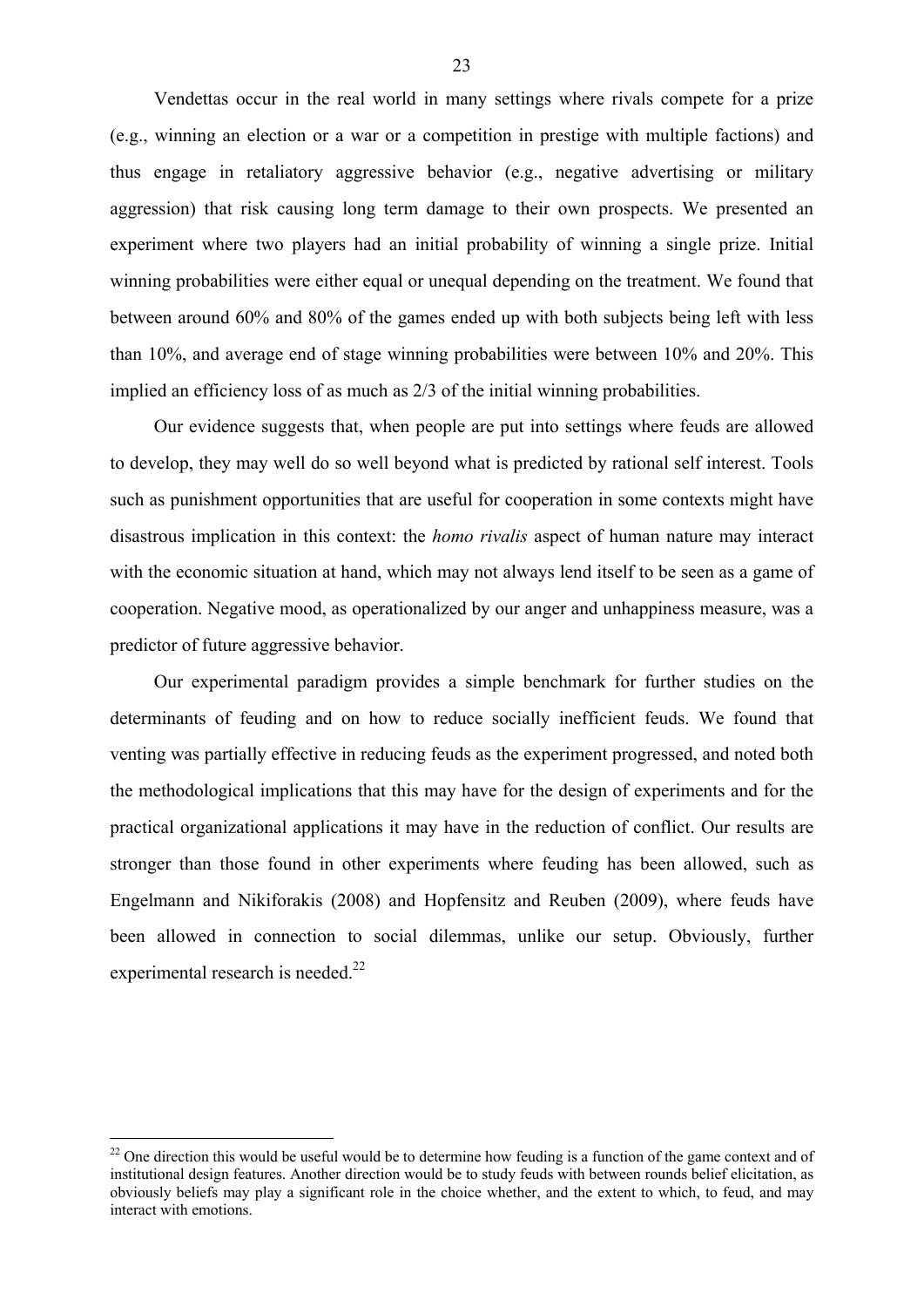### **References**

- Abbink, Klaus, Jordi Brandts, Benedikt Herrmann, and Henrik Orzen. 2009. "Inter-Group Conflict and Intra-Group Punishment in an Experimental Contest Game." *American Economic Review*, forthcoming.
- Abbink, Klaus, and Benedikt Herrmann. 2009. "The Moral Costs of Nastiness." CeDEx Discussion Paper 2009-10.
- BBC. 2009. "Timeline: Xinjiang Unrest." http://news.bbc.co.uk/1/hi/world/asiapacific/8138866.stm
- Bertrand, Marianne, and Antoinette Schoar. 2006. "The Role of Family in Family Firms." *Journal of Economic Perspectives*, 20(2): 73-96.
- Bester, Helmut, and Kai A. Konrad. 2005. "Easy Targets and the Timing of Conflict." *Journal of Theoretical Politics*, 17(2): 199-215.
- Bosman, Ronald, and Frans van Winden. 2002. "Emotional Hazard in a Power-To-Take Experiment." *Economic Journal*, 112(476): 147-169.
- Breitmoser, Yves, Jonathan H.W. Tan, and Daniel J. Zizzo. 2009. "Understanding Perpetual R&D Races." *Economic Theory*, forthcoming.
- Bushman, Brad J. "Does Venting Anger Feed or Extinguish the Flame? Catharsis, Rumination, Distraction, Anger and Aggressive Responding." *Personality and Social Psychology Bulletin*, 28(6): 724-731.
- Bushman, Brad J., Roy F. Baumeister, and Angela D. Stack. 1999. "Catharsis, Aggression, and Persuasive Influence: Self-Fulfilling or Self-Defeating Prophecies?" *Journal of Personality and Social Psychology*, 76(3): 367-376.
- Chehab, Zaki. 2007. "Sunni v. Shia." *New Stateman*, 136(4831): 12-15.
- Clerix, Kristof. 2008. "Isolating the Balkans is Not an Option." Mondiaal Nieuws, December 2, http://www.mo.be
- Crawford, Vincent P., and Nagore Iriberri, 2007. "Level-*k* Auctions: Can a Non-Equilibrium Model of Strategic Thinking Explain the Winner's Curse and Overbidding in Private-Value Auctions?" *Econometrica*, *75*(6): 1721-1770.
- de Quervain, Dominique J.-F., Urs Fischbacher, Valerie Treyer, Melanie Schellhammer, Ulrich Schnyder, Alfred Buck, and Ernst Fehr. 2004. "The Neural Basis of Altruistic Punishment." *Science*, 305(5688): 1254-1258.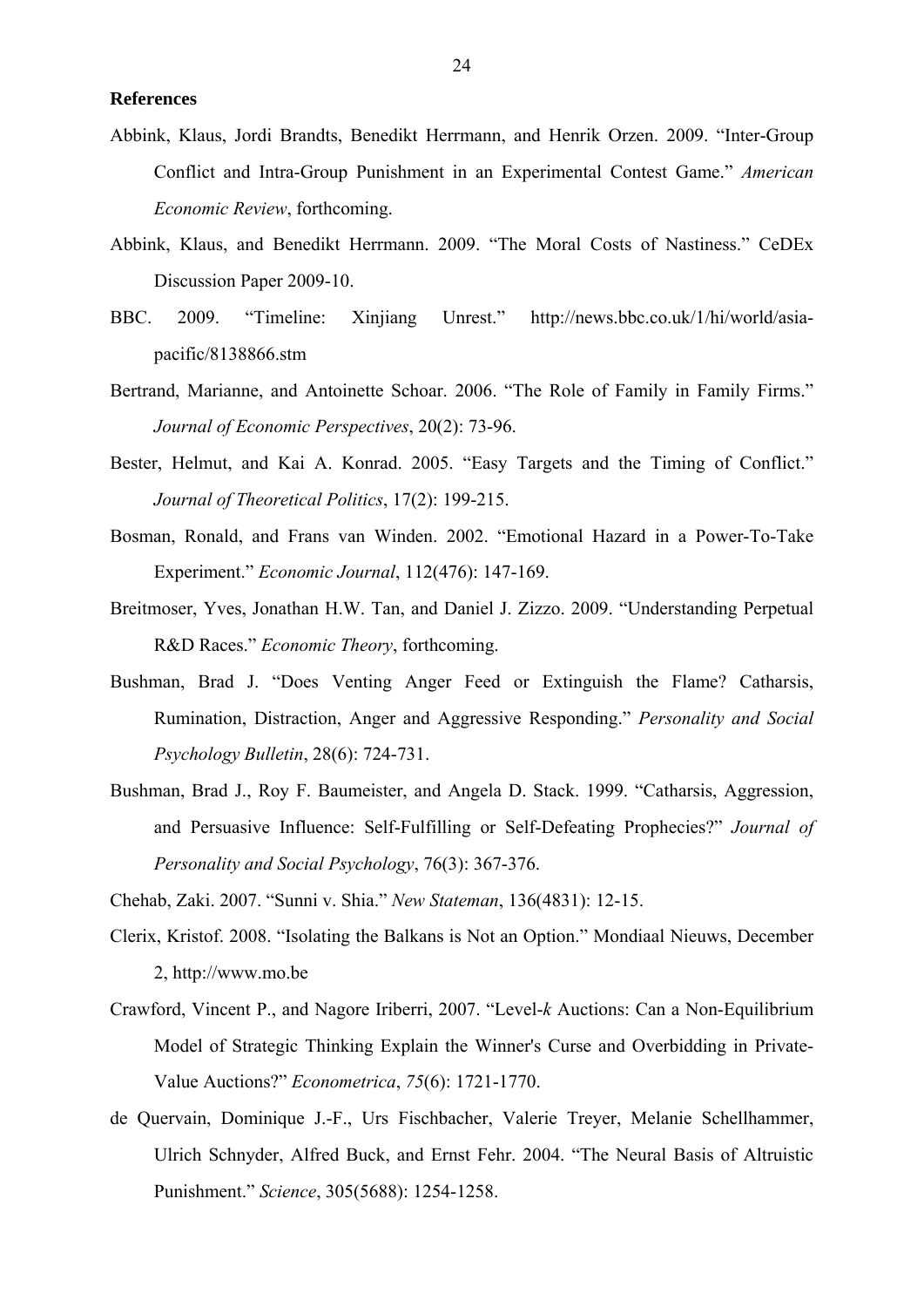- Dedera, Don. 1988. *A Little War of Our Own: The Pleasant Valley Feud Revisited*. Flagstaff, Arizona: Northland Press.
- Dufwenberg, Martin, Gächter, Simon, and Heike Hennig-Schmidt. 2008. The Framing of Games and the Psychology of Play." University of Bonn Discussion Paper 15/2008.

Elster, Jon. 1990. "Norms of Revenge." *Ethics*, 100(4): 862-885.

- Engelmann, Dirk, and Nikos Nikiforakis. 2008. "Feuds in the Laboratory? A Social Dilemma Experiment." Royal Holloway and University of Melbourne working paper.
- Ferraro, Paul J., and Christian A. Vossler (2008). "Stylized Facts and Identification in Public Good Experiments: The Confusion Confound." Georgia State University and University of Tennessee working paper.
- Hargreaves Heap, Shaun P., and Daniel J. Zizzo. "The Value of Groups." *American Economic Review*, 99(1): 295–323.
- Herrmann, Benedikt, and Henrik Orzen. 2008. "The Appearance of Homo Rivalis: Social Preferences and the Nature of Rent Seeking." CeDEx Discussion Paper 2008-10.
- Herrmann, Benedikt, Christian Thoni, and Simon Gachter, 2008. "Antisocial Punishment Across Societies." *Science*, 319(5868): 1362-1367.
- Hopfensitz, Astrid, and Ernesto Reuben, 2009. "The Importance of Emotions for the Effectiveness of Social Punishment." *Economic Journal*, forthcoming.
- Jaeger, David A., and M. Daniele Paserman. 2008. "The Cycle of Violence? An Empirical Analysis of Fatalities in the Palestinian-Israeli Conflict." *American Economic Review*, 98(4): 1591-1604.
- Konrad, Kai A., and Kovenock, Dan. 2005. "Equilibrium and Efficiency in the Tug-of-War." CEPR Discussion Paper 5205.
- Loomes. Graham, Starmer Chris, and Sugden Robert. 2003. "Do Anomalies Disappear in Repeated Markets?" *Economic Journal*, 113(486): C153-166
- Nikiforakis, Nikos. 2008. "Punishment and Counter-Punishment in Public Good Games: Can We Really Govern Ourselves?" *Journal of Public Economics*, 92(1-2): 91-112.
- Nishimura, Naoko, Timothy N. Cason, Tatsuyoshi Saijo, and Yoshikazu Ikeda, 2007. "Spite and Counter-Spite in Auctions." Purdue University Working Paper.
- Reuben, Ernesto, and Frans van Winden. 2007. "Social Ties and Coordination on Negative Reciprocity: The Role of Affect." *Journal of Public Economics*, 92(1-2): 34-53.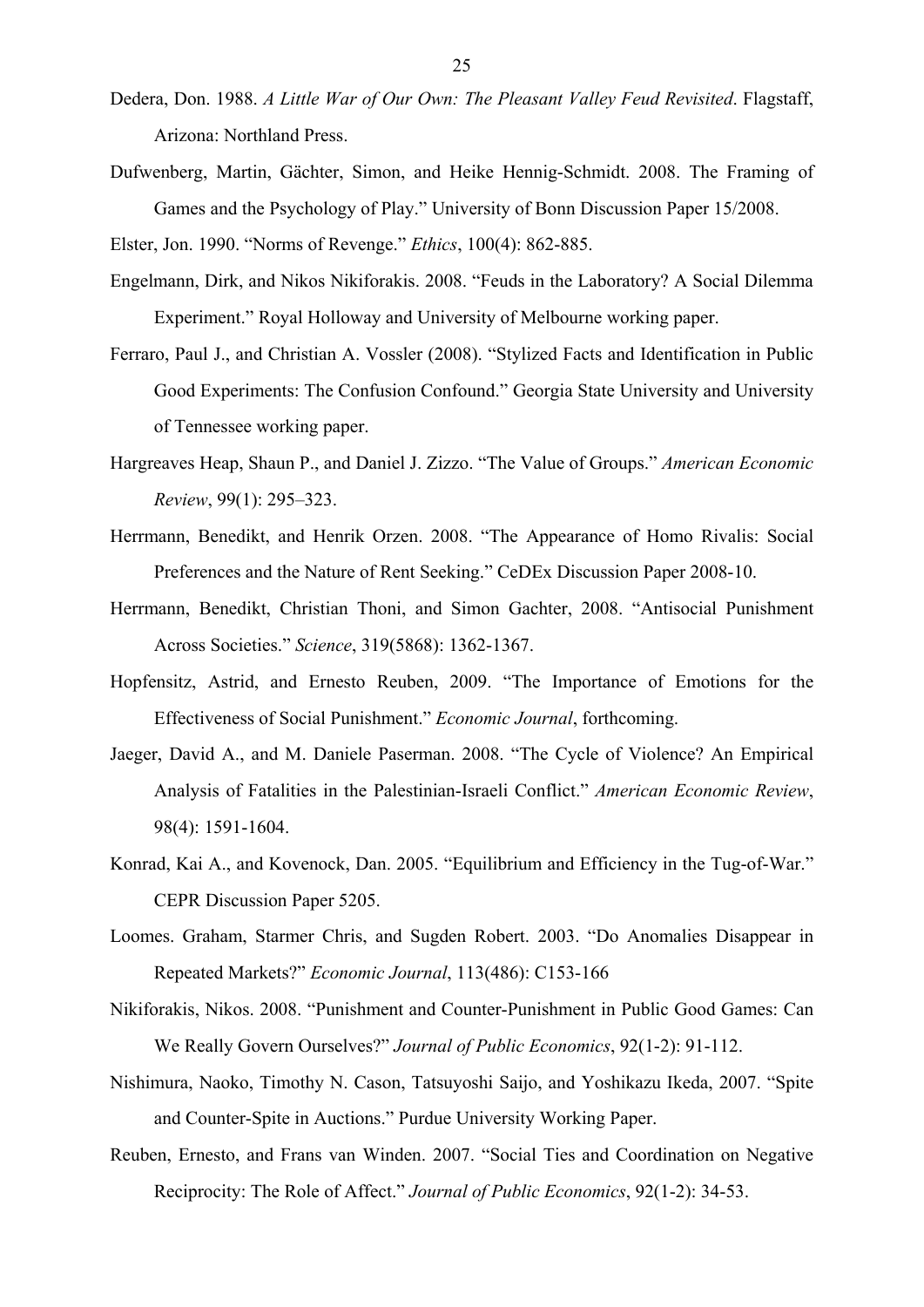- Saijo, Tatsuyoshi. 1995. "The "Spite" Dilemma in Voluntary Contribution Mechanism Experiments." *Journal of Conflict Resolution*, 39(3): 535-560.
- Silk, Joan B. 1992. "The Patterning of Interventions among Male Bonnet Macaques: Reciprocity, Revenge, and Loyalty." *Current Anthropology*, 33(3): 318-325.
- Sitzia, Stefania, and Daniel J. Zizzo, 2009. "Does Product Complexity Matter for Competition in Experimental Retail Markets?" *Theory and Decision*, forthcoming.
- Soares, Claire. 2009. "Terrified Passengers Duck for Cover as Biker Wars Erupt at Sydney Airport." *The Independent*, March 23: 20.
- Stahl, Dale O., and Ernan Haruvy, 2006. "Other-Regarding Preferences: Egalitarian Warm Glow, Empathy, and Group Size." *Journal of Economic Behavior and Organization*, 61(1): 20-41.
- Stahl, Dale O., and Paul W. Wilson, 1994. "Experimental Evidence on Players' Models
- of Other Players." *Journal of Economic Behavior and Organization*, 25(3): 309-327.
- Stahl Dale O., and Paul W. Wilson. 1995. "On Players' Models of Other Players: Theory and Experimental Evidence." *Games and Economic Behavior*, 10(1): 218-254
- Tan, Jonathan H.W., and Friedel Bolle, 2007. "Team Competition and the Public Goods Game." *Economics Letters* 96(1): 133-139.
- Tan, Jonathan H.W., and Daniel J. Zizzo. 2008. "Groups, Cooperation and Conflict in Games." *Journal of Socio-Economics* 37(1): 1-17.
- Wilkinson, Tracy. 2005. "Gang's Deadly Feud Plagues Naples." *Los Angeles Times*, February 17: A-1.
- Zizzo, Daniel J. 2003. "Money Burning and Rank Egalitarianism with Random Dictators." *Economics Letters*, 81(2): 263-266.
- Zizzo, Daniel J. 2004. "The Neuroeconomics of Anger." *Homo Oeconomicus*, 21(3/4): 495- 508.
- Zizzo, Daniel J. 2009. "Experimenter Demand Effects in Economic Experiments." *Experimental Economics*, forthcoming.
- Zizzo, Daniel J., and Andrew J. Oswald. 2001. "Are People Willing to Pay to Reduce Others' Incomes?" *Annales d'Economie et de Statistique*, 63-64(1): 39-62.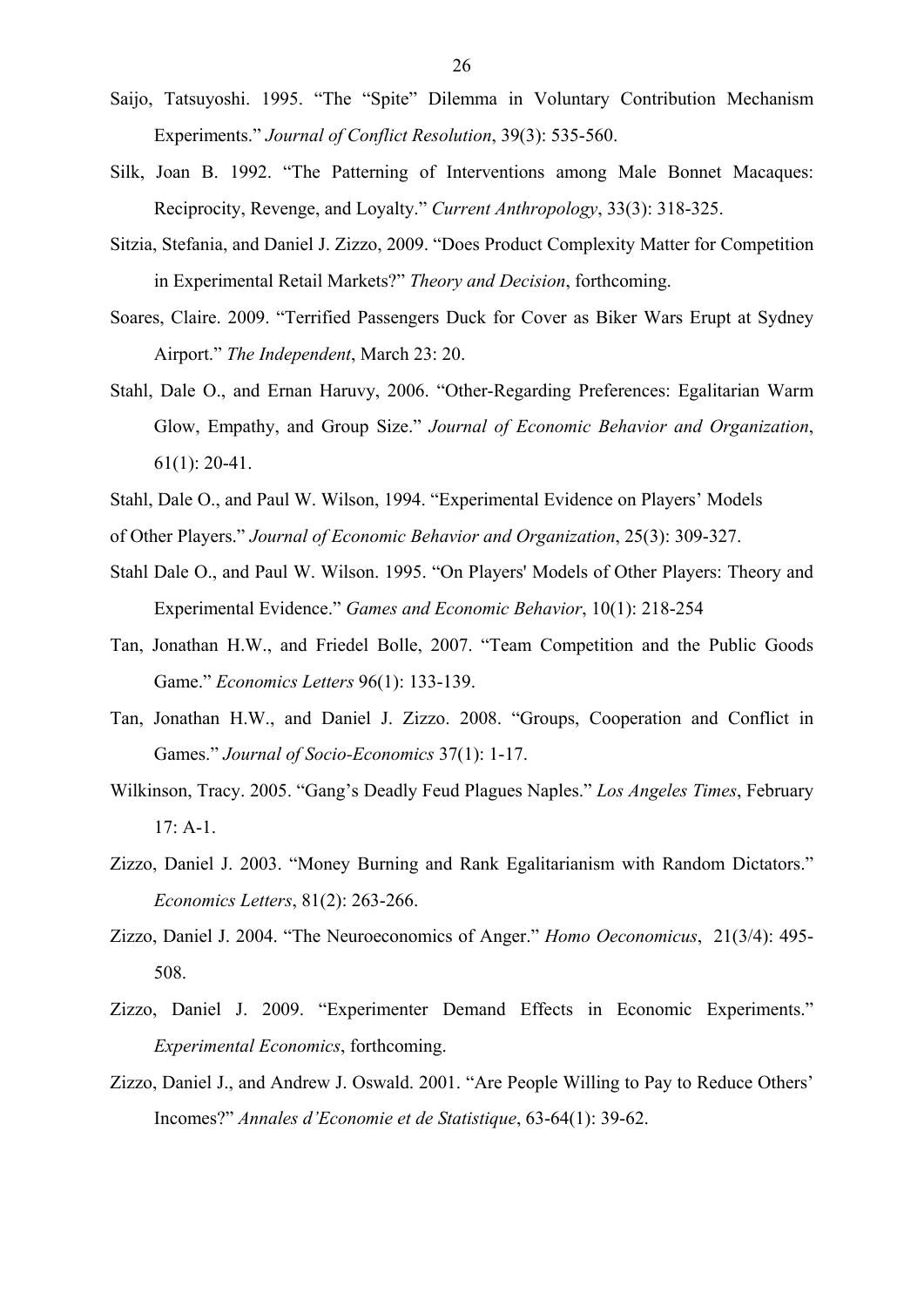| 61.7 |                  |     |     |      |     |      |      |     |      |      |     |      |      |     |      |      |     |     |               |
|------|------------------|-----|-----|------|-----|------|------|-----|------|------|-----|------|------|-----|------|------|-----|-----|---------------|
| 58.3 |                  | 0,4 |     |      |     |      |      |     |      |      |     |      |      |     |      |      |     |     |               |
| -55  |                  |     |     |      | 0,3 |      |      |     |      |      |     |      |      |     |      |      |     |     |               |
| 51.7 |                  |     |     |      |     |      |      | 0,2 |      |      |     |      |      |     |      |      |     |     |               |
| 48.3 |                  |     | 1,4 |      |     |      |      |     |      |      | 0,1 |      |      |     |      |      |     |     |               |
| 45   |                  |     |     |      |     | 1,3  |      |     |      |      |     |      |      | 0,0 |      |      |     |     |               |
| 41.7 | 2,5              |     |     |      |     |      |      |     | 1,2  |      |     |      |      |     |      |      |     |     |               |
| 38.3 |                  |     |     | 2,4  |     |      |      |     |      |      |     | 1,1  |      |     |      |      |     |     |               |
| 35   |                  |     |     |      |     |      | 2,3  |     |      |      |     |      |      |     | 1,0  |      |     |     |               |
| 31.7 |                  | 3,5 |     |      |     |      |      |     |      | 2,2  |     |      |      |     |      |      |     |     |               |
| 28.3 |                  |     |     |      | 3,4 |      |      |     |      |      |     |      | 2,1  |     |      |      |     |     |               |
| 25   |                  |     |     |      |     |      |      | 3,3 |      |      |     |      |      |     |      | 2,0  |     |     |               |
| 21.7 |                  |     | 4,5 |      |     |      |      |     |      |      | 3,2 |      |      |     |      |      |     |     |               |
| 18.3 |                  |     |     |      |     | 4,4  |      |     |      |      |     |      |      | 3,1 |      |      |     |     |               |
| 75   | 5,6              |     |     |      |     |      |      |     | 4,3  |      |     |      |      |     |      |      | 3,0 |     |               |
| 11.7 |                  |     |     | 5,5  |     |      |      |     |      |      |     | 4,2  |      |     |      |      |     |     |               |
| 8.3  |                  |     |     |      |     |      | 5,4  |     |      |      |     |      |      |     | 4,1  |      |     |     |               |
| 5    |                  | 6,6 |     |      |     |      |      |     |      | 5,3  |     |      |      |     |      |      |     | 4,0 |               |
| 1.7  |                  |     |     |      | 6,5 |      |      |     |      |      |     |      | 5,2  |     |      |      |     |     |               |
|      | 7.7 <sub>1</sub> | 5   | 8.3 | 11.7 | 15  | 18.3 | 21.7 | 25  | 28.3 | 31.7 | 35  | 38.3 | 41.7 | 45  | 48.3 | 51.7 | 55  |     | $58.3$   61.7 |

# FIGURE 1. EXAMPLE OF FEUDING GAME

*Notes*: The figures assumes initial winning probabilities of 45%, a conversion rate  $\alpha = 1/3$  and  $q = 10\%$  (i.e., players can steal in blocks of 10%). The (m, n) pairs on the grid correspond to all possible outcomes of the game, where m represents the number of 10% blocks stolen by player i and q represents the number of 10% blocks stolen by player j to get to any given outcome. The terminal state is where  $(m, n) = (6, 6)$ , i.e. it corresponds to an outcome where no further stealing is possible.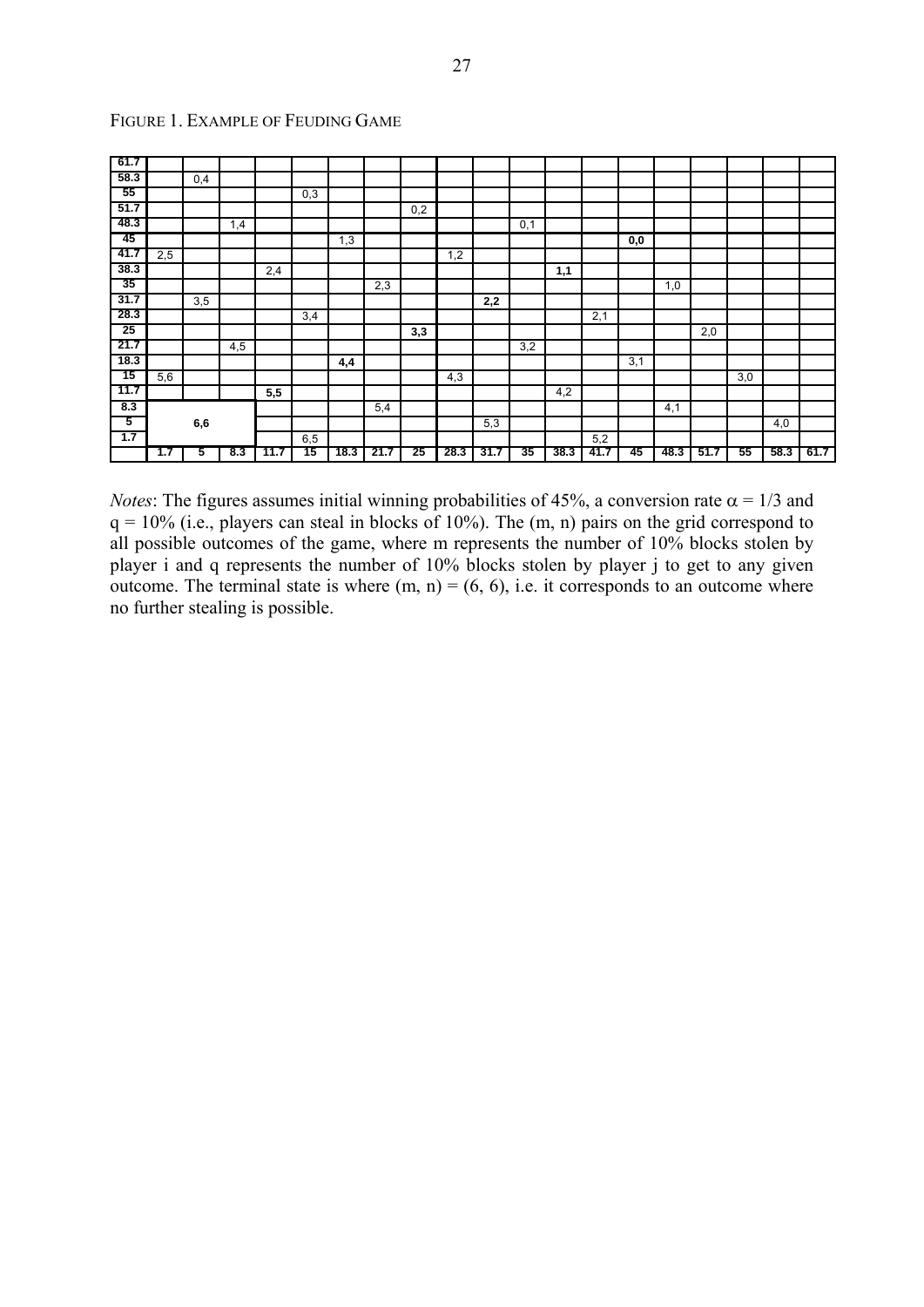| Participant:<br>$\overline{\mathbf{4}}$<br>Stage:       | Conversion rate: 1/3 |                                                       |  |  |  |  |  | Remaining time [sec]: 37 |    |  |  |  |
|---------------------------------------------------------|----------------------|-------------------------------------------------------|--|--|--|--|--|--------------------------|----|--|--|--|
| Your initial winning probability:<br>25.0%              |                      | Coparticipant's initial winning probability:<br>65.0% |  |  |  |  |  |                          |    |  |  |  |
| Your current<br>winning probability<br>25.0%            |                      | 0 10 20 30 40 50 60 70 80 90 100                      |  |  |  |  |  |                          |    |  |  |  |
| Coparticipant's current<br>winning probability<br>65.0% | $\overline{0}$       | 10 20 30 40 50 60 70 80 90 100                        |  |  |  |  |  |                          |    |  |  |  |
|                                                         | You Take Away        |                                                       |  |  |  |  |  |                          |    |  |  |  |
|                                                         |                      |                                                       |  |  |  |  |  |                          | OK |  |  |  |

# FIGURE 2. SAMPLE COMPUTER DISPLAYS

| Participant:<br>$\overline{4}$<br>Stage:                    | SI.      | Conversion rate: $1/3$         |  |          |  | Remaining time [see]: 5                      |
|-------------------------------------------------------------|----------|--------------------------------|--|----------|--|----------------------------------------------|
| Your initial winning probability:<br>$25.0\%$               |          |                                |  | $65.0\%$ |  | Coparticipant's initial winning probability: |
| Your current<br>winning probability<br>$28.3\%$             | $\Omega$ | 10 20 30 40 50 60 70 80 90 100 |  |          |  |                                              |
| Coparticipant's current<br>winning probability<br>55.0 $\%$ | $\Omega$ | 10 20 30 40 50 60 70 80 90 100 |  |          |  |                                              |

You have taken away 10 % As a result your current winning probability has gone up by  $1/3 \times 10\% = 3.3\%$ Do you want to confirm your decision?

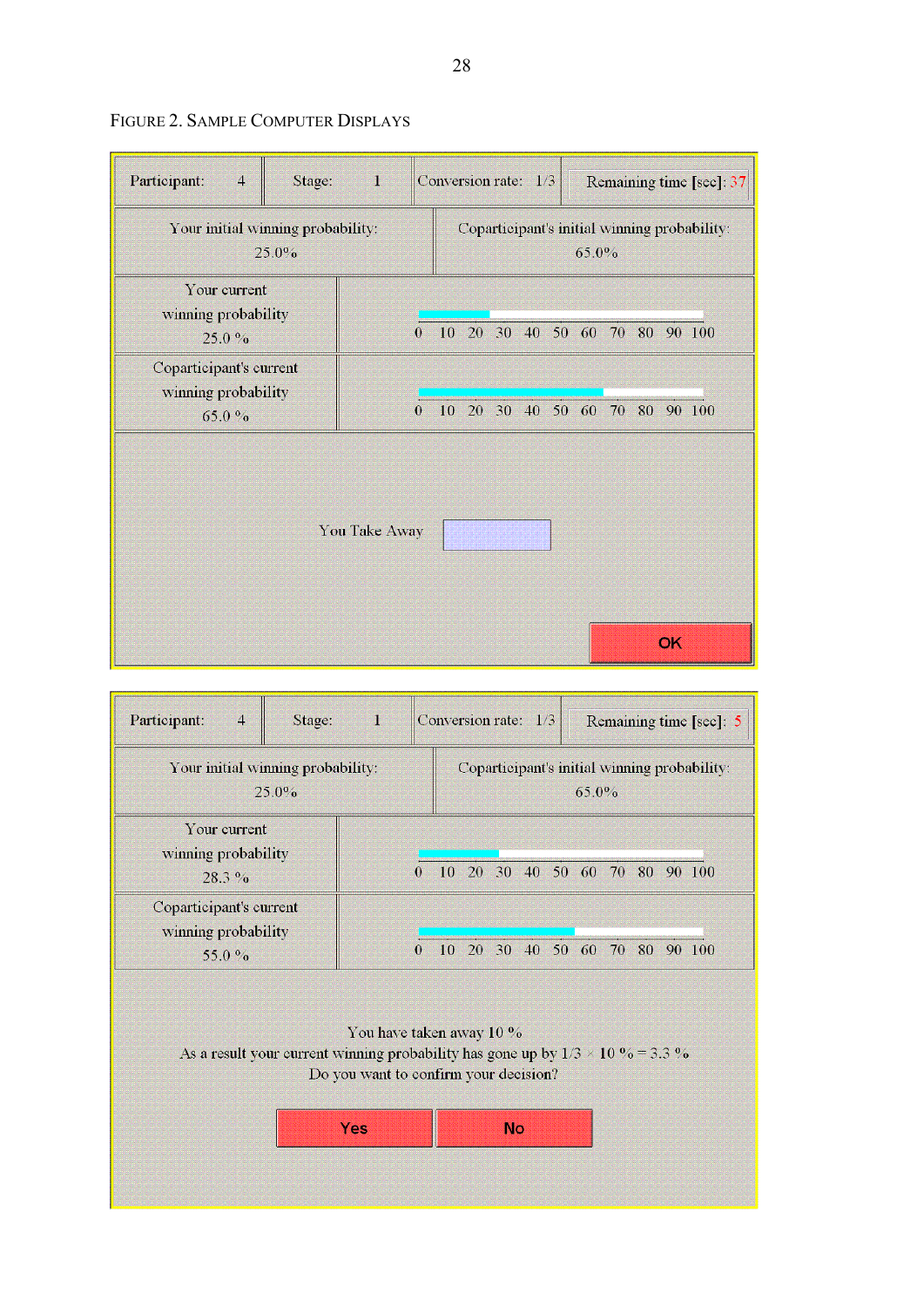

FIGURE 3. MEAN FINAL WINNING PROBABILITIES BY SESSION

*Notes*: the mean predicted final winning probability is 38 1/3% for each session. The boxplots provide information on mean observed final winning probabilities by session ( $n = 6$  in each treatment). The median value is the middle bar, the edges of the box represent the 25<sup>th</sup> and 75th percentile and whiskers include all remaining observations.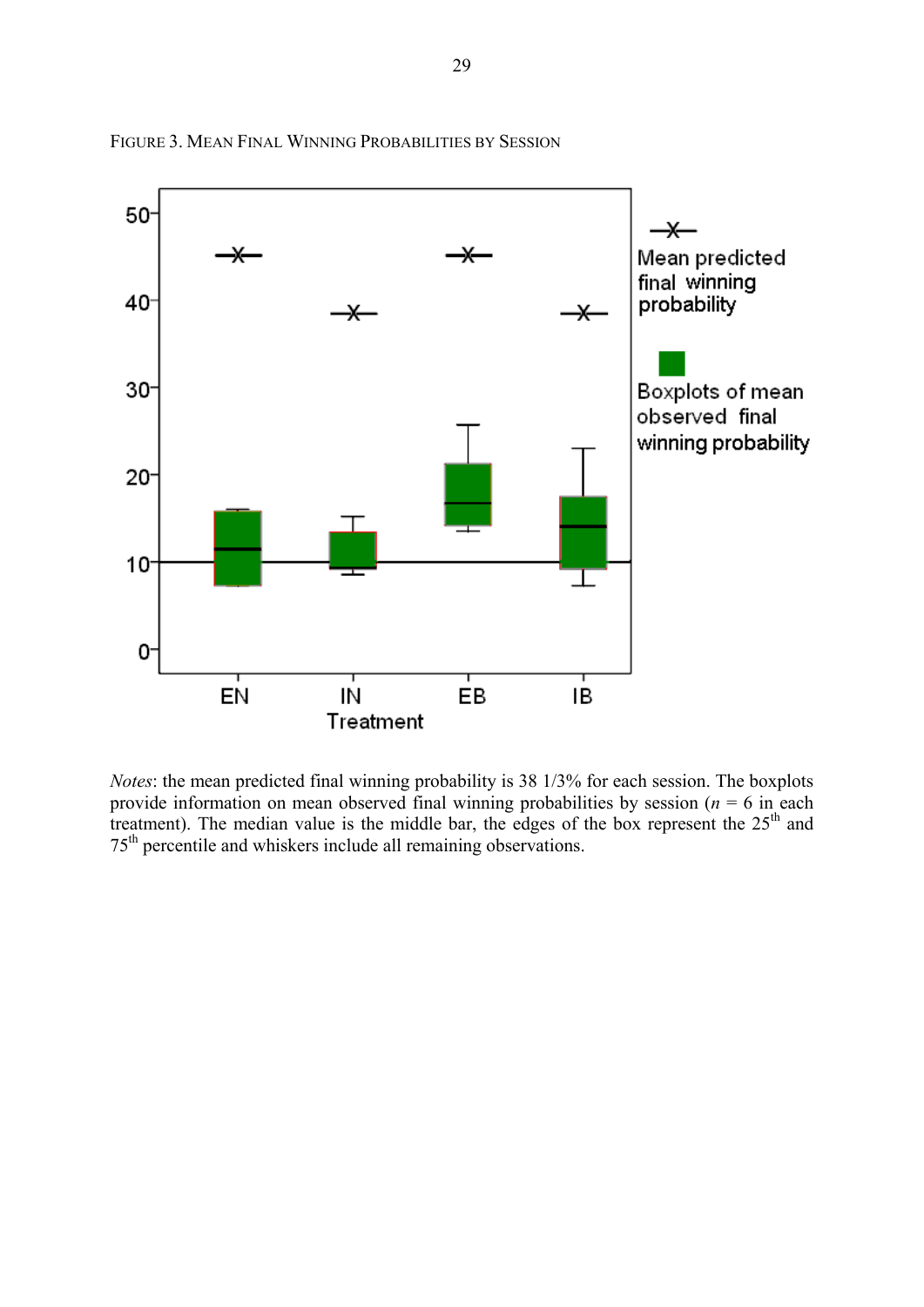# FIGURE 4. SAMPLE GAME OUTCOMES

| 61.7            |     |   |     |                |                |      |      |    |                |      |              |      |      |    |      |      |    |      |      |
|-----------------|-----|---|-----|----------------|----------------|------|------|----|----------------|------|--------------|------|------|----|------|------|----|------|------|
| 58.3            |     |   |     |                |                |      |      |    |                |      |              |      |      |    |      |      |    |      |      |
| $\overline{55}$ |     |   |     |                |                |      |      |    |                |      |              |      |      |    |      |      |    |      |      |
| 51.7            |     |   |     |                |                |      |      |    |                |      |              |      |      |    |      |      |    |      |      |
| 48.3            |     |   |     |                |                |      |      |    |                |      |              |      |      |    |      |      |    |      |      |
| 45              |     |   |     |                |                |      |      |    |                |      |              |      |      | 9  |      |      |    |      |      |
| 41.7            |     |   |     |                |                |      |      |    |                |      |              |      |      |    |      |      |    |      |      |
| 38.3            |     |   |     |                |                |      |      |    |                |      |              |      |      |    |      |      |    |      |      |
| $\overline{35}$ |     |   |     |                |                |      |      |    |                |      | $\mathbf{1}$ |      |      |    |      |      |    |      |      |
| 31.7            |     |   |     |                |                |      |      |    |                |      |              |      |      |    |      |      |    |      |      |
| 28.3            |     |   |     |                |                |      |      |    | $\overline{2}$ |      |              |      |      |    |      |      |    |      |      |
| 25              |     |   |     |                |                |      |      |    |                |      |              |      |      |    |      |      |    |      |      |
| 21.7            |     |   |     |                |                |      |      |    |                |      |              |      |      |    |      |      |    |      |      |
| 18.3            |     |   |     |                |                |      |      |    |                |      |              |      |      |    |      |      |    |      |      |
| $\overline{15}$ |     |   |     |                | $\overline{2}$ |      |      |    |                |      |              |      |      |    |      |      |    |      |      |
| 11.7            |     |   |     | $\overline{3}$ |                |      |      |    |                |      |              |      |      |    |      |      |    |      |      |
| 8.3             |     |   | 26  |                |                |      |      |    |                |      |              |      |      |    |      |      |    |      |      |
| $\overline{5}$  |     |   |     |                |                |      |      |    |                |      |              |      |      |    |      |      |    |      |      |
| 1.7             |     |   |     |                |                |      |      |    |                |      |              |      |      |    |      |      |    |      |      |
|                 | 1.7 | 5 | 8.3 | 11.7           | 15             | 18.3 | 21.7 | 25 | 28.3           | 31.7 | 35           | 38.3 | 41.7 | 45 | 48.3 | 51.7 | 55 | 58.3 | 61.7 |

# (a) *EN treatment (conversion rate 2/3)*

# (b) *EB treatment (conversion rate 2/3)*

| 1.7                     |     |   |     |      |    |      |      |    |      |      |    |      |      |    |      |      |    |      |      |
|-------------------------|-----|---|-----|------|----|------|------|----|------|------|----|------|------|----|------|------|----|------|------|
| 58.3                    |     |   |     |      |    |      |      |    |      |      |    |      |      |    |      |      |    |      |      |
| 55                      |     |   |     |      |    |      |      |    |      |      |    |      |      |    |      |      |    |      |      |
| 51.7                    |     |   |     |      |    |      |      |    |      |      |    |      |      |    |      |      |    |      |      |
| 48.3                    |     |   |     |      |    |      |      |    |      |      |    |      |      |    |      |      |    |      |      |
| 45                      |     |   |     |      |    |      |      |    |      |      |    |      |      | 5  |      |      |    |      |      |
| 41.7                    |     |   |     |      |    |      |      |    |      |      |    |      |      |    |      |      |    |      |      |
| 38.3                    |     |   |     |      |    |      |      |    |      |      |    |      |      |    |      |      |    |      |      |
| $\overline{35}$         |     |   |     |      |    |      |      |    |      |      |    |      |      |    |      |      |    |      |      |
| 31.7                    |     |   |     |      |    |      |      |    |      |      |    |      |      |    |      |      |    |      |      |
| 28.3                    |     |   |     |      |    |      |      |    |      |      |    |      |      |    |      |      |    |      |      |
| 25                      |     |   |     |      |    |      |      |    |      |      |    |      |      |    |      |      |    |      |      |
| 21.7                    |     |   |     |      |    |      |      |    |      |      |    |      |      |    |      |      |    |      |      |
| 18.3                    |     |   |     |      |    |      |      |    |      |      |    |      |      |    |      |      |    |      |      |
| 15                      |     |   |     |      |    |      |      |    |      |      |    |      |      |    |      |      |    |      |      |
| 11.7                    |     |   |     |      |    |      |      |    |      |      |    |      |      |    |      |      |    |      |      |
| 8.3                     |     |   | 40  |      |    |      |      |    |      |      |    |      |      |    |      |      |    |      |      |
| $\overline{\mathbf{5}}$ |     |   |     |      |    |      |      |    |      |      |    |      |      |    |      |      |    |      |      |
| 1.7                     |     |   |     |      |    |      |      |    |      |      |    |      |      |    |      |      |    |      |      |
|                         | 1.7 | 5 | 8.3 | 11.7 | 15 | 18.3 | 21.7 | 25 | 28.3 | 31.7 | 35 | 38.3 | 41.7 | 45 | 48.3 | 51.7 | 55 | 58.3 | 61.7 |

*Notes*: Numbers on each grid represent the number of times (out of 48 cases) a final winning probability pair  $(x\%, y\%)$  was obtained (where, for unequal final outcomes,  $x\%$ , on the horizontal axis, is the final value for the more successful agent and y%, on the vertical axis, that for the less successful one).  $0.3$  (0.7) decimals are one decimal approximation of  $1/3$ (2/3). For example, in the EB treatment (conversion rate 2/3) in 40 cases both players ended up with 8 1/3. Only shaded cells can be reached from the initial point (45, 45).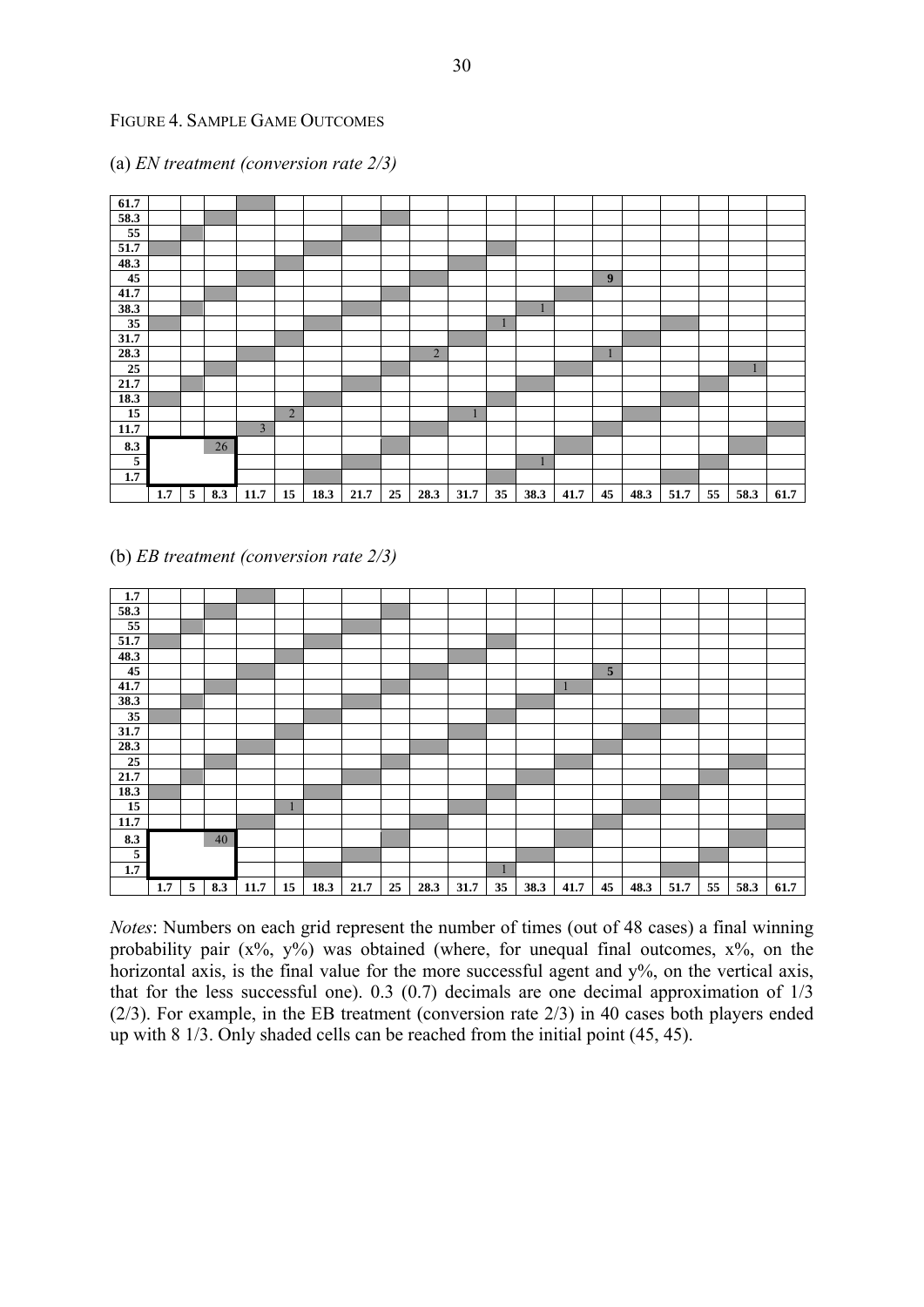

FIGURE 5. MEAN FINAL WINNING PROBABILITY OVER TIME

FIGURE 6. MEAN STATED ANGER AND MEAN STEALING RATIO BY SESSION



*Note*: each dot on the scatterplot corresponds to a session with between rounds emotion elicitation, and therefore where an estimate of mean stated anger can be computed from between rounds emotion elicitations.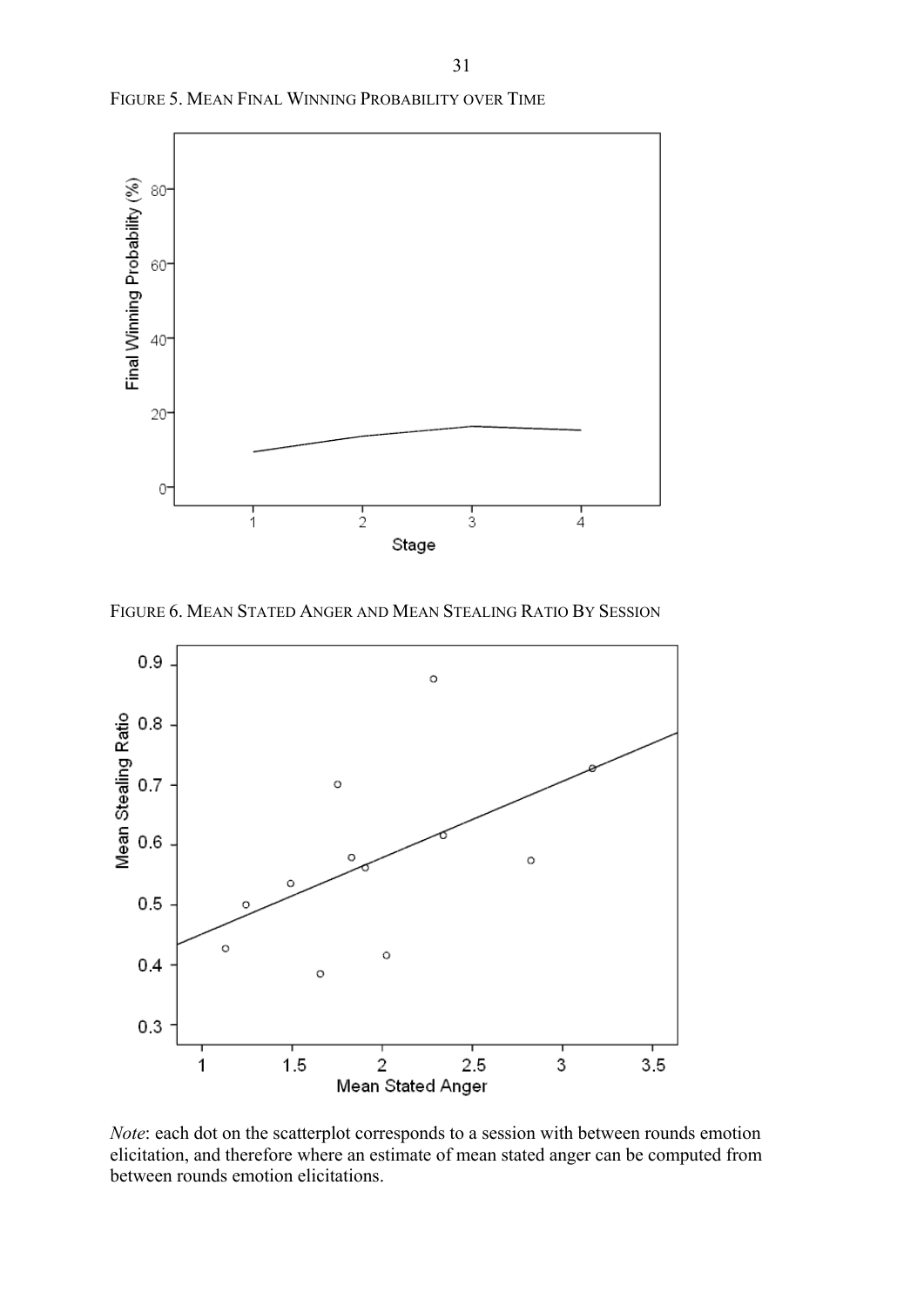|  | TABLE 1. EXPERIMENTAL STRUCTURE |  |
|--|---------------------------------|--|
|--|---------------------------------|--|

|             |     | Initial winning probabilities |                                                 |
|-------------|-----|-------------------------------|-------------------------------------------------|
|             |     | Equality                      | Inequality                                      |
| <b>BREE</b> | Nο  |                               | Equality, no BREE (EN) Inequality, no BREE (IN) |
|             |     | 6 sessions                    | 6 sessions                                      |
|             | Yes | Equality, BREE (EB)           | Inequality, BREE (IB)                           |
|             |     | 6 sessions                    | 6 sessions                                      |

*Notes*: BREE stands for between rounds emotion elicitation. In each of the four treatments 3 sessions had a conversion rate of 1/3 in the first two stages and 2/3 in the last two stages, and the remaining three had the reverse order.

|                |           | Final winning probability |        |        |         | Stealing ratio |           |       |       |       |         |  |  |  |
|----------------|-----------|---------------------------|--------|--------|---------|----------------|-----------|-------|-------|-------|---------|--|--|--|
|                | Treatment |                           |        |        |         |                | Treatment |       |       |       |         |  |  |  |
| <b>Stage</b>   | EN        | IN                        | EB     | IB     | Overall | Stage          | EN        | IN    | EB    | IB    | Overall |  |  |  |
| 1              | 10.417    | 8.264                     | 9.792  | 9.236  | 9.427   |                | 0.742     | 0.769 | 0.683 | 0.773 | 0.742   |  |  |  |
| $\overline{2}$ | 11.25     | 9.792                     | 17.083 | 16.458 | 13.646  | $\overline{2}$ | 0.697     | 0.727 | 0.5   | 0.6   | 0.631   |  |  |  |
| 3              | 10.972    | 11.25                     | 24.097 | 18.819 | 16.285  | 3              | 0.714     | 0.741 | 0.383 | 0.545 | 0.596   |  |  |  |
| $\overline{4}$ | 13.611    | 14.097                    | 21.111 | 12.222 | 15.26   | 4              | 0.64      | 0.621 | 0.431 | 0.604 | 0.574   |  |  |  |
| Overall 11.563 |           | 10.851                    | 18.021 | 14.184 | 13.655  | Overall        | 0.698     | 0.715 | 0.499 | 0.631 | 0.636   |  |  |  |
| Terminal state |           |                           |        |        |         |                |           |       |       |       |         |  |  |  |
|                | Treatment |                           |        |        |         |                |           |       |       |       |         |  |  |  |
| <b>Stage</b>   | EN        | IN                        | EB     | IB     | Overall |                |           |       |       |       |         |  |  |  |
| 1              | 0.833     | 0.792                     | 0.833  | 0.792  | 0.813   |                |           |       |       |       |         |  |  |  |
| $\overline{2}$ | 0.875     | 0.833                     | 0.542  | 0.583  | 0.709   |                |           |       |       |       |         |  |  |  |
| 3              | 0.875     | 0.75                      | 0.417  | 0.542  | 0.646   |                |           |       |       |       |         |  |  |  |
| $\overline{4}$ | 0.792     | 0.708                     | 0.542  | 0.625  | 0.667   |                |           |       |       |       |         |  |  |  |
| Overall 0.844  |           | 0.771                     | 0.583  | 0.635  | 0.708   |                |           |       |       |       |         |  |  |  |

*Notes*: the final winning probability values refer to the winning probability at the end of each stage; the terminal state values refer to the proportion of games in each stage which end up in a terminal state, that is with both final winning probabilities being less than 10%; stealing ratio values refer to the mean proportion of the coplayer's winning probability that was stolen during each stage.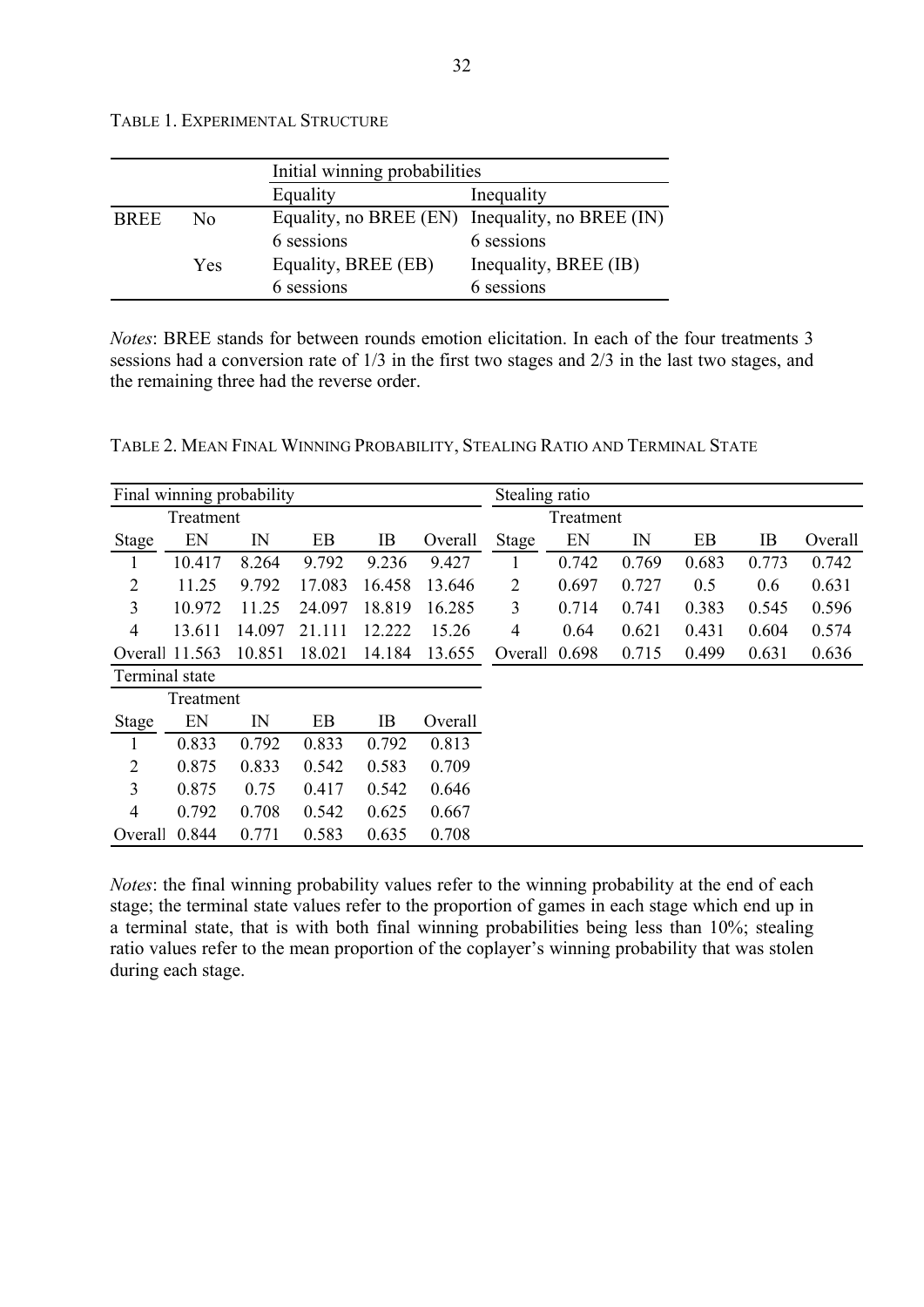|                            | Model 1     |         |                | Model 1'    |         |                |
|----------------------------|-------------|---------|----------------|-------------|---------|----------------|
|                            | β           | t       | $\overline{P}$ | ß           | t       | $\overline{P}$ |
| <b>BREE</b>                | 0.103       | 0.4     | 0.689          | 0.066       | 0.4     | 0.689          |
| Inequality                 | 0.009       | 0.07    | 0.943          | 0.004       | 0.07    | 0.943          |
| ConversionRate             | $-0.019$    | $-0.15$ | 0.884          | 0.093       | $-0.15$ | 0.884          |
| FirstMover                 | 0.019       | 0.41    | 0.684          | 0.024       | 0.41    | 0.684          |
| Disadvantaged              | $-0.128$    | $-1.1$  | 0.273          | $-0.104$    | $-1.1$  | 0.273          |
| Stage                      | 0.058       | 0.38    | 0.702          | 0.026       | 0.38    | 0.702          |
| StageSquared               | $-0.022$    | $-0.74$ | 0.459          | $-0.016$    | $-0.74$ | 0.459          |
| LStolen                    | 1.475       | 22.39   | $\Omega$       | 1.549       | 22.39   | $\theta$       |
| <b>BREE</b> x Stage        | $-0.45$     | $-2.12$ | 0.034          | $-0.395$    | $-2.12$ | 0.034          |
| <b>BREE</b> x StageSquared | 0.087       | 2.09    | 0.036          | 0.078       | 2.09    | 0.036          |
| <b>BREE</b> x Inequality   | 0.175       | 1.05    | 0.292          | 0.198       | 1.05    | 0.292          |
| Constant                   | 0.231       | 1.13    | 0.257          | 0.13        | 1.13    | 0.257          |
| Log Likelihood             | $-2046.872$ |         |                | $-2154.157$ |         |                |

TABLE 3. TOBIT REGRESSIONS ON STEALING RATIO, ALL TREATMENTS

*Notes*:  $n = 2572$  (of which 529 censored at 0, 1329 censored at 1). Model 1 controls for subject level non independence, and model 1' for session level non independence of observations.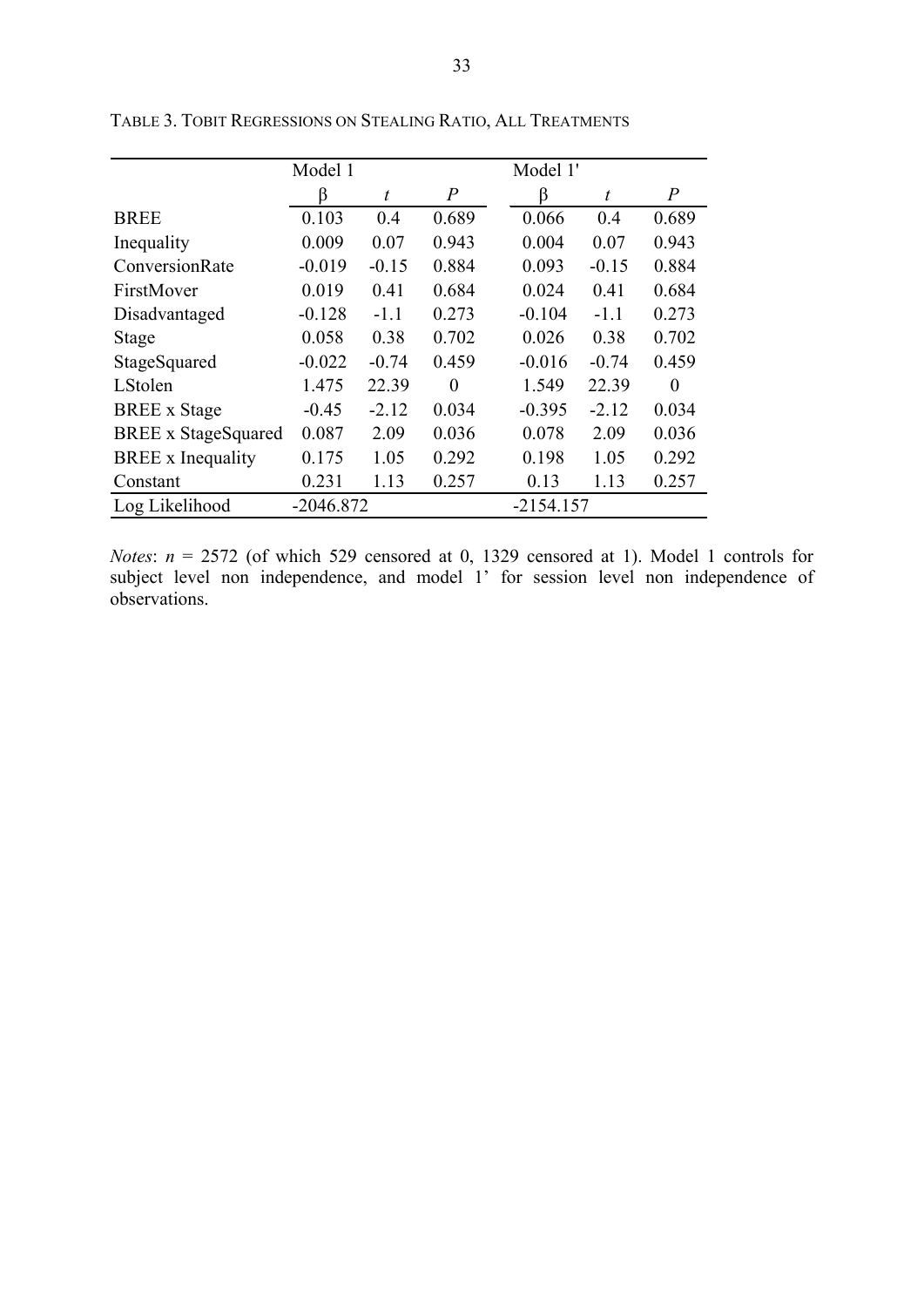|                      | Model 2     |         |                  | Model 2'    |                  |                  | Model 3     |         |                  | Model 3'    |         |                  |             |         |                  |             |         |                |
|----------------------|-------------|---------|------------------|-------------|------------------|------------------|-------------|---------|------------------|-------------|---------|------------------|-------------|---------|------------------|-------------|---------|----------------|
|                      | ß           |         | $\boldsymbol{P}$ | ß           |                  | $\cal P$         | ß           |         | $\cal P$         | R           |         | $\cal P$         |             |         |                  |             |         |                |
| Inequality           | 0.466       | 2.41    | 0.016            | 0.445       | 1.87             | 0.061            | 0.246       | 1.73    | 0.084            | 0.246       | 1.89    | 0.059            |             |         |                  |             |         |                |
| ConversionRate       | $-0.111$    | $-0.53$ | 0.595            | 0.012       | 0.05             | 0.959            | $-0.029$    | $-0.15$ | 0.877            | 0.057       | 0.29    | 0.775            |             |         |                  |             |         |                |
| FirstMover           | 0.068       | 0.92    | 0.359            | 0.081       | 1.14             | 0.254            | 0.008       | 0.12    | 0.902            | $-0.025$    | $-0.4$  | 0.693            |             |         |                  |             |         |                |
| Disadvantaged        | $-0.385$    | $-1.74$ | 0.082            | $-0.213$    | $-2.09$          | 0.036            | $-0.175$    | $-1.07$ | 0.283            | $-0.089$    | $-0.98$ | 0.328            |             |         |                  |             |         |                |
| Stage                | $-0.802$    | $-4.72$ | $\mathbf{0}$     | $-0.796$    | $-4.37$          | $\boldsymbol{0}$ | $-0.429$    | $-2.78$ | 0.005            | $-0.416$    | $-2.57$ | 0.01             |             |         |                  |             |         |                |
| StageSquared         | 0.124       | 3.75    | $\mathbf{0}$     | 0.121       | 3.43             | 0.001            | 0.069       | 2.28    | 0.023            | 0.067       | 2.12    | 0.034            |             |         |                  |             |         |                |
| LHappiness           | $-0.217$    | $-9.25$ | $\mathbf{0}$     | $-0.205$    | $-9.73$          | $\theta$         | $-0.094$    | $-4.45$ | $\mathbf{0}$     | $-0.093$    | $-4.93$ | $\boldsymbol{0}$ |             |         |                  |             |         |                |
| LAnger               | 0.065       | 3.1     | 0.002            | 0.033       | 1.75             | 0.081            | $-0.007$    | $-0.39$ | 0.7              | $-0.036$    | $-2.08$ | 0.037            |             |         |                  |             |         |                |
| LSurprise            | $-0.003$    | $-0.18$ | 0.853            | 0.027       | 1.53             | 0.126            | 0.005       | 0.32    | 0.751            | 0.023       | 1.46    | 0.145            |             |         |                  |             |         |                |
| LStolen              |             |         |                  |             |                  |                  | 1.319       | 12.49   | $\mathbf{0}$     | 1.419       | 12.89   | $\boldsymbol{0}$ |             |         |                  |             |         |                |
| Constant             | 2.137       | 8.03    | $\overline{0}$   | 1.999       | 6.57             | $\overline{0}$   | 0.701       | 2.87    | 0.004            | 0.595       | 2.35    | 0.019            |             |         |                  |             |         |                |
| Log Likelihood       | $-1235.37$  |         |                  | $-1298.439$ |                  |                  | $-1077.16$  |         |                  | $-1119.464$ |         |                  |             |         |                  |             |         |                |
|                      | Model 4     |         |                  | Model 4'    |                  |                  | Model 5     |         |                  | Model 5'    |         |                  | Model 6     |         |                  | Model 6'    |         |                |
|                      | β           |         | $\boldsymbol{P}$ | $\beta$     | $\boldsymbol{t}$ | $\boldsymbol{P}$ | $\beta$     |         | $\boldsymbol{P}$ | $\beta$     | t       | $\boldsymbol{P}$ | $\beta$     |         | $\cal P$         | ß.          |         | $\cal P$       |
| Inequality           | 0.228       | 1.63    | 0.103            | 0.225       | 1.76             | 0.078            | 0.229       | 1.63    | 0.103            | 0.223       | 1.72    | 0.085            | 0.239       | 1.66    | 0.096            | 0.239       | 1.84    | 0.066          |
| ConversionRate       | $-0.007$    | $-0.04$ | 0.971            | 0.076       | 0.38             | 0.706            | $-0.049$    | $-0.26$ | 0.796            | 0.025       | 0.12    | 0.903            | $-0.056$    | $-0.3$  | 0.768            | 0.041       | 0.21    | 0.837          |
| FirstMover           | $-0.001$    | $-0.02$ | 0.986            | $-0.042$    | $-0.67$          | 0.506            | 0.008       | 0.12    | 0.901            | $-0.02$     | $-0.33$ | 0.745            | 0.008       | 0.12    | 0.906            | $-0.021$    | $-0.34$ | 0.737          |
| Disadvantaged        | $-0.149$    | $-0.93$ | 0.352            | $-0.361$    | $-2.23$          | 0.026            | $-0.16$     | $-0.99$ | 0.32             | $-0.384$    | $-2.38$ | 0.018            | $-0.183$    | $-1.12$ | 0.265            | $-0.418$    | $-2.58$ | 0.01           |
| Stage                | $-0.392$    | $-2.52$ | 0.012            | 0.058       | 1.83             | 0.067            | $-0.407$    | $-2.63$ | 0.009            | 0.061       | 1.92    | 0.055            | $-0.428$    | $-2.78$ | 0.005            | 0.067       | 2.13    | 0.033          |
| StageSquared         | 0.063       | 2.07    | 0.038            | $-0.151$    | $-5.79$          | $\boldsymbol{0}$ | 0.065       | 2.14    | 0.032            | $-0.086$    | $-4.55$ | $\boldsymbol{0}$ | 0.068       | 2.27    | 0.023            | $-0.096$    | $-5.05$ | $\mathbf{0}$   |
| LHappiness           | $-0.13$     | $-4.78$ | $\theta$         | $-0.03$     | $-1.77$          | 0.077            | $-0.088$    | $-4.13$ | $\overline{0}$   | 0.063       | 1.8     | 0.071            | $-0.099$    | $-4.65$ | $\boldsymbol{0}$ | $-0.032$    | $-1.86$ | 0.063          |
| LAnger               | $-0.005$    | $-0.26$ | 0.793            | 0.026       | 1.68             | 0.093            | 0.055       | 1.54    | 0.124            | 0.025       | 1.63    | 0.102            | $\theta$    | 0.01    | 0.988            | 0.057       | 2.21    | 0.027          |
| LSurprise            | 0.009       | 0.54    | 0.592            | $-0.059$    | $-0.64$          | 0.519            | 0.008       | 0.5     | 0.618            | $-0.067$    | $-0.74$ | 0.46             | 0.055       | 2.14    | 0.032            | $-0.091$    | $-1$    | 0.319          |
| LStolen              | 1.127       | 8.35    | $\overline{0}$   | 1.104       | 7.95             | $\theta$         | 1.455       | 11.47   | $\overline{0}$   | 1.622       | 12.43   | $\mathbf{0}$     | 1.511       | 11.3    | $\boldsymbol{0}$ | 1.554       | 11.17   | $\overline{0}$ |
| LStolen x LHappiness | 0.089       | 2.16    | 0.031            | 0.136       | 3.36             | 0.001            |             |         |                  |             |         |                  |             |         |                  |             |         |                |
| LStolen x LAnger     |             |         |                  |             |                  |                  | $-0.085$    | $-2.06$ | 0.04             | $-0.134$    | $-3.23$ | 0.001            |             |         |                  |             |         |                |
| LStolen x LSurprise  |             |         |                  |             |                  |                  |             |         |                  |             |         |                  | $-0.087$    | $-2.5$  | 0.012            | $-0.059$    | $-1.67$ | 0.094          |
| Constant             | 0.744       | 3.04    | 0.002            | 0.691       | 2.72             | 0.006            | 0.598       | 2.4     | 0.016            | 0.454       | 1.77    | 0.077            | 0.611       | 2.48    | 0.013            | 0.531       | 2.08    | 0.038          |
| Log Likelihood       | $-1074.802$ |         |                  | $-1113.656$ |                  |                  | $-1075.031$ |         |                  | $-1114.186$ |         |                  | $-1074.007$ |         |                  | $-1118.062$ |         |                |

TABLE 4 – TOBIT REGRESSIONS ON STEALING RATIOS EMPLOYING EMOTION RESPONSES